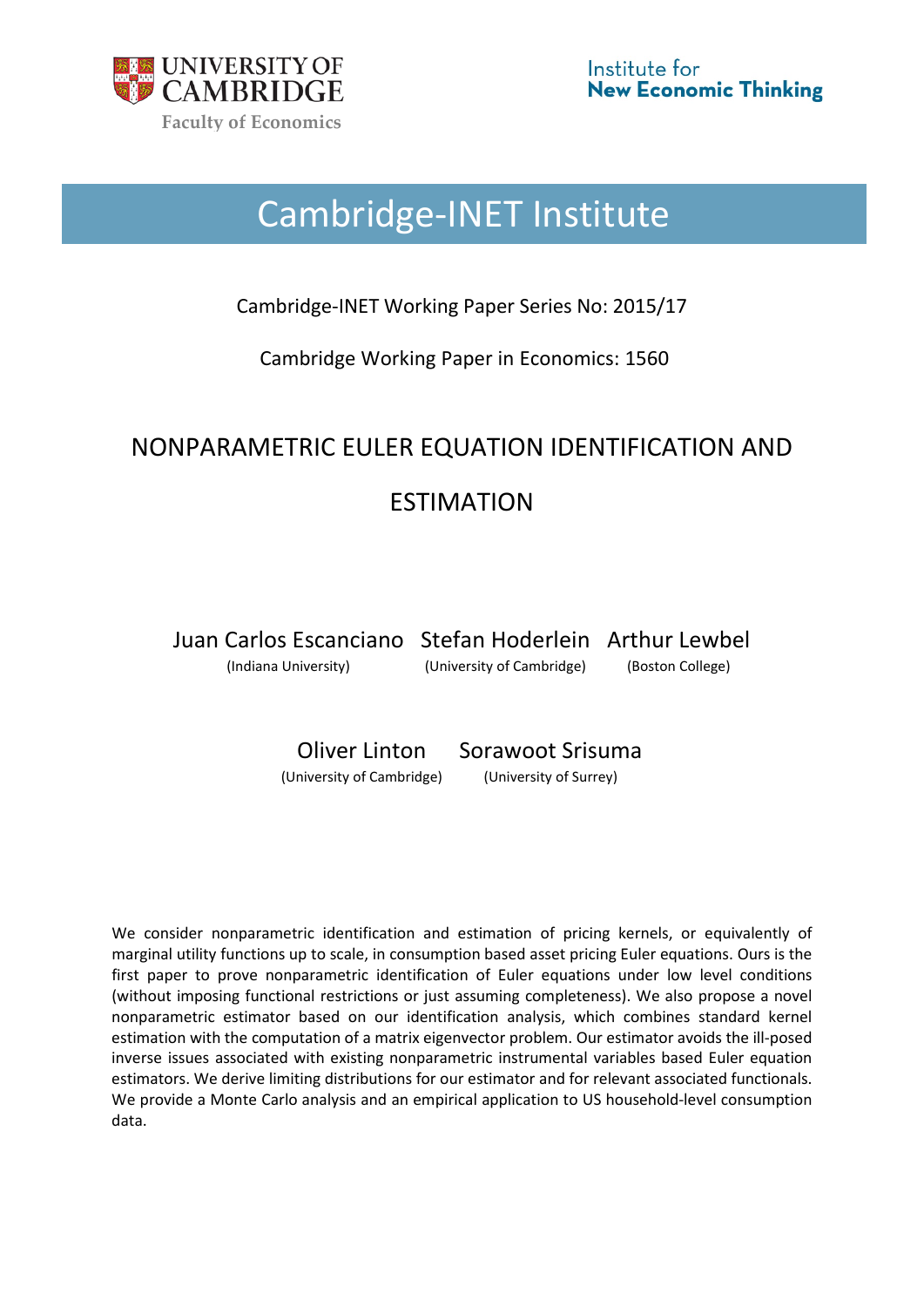# Nonparametric Euler Equation Identification and Estimation

Juan Carlos Escanciano Indiana University

Stefan Hoderlein Boston College

Arthur Lewbel Boston College

Oliver Linton University of Cambridge

Sorawoot Srisuma University of Surrey

September 24, 2015

#### Abstract

We consider nonparametric identification and estimation of pricing kernels, or equivalently of marginal utility functions up to scale, in consumption based asset pricing Euler equations. Ours is the first paper to prove nonparametric identification of Euler equations under low level conditions (without imposing functional restrictions or just assuming completeness). We also propose a novel nonparametric estimator based on our identiÖcation analysis, which combines standard kernel estimation with the computation of a matrix eigenvector problem. Our estimator avoids the ill-posed inverse issues associated with existing nonparametric instrumental variables based Euler equation estimators. We derive limiting distributions for our estimator and for relevant associated functionals. We provide a Monte Carlo analysis and an empirical application to US household-level consumption data.

JEL Codes: C14, D91,E21,G12. Keywords: Euler equations, marginal utility, pricing kernel, Fredholm equations, integral equations, nonparametric identification, asset pricing.

We thank Don Andrews, Bob Becker, Xiaohong Chen, and seminar participants at University of Miami, UC San Diego, joint MIT-Harvard, Semiparametric Methods in Economics and Finance Workshop (London, 2010), AMES (Seoul, 2011), CFE (London, 2013) and the conference in honor of Don Andrews (Konstanz, 2015) for helpful comments. All errors are our own. This paper replaces "Nonparametric Euler Equation Identification and Estimation," by Lewbel, Linton and Srisuma (2011), and "Nonparametric Identification of Euler Equations," by Escanciano and Hoderlein (2012).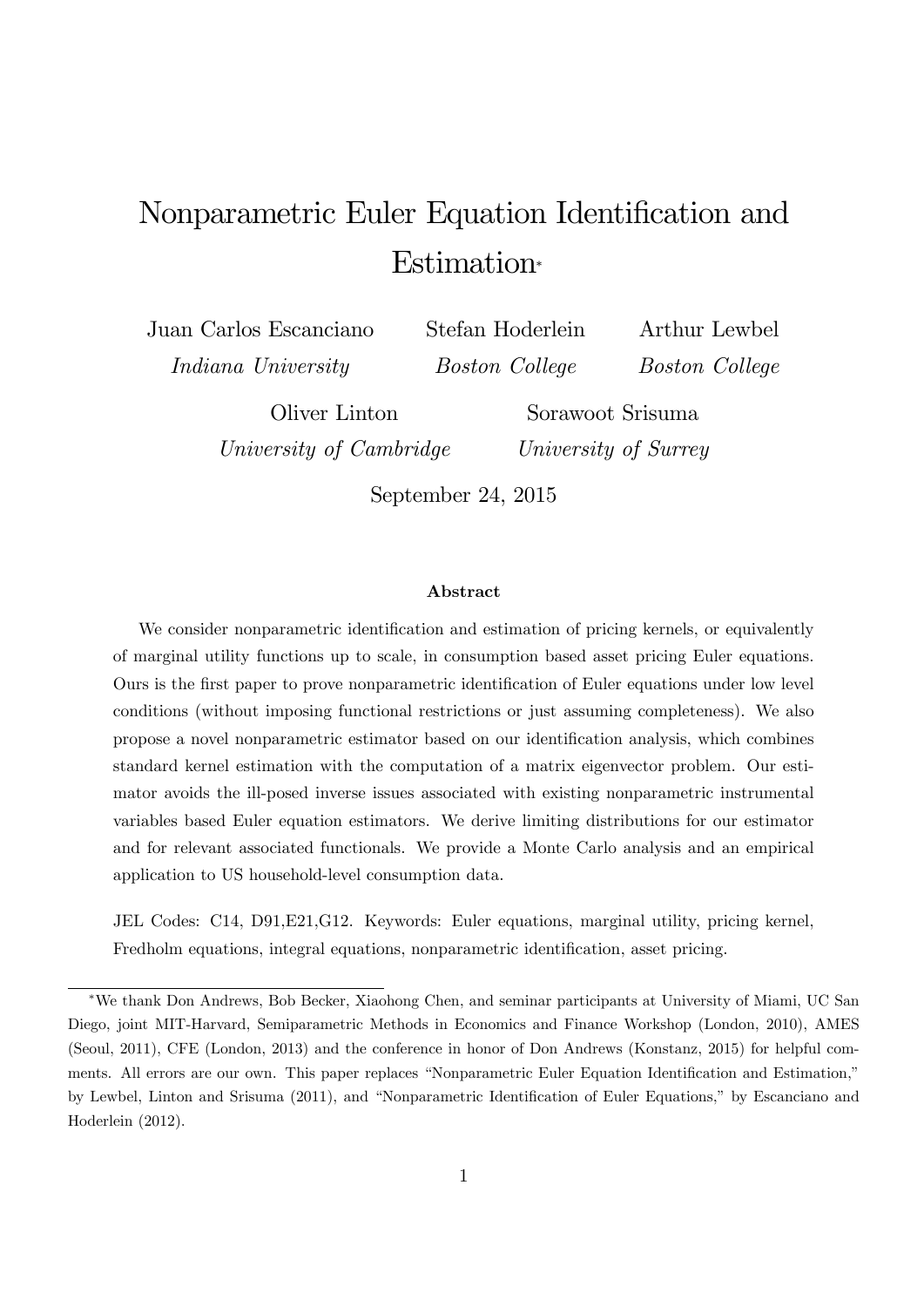## 1 Introduction

The optimal intertemporal decision rule of an economic agent can often be characterized by firstorder condition Euler equations. These equations are fundamental objects that appear in numerous branches of economics, in particular in the literatures on consumption, on savings and asset pricing, on labor supply, and on investment. Many empirical studies of dynamic optimization behaviors rely on the estimation of Euler equations. One of the original motivations of the generalized method of moments (GMM) estimator proposed by Hansen and Singleton (1982) was estimation of rational expectations based Euler equations associated with consumption based asset pricing models. In this paper we study the nonparametric identification and estimation of such Euler equations.

To fix ideas, consider a familiar consumption based asset pricing Euler equation (e.g. Cochrane 2001)

$$
bE[g(C_{t+1}, V_{t+1})R_{t+1} | C_t, V_t] = g(C_t, V_t), \text{ almost surely (a.s.)}
$$
 (1)

where b is the subjective discount factor,  $C_t$  is consumption at time t,  $V_t$  is a vector of other economic variables such as durables or lagged consumption (for habits) that might affect utility,  $R_t$  is the gross return of an asset, and  $g$  is the time homogeneous marginal utility function of consumption. Equation (1) is the Örst order condition that equates in real terms the marginal cost of an extra unit of the asset, purchased today, to the expected marginal benefit of the extra payoff received tomorrow.<sup>1</sup>

Our work is the first to establish nonparametric point identification of the marginal utility function g, or equivalently of the pricing kernel function  $M$  (see below), under low level assumptions.<sup>2</sup> We also provide a novel nonparametric estimator based on this identification analysis, which combines standard kernel estimation with the computation of a matrix eigenvector problem. Our estimator overcomes the ill-posed inverse problem that affects existing nonparametric instrumental variables based estimators.

We take the primitives of the Euler equation to be the marginal utility function  $g$ , defined up to an arbitrary sign and scale normalization, and the discount factor  $b$ . The (nonparametric) *identified* set for the Euler equation is defined to be the set of all  $(g, b) \in \Theta \equiv \mathcal{G} \times (0, 1)$ , for a suitable parameter space  $\mathcal{G}$ , that satisfy equation (1), given the true joint distribution of the data (see Tamer 2010 for a review of set identification definitions). A model is defined to be globally identified if the identified set only consists of one element.

In this paper we first show that the Euler equation is partially identified, with a finite identified

<sup>&</sup>lt;sup>1</sup>For a formal derivation of this Euler equation, with internal or external habits, see the Appendix.

<sup>&</sup>lt;sup>2</sup>This paper is a merged revision of two earlier working papers: Lewbel, Linton and Srisuma (2011) and Escanciano and Hoderlein (2012). Some recent papers by others that establish related identification results cite these earlier versions of our paper as prior knowledge. See the next section for details.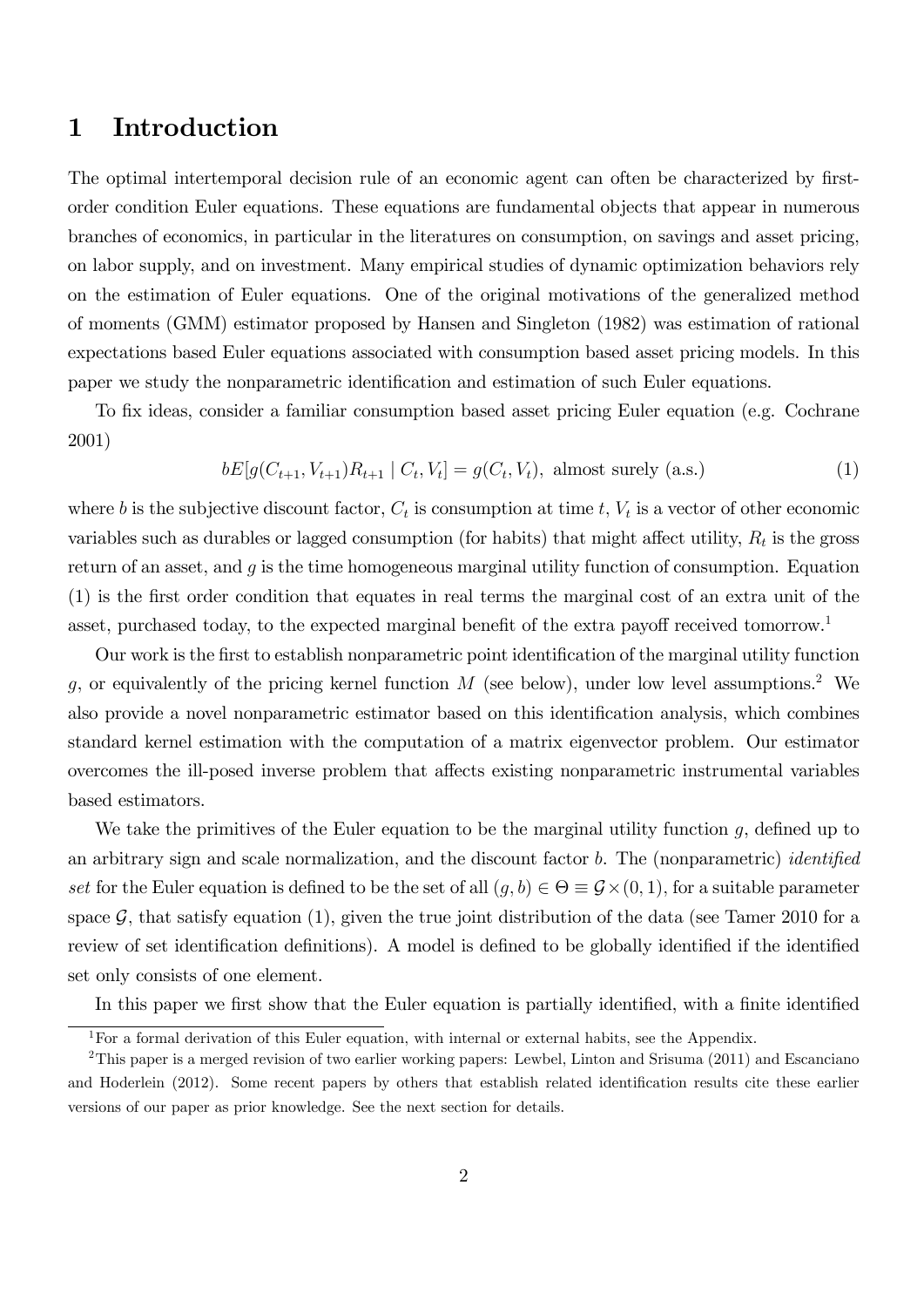set for the discount factor and an identified set for marginal utilities that is the union of finite dimensional spaces. This implies that the discount factor is also locally identified (in the sense of Fisher 1966, Rothenberg 1971 and Sargan 1983), meaning that b is nonparametrically identified within a parameter space that equals a neighborhood of the true value. We then show that if the class of utility functions is restricted to be monotone, which is a natural economic restriction, then the Euler equation model is, nonparametrically, globally point identified.

Having established identification, we next propose a novel nonparametric kernel estimator for the marginal utility function and discount factor based on our identification arguments. We provide asymptotic distribution theory for the discount factor, the marginal utility function, and for semiparametric functionals of the marginal utility function such as the Mean Relative Risk Aversion  $(MRRA)$  parameter defined below. We illustrate the applicability of our methods with US household-level data from the Consumer Expenditure Survey (CEX).

In the empirical asset pricing literature, the Euler equation (1) is traditionally written as

$$
E\left[M_{t+1}R_{t+1} \mid C_t, V_t\right] \equiv E\left[b\frac{g(C_{t+1}, V_{t+1})}{g(C_t, V_t)}R_{t+1} \mid C_t, V_t\right] = 1,
$$

where  $M_{t+1} = bg(C_{t+1}, V_{t+1})/g(C_t, V_t)$  is the time  $t+1$  pricing kernel or Stochastic Discount Factor (SDF). Then, the pricing equation for asset  $R$  can be cast in the form of excess returns

$$
E\left[M_{t+1}\left(R_{t+1}-R_{0t+1}\right) \mid C_t, V_t\right] \equiv E\left[b\frac{g(C_{t+1}, V_{t+1})}{g(C_t, V_t)}\left(R_{t+1}-R_{0t+1}\right) \mid C_t, V_t\right] = 0,\tag{2}
$$

where  $R_{0t}$  denotes the return from the risk-free asset. Equation (2) is a conditional moment restriction that forms the basis of moments based estimation. In a parametric model, q (and hence  $M_t$ ) is assumed known up to finite-dimensional parameters; prominent examples include Hall (1978), Hansen and Singleton (1982), Dunn and Singleton (1986), and Campbell and Cochrane (1999), among many others. Euler equations have also been specified semiparametrically, e.g., Chen and Ludvigson (2009) and Chen, Chernozhukov, Lee and Newey (2014).

Nonparametric estimators of equation (2) and similar models (taking the form of nonparametric instrumental variables models) have been proposed, by, e.g., Gallant and Tauchen (1989), Chapman (1997), Newey and Powell (2003), Ai and Chen (2003) and Darolles, Fan, Florens, and Renault  $(2011)$ . However, in these applications identification is assumed rather than proved, by way of high level completeness assumptions. These models have the structure of Fredholm equations of the first kind (also called Type I equations). Solving these types of equations involves ill-posed inverse problems that can be severe, and as a result, nonparametric estimators of M based on (2) can have very slow convergence rates and possibly unstable inference.

In contrast, we start by writing the pricing kernel problem in the form of equation (1) instead of equation (2), thereby estimating q instead of M. The advantage is that equation (1) takes the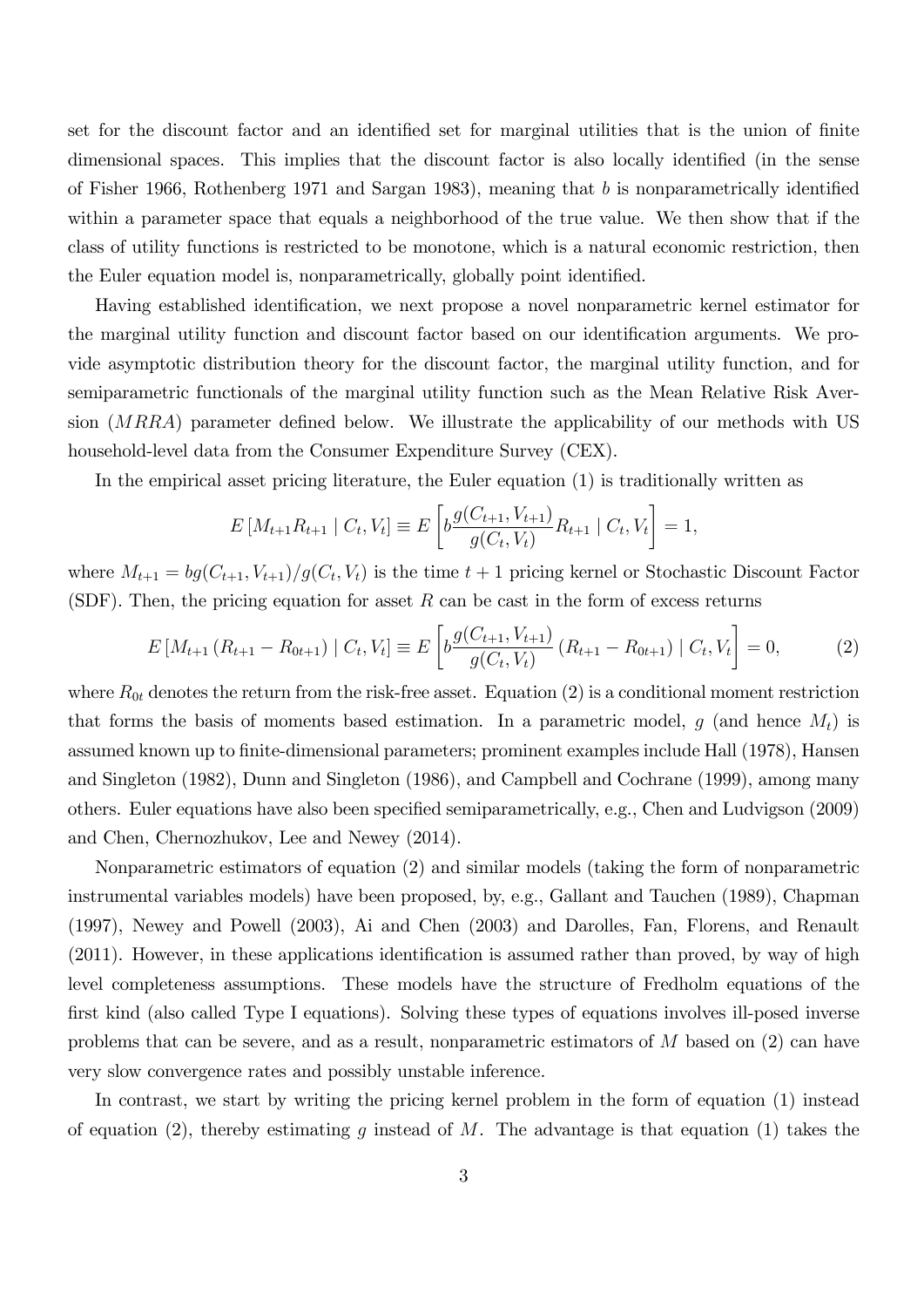form of a Fredholm linear equation of the second kind (or Type II equation). As a result, unlike equation (2), the solution of equation (1) has a well-posed generalized inverse, leading to much better asymptotic properties for inference. In particular, in solving equation (1), a candidate discount factor b and associated marginal utility function  $q$  is characterized as an eigenvalue-eigenfunction pair of a certain conditional mean operator. Under the mild assumption that this operator is compact, a classical result (see e.g. Kress (1999)) ensures that the number of eigenvalues is countable. The behavioral restriction that  $b < 1$  reduces this set to a finite number of pairs, leading to our finite set identification result and hence to local identification for the discount factor. To obtain global point identification of b and g, we impose the additional behavioral restriction that utility is increasing in consumption, which implies that the function  $q$  is positive. Applying an infinite-dimensional extension of the Perron-Frobenius theorem (see Krein and Rutman 1950) yields uniqueness of a positive eigenvalue-eigenfunction pair, which then provides nonparametric point identification.

Following this identification argument, we propose a new nonparametric estimator for the marginal utility function  $q$  and discount factor  $b$ . The estimator is based on standard kernel estimation of a sample analogue of  $(1)$ , which with finite data replaces the problem of solving for an eigenfunction with the simpler problem of solving for a standard finite-dimensional matrix eigenvector. No numerical integration or optimization is required, making the estimator straightforward to implement (and numerically practical to bootstrap). We establish our estimator's limiting distribution under standard conditions, which are simpler than those associated with estimators that solve related illposed inverse problems, such as nonparametric instrumental variables. Our expansions show that, in contrast to nonparametric problems leading to Type-I equations, nonparametric inference on g in our Type-II equation is to a large extent equivalent to inference on a standard conditional mean function, and in particular has comparable rates of convergence to ordinary nonparametric regression. Although our assumptions are standard, both our identification and asymptotic theory entail machinery that is novel in the econometrics literature, applying an infinite-dimensional extension of Perron-Frobenius theory to a type II Fredholm equation (see the next section for details comparing our results to the literature).

In addition to the pricing kernel  $M_{t+1}$ , another functional of the marginal utility function g that is of interest to estimate is the Arrow-Pratt coefficient of Relative Risk Aversion, and its mean value, RRA and MRRA, given respectively by

$$
RRA(c, v) = \frac{-c\partial g(c, v)/\partial c}{g(c, v)} \quad \text{and} \quad MRRA = E\left[RRA(C_t, V_t)\right].
$$

We illustrate the applicability of our asymptotic results by establishing asymptotic normality of a nonparametric estimator of the MRRA. Given our estimates of  $g(c, v)$ , we also provide tests of whether q is independent of  $v$ , thereby testing whether lagged consumption (or any other potential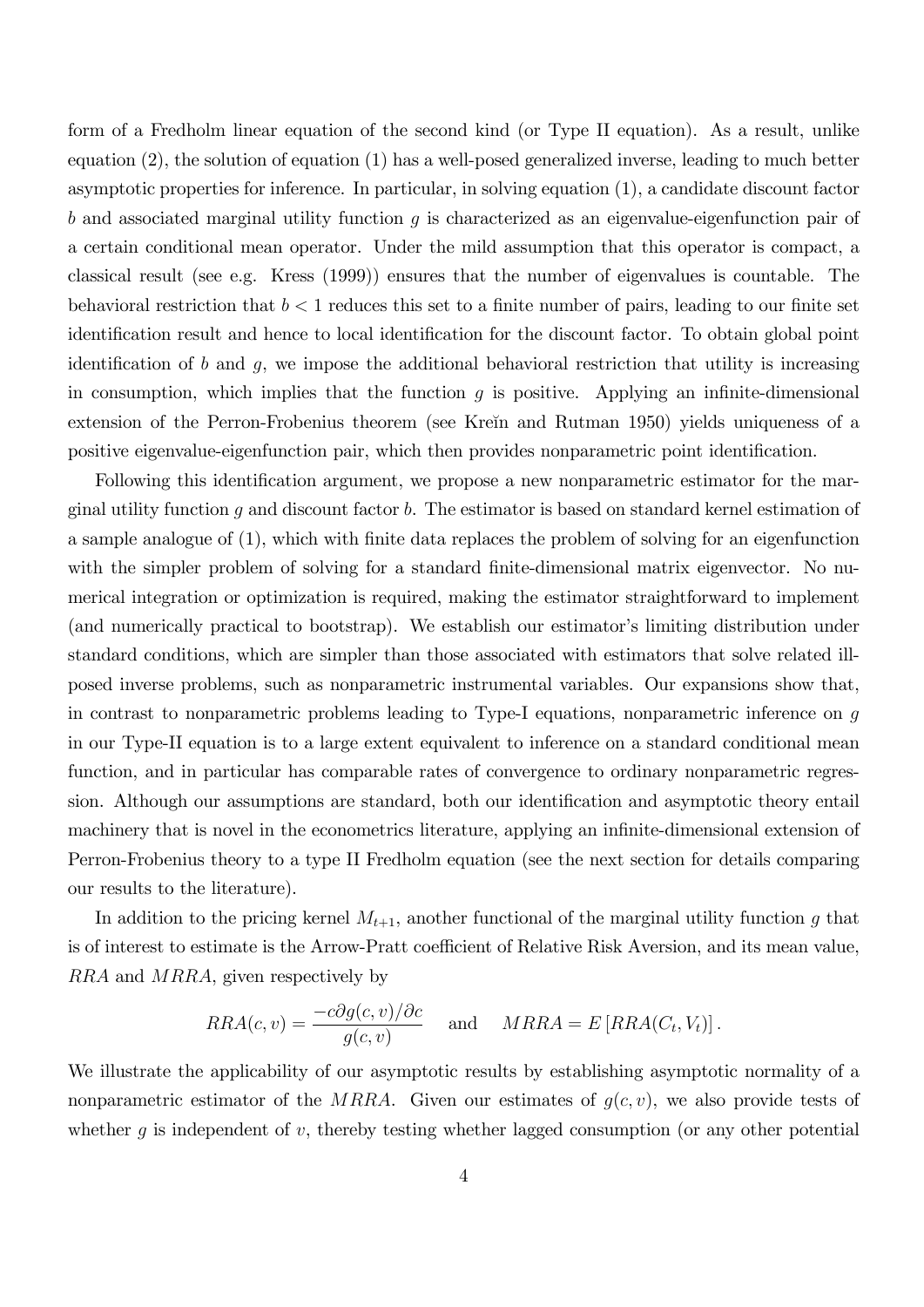covariates v such as durables consumption) affects the pricing kernel. These tests are based on semiparametric functionals of g, which are asymptotically normal under the same type of regularity conditions we use to establish asymptotics for the MRRA.

One of the main motivations for estimating marginal utility nonparametrically is to look for evidence on whether common parametric or semiparametric alternatives are correctly specified, or whether there is some feature of the data that parametric models may have missed. In our empirical application, we compare our nonparametric estimates to the common Constant Relative Risk Aversion  $(CRRA)$  specification of utility, and find evidence against the  $CRRA$  specification. More generally, we find evidence that the  $MRRA$  is not constant, and thereby reject semiparametric models like that of Chen and Ludvigson (2009) and Chen, Chernozhukov, Lee and Newey (2014), which assume that RRA is constant (note, though, that they estimate their model with aggregate time series data while we use individual consumer level data). We also find some, albeit weaker, evidence that habits (lagged consumption) may affect utility in more complicated ways than previous models in the literature assume.

The rest of the paper is organized as follows. After a literature review in Section 2, we provide sufficient conditions for partial identification and point identification in Section 3. We propose our kernel-type estimator in Section 4, and we investigate its asymptotic properties in Section 5. In Section 6 we describe how our asymptotic theory applies to functionals of  $g$ , and give some examples. We report the results of a Monte Carlo experiment in Section 7. In Section 8, we apply our results to US household level consumption data. Section 9 concludes. An Appendix contains the derivation of the Euler equation, as well as mathematical proofs of the main results.

## 2 Literature Review

The forerunners of our research are the papers by Gallant and Tauchen (1989) and Chapman (1997), who estimate nonparametrically the marginal utilities and the pricing kernel, respectively, from the Euler equation by sieves, using the moment restriction (2) (i.e. using a Type I Fredholm equation). These papers did not investigate identification, nor impose the positivity of marginal utilities, and the asymptotic properties of their nonparametric estimators were not established.

Nonparametric instrumental variables is a leading example of estimation based on a Type I Fredholm equation, yielding associated ill-posed inverse problems on estimation. Newey and Powell (2003) note that assuming statistical completeness (a high level assumption) is essentially the same as just assuming identification of this type of model. Other related examples of nonparametric and semiparametric ill-posed inverse estimation problems include Carrasco and Florens (2000), Ai and Chen (2003), Hall and Horowitz (2005), Chen and Pouzo (2009), Chen and Reiss (2010), Darolles, Fan,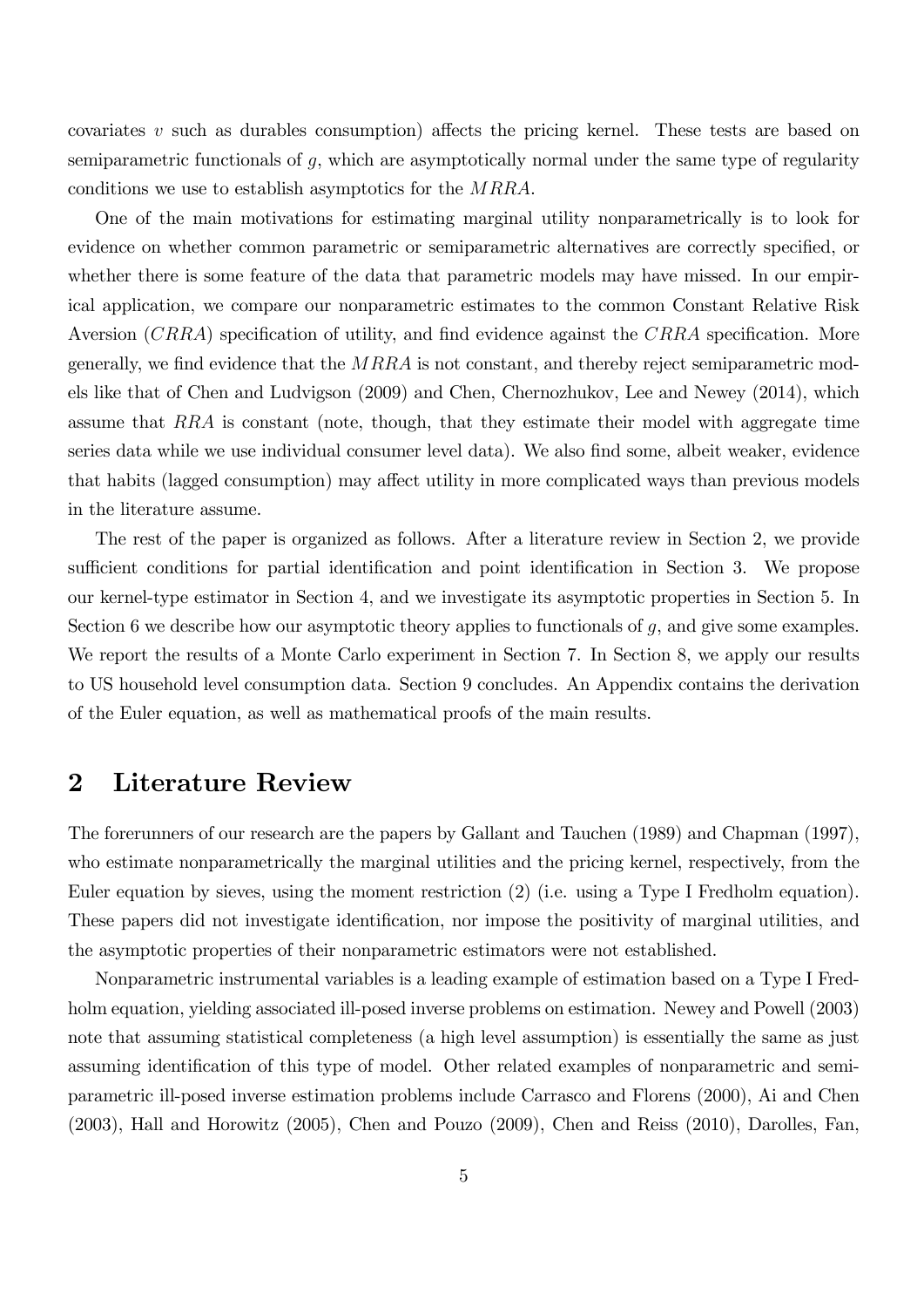Florens and Renault (2011) and, more recently, Cai, Ren and Sun (2015). A particularly relevant example is Chen and Ludvigson (2009), who studied identification and estimation of a semiparametric specification of the Type-I equation (2). Their model assumes g has the semiparametric form  $g(C_t, V_t) = C_t^{\eta} h(V_t)$  (here  $\eta$  is a constant that determines risk aversion), where h is an unknown function of current and lagged values of  $C_t/C_{t-1}$  representing habits. Virtually all parametric estimators of the asset pricing model, going back to Hansen and Singleton (1982) and including Dunn and Singleton (1986), and Campbell and Cochrane (1999), use the form of equation (2) rather than equation (1).

Many parametric rational expectations models that focus on utility or production rather than asset pricing do estimation in the form of equation (1). Early examples include Hall (1978) and Mankiw (1982) (though see Lewbel 1987 for a critique). This earlier work does not appear to recognize the theoretical integral equation advantages of casting the model in the form of equation (1). Anatolyev (1999) recognizes that this form is a Type II Fredholm equation and provides a numerical method for estimating Euler equations that makes use of this structure, but he does not consider identification or inference. We believe our paper is the first to make explicit use of this Type II Fredholm structure for identification and inference. An and Hu (2012) exploit the nature of a type II Fredholm equation to identify and estimate a measurement error rather than an Euler equation model, but they cite our working paper as prior knowledge.

Our proof of global identification makes use of extensions of the classical Perron-Frobenius theorem that positive matrices have a unique positive eigenvalue that corresponds to a unique positive eigenvector. In particular, we apply a theorem of Kreïn and Rutman (1950), which extends Perron-Frobenius to compact operators in Banach spaces. See, e.g., Schaefer (1974) and Abramovich and Aliprantis (2002) for details regarding this theory.

Versions of Perron-Frobenius have been used before in Euler equation models, though we believe we are the first to use this machinery of infinite-dimensional Perron-Frobenius theory for nonparametric identification and inference of Euler equations. There is, however, some closely related work. Ross (2015) applies the classical finite-dimensional Perron-Frobenius theorem to identify the pricing kernel and the natural probability distribution from state prices. Starting from the ill-posed inverse form of equation  $(2)$ , Hansen and Scheinkman  $(2009, 2012, 2013)$  consider a different problem of identification than ours in a continuous-time setting, using Markov theory and extensions of the classical Perron-Frobenius theorem. In our notation, they give conditions for identification of the positive eigenfunction and eigenvalue of the operator  $\phi \to E[M_{t+1}\phi(C_{t+1}, V_{t+1}) \mid C_t, V_t]$ , assuming that the SDF  $M_{t+1}$  is known. In contrast, we solve the also fundamental problem of showing that  $M_{t+1}$  itself is identified, by obtaining identification of b and g. Christensen (2014, 2015) applies identification results, based in part on our earlier working papers, to a discrete version of Hansen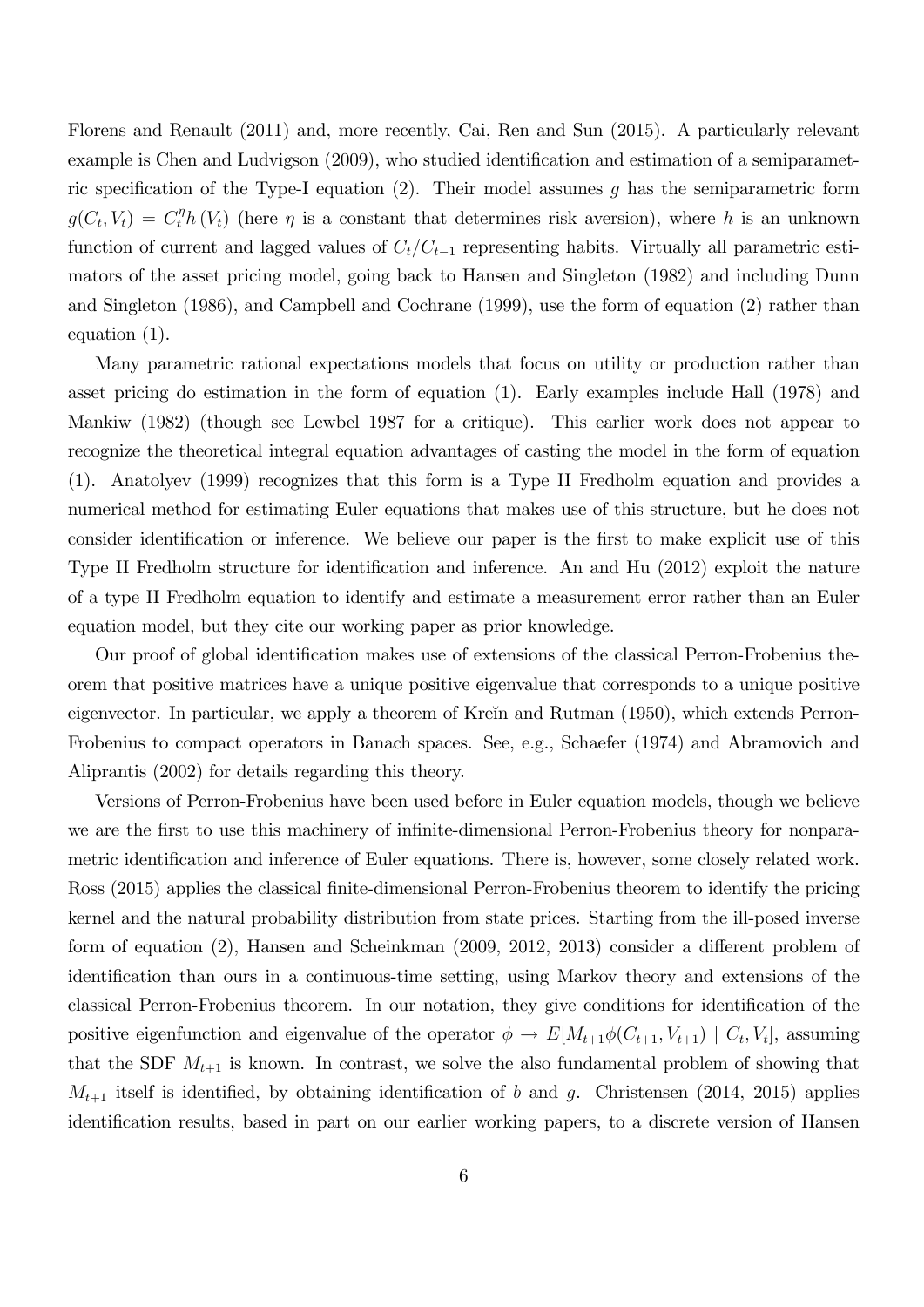and Scheinkman (2009).

Perhaps the closest work to ours is Chen, Chernozhukov, Lee and Newey (2014). Although their paper mainly concerns local nonparametric identification, in their Euler equation application they consider a semiparametric rather than a nonparametric model like ours. Specifically, their model is the same functional form as Chen and Ludvigson (2009) described above, but allowing for a more general conditioning set. They cite the working paper versions of our paper as prior knowledge, making similar use both of well-posedness and of extended Perron-Frobenius theory. Their general theory imposes restrictions on the marginal utility. These restrictions assume a semiparametric  $CRRA$  functional form, that is, their model assumes the  $RRA$  is both constant and identified, and given that assumption, they identify the role of habits. In contrast, our resuls including proving that both the role of habits and the RRA (whether constant or not) are both nonparametrically identified, and we provide inference tools to test if the RRA constant.

An alternative to our kernel based estimation would be the use of sieves. Nonparametric sieve estimation of eigenvalue-eigenvector problems for self-adjoint operators is extensively discussed in Chen, Hansen and Sheinkman (2000, 2009), Darolles, Florens and Gouriéroux (2004) and Carrasco, Florens and Renault (2007), among others. However, their results cannot be applied to our model, since in our case the associated operator is not self-adjoint. Christensen (2014) (who cites our earlier working paper version) proposes a nonparametric sieve estimator for the discrete Markov setting of Hansen and Scheinkman (2009), establishing asymptotic normality of the eigenvalue estimate and smooth functionals of it. See also Gobet, Hoffmann and Reiss (2004) for sieve estimation of eigenelements in diffusion models. As noted earlier, sieve estimation has more directly been applied to nonparametric and semiparametric versions of equation (2) going back to Gallant and Tauchen (1989). In comparison, our kernel based estimator has numerous advantages as summarized in the previous section, mainly attributable to our method of exploiting well-posedness of equation (1).

Our empirical application uses household level consumption data, and in particular considers the possible presence and role of habits, that is, lagged consumption. A large literature focuses on individual level consumption smoothing implied by equation (1), and potential sources of violations of the model, even after controlling for durables or habits. Example of possible violations include liquidity constraints and precautionary savings (see, e.g., Deaton 1992 and references therein) and the so-called consumption retirement puzzle (see, e.g., Banks, Blundell, and Tanner 1998). Also relevant is the implied impact of this model on consumption distributions. See, e.g., Deaton and Paxson (1994), Lewbel (1994), and Battistin, Blundell, and Lewbel (2009). Within these literatures, of particular relevance for our empirical application are earlier studies on individual heterogeneity of risk aversion in consumption choice, and the role of habits. For a recent summary see Gayle and Khorunzhina (2014) and references therein. Virtually all of this literature imposes parametric or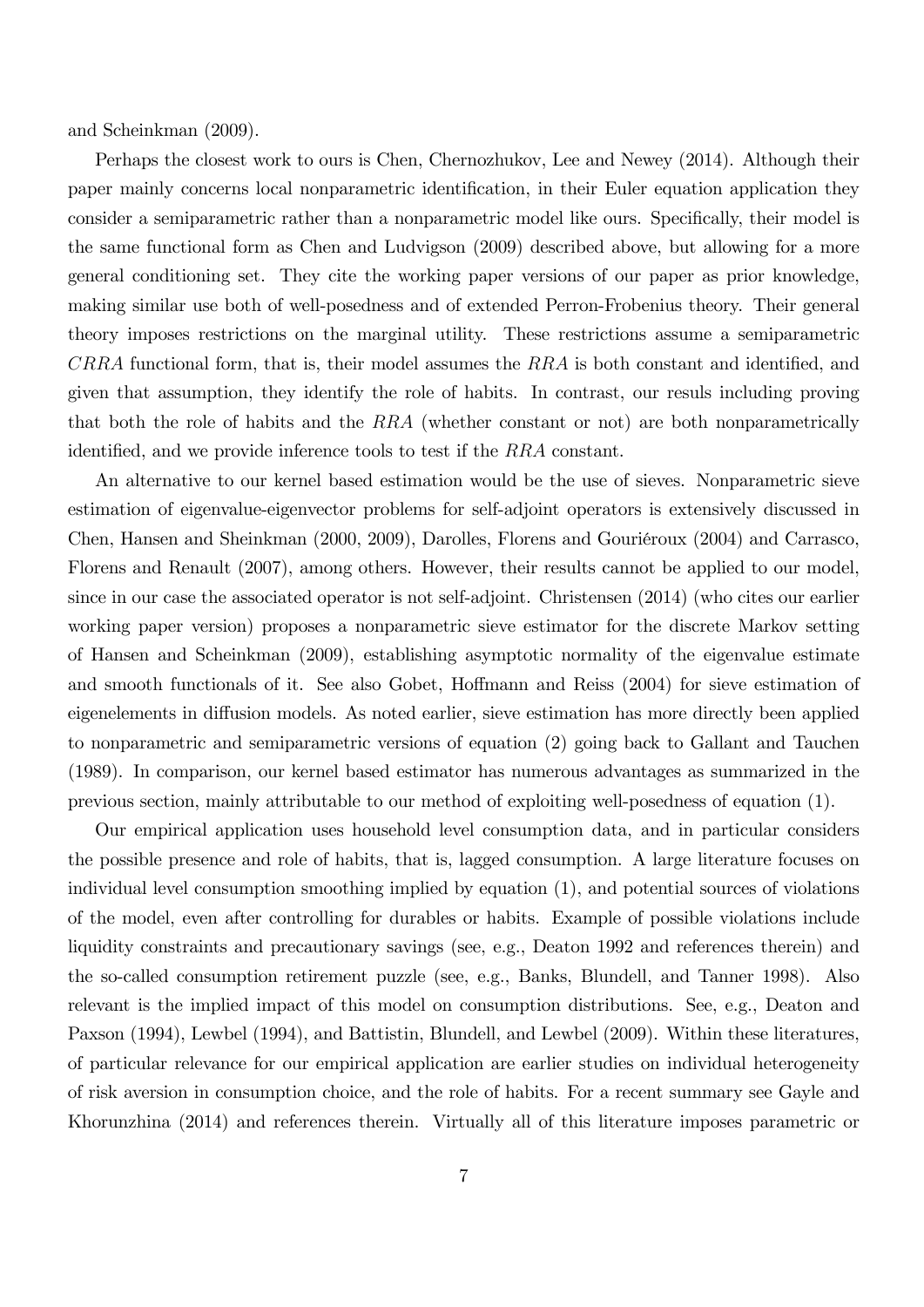strong semiparametric restrictions on g, and so, like the earlier aggregate consumption models of Hall (1978), Mankiw (1982), Hansen and Singleton (1982), or Campbell and Cochrane (1999), does not exploit the theoretical advantages of having equation (1) be type II Fredholm.

## 3 Identification

Since our goal is the study of Euler equations, we shall take as primitives the pair  $(g, b) \in \Theta \equiv$  $\mathcal{G} \times (0,1)$ , where  $\mathcal{G}$  denotes the parameter space of marginal utility functions, which satisfies some conditions below. From equation  $(1)$  it is clear that, for a given b, the Euler equation cannot distinguish between g and g' if there exists some constant  $k_0 \in \mathbb{R}$  such that  $g = k_0 g'$  a.s., so a scale and a sign normalization must be made: For the moment we shall assume there is just one asset, and we denote its rate of return by  $R_t$ . We later discuss how information from multiple assets can be used to aid identification. As seen in the previous section, for each period  $t, C_t$  is consumption and  $V_t$  is (possibly a vector of) other economic variable(s).

Let  $S \subseteq \mathbb{R}^{\ell}$  denote the support of  $(C_t, V_t)$ . Let  $(S, \mu)$  be a  $\sigma$ -finite measure space, and let  $\mathcal{L}^2$  denote the Hilbert space  $L_2(S,\mu)$  of (equivalence classes of) square  $\mu$ -integrable functions equipped with the inner product  $\langle g, f \rangle = \int g f d\mu$  and the corresponding norm  $||g||^2 = \langle g, g \rangle$  (we drop the domain of integration for simplicity of exposition). Our identification and estimation results are valid for a generic  $\mu$ , as long as some conditions below are satisfied, but for concreteness and simplicity of implementation, we choose as  $\mu$  the probability measure of  $(C_t, V_t)$  for estimation purposes.

Let M be a linear subspace of  $\mathcal{L}^2$ , and define the linear operator  $A: (\mathcal{M}, \|\cdot\|) \to (\mathcal{M}, \|\cdot\|)$  given by

$$
Ag(c, v) = E[g(C_{t+1}, V_{t+1})R_{t+1} | C_t = c, V_t = v].
$$
\n(3)

The space M is chosen so that  $Ag$  is well-defined and  $Ag \in \mathcal{M}$  for  $g \in \mathcal{M}$ . The requirement  $\mathcal{M} \subset \mathcal{L}^2$ can be relaxed (see Escanciano and Hoderlein, 2012, Section 4) but it is made here for simplicity, and is unlikely to be violated in empirical application. We provide below an example of  $\mathcal M$  for which our conditions are easily verifiable. With our notation, (1) can be written in a compact form as  $bAg = g$ . The parameter space for g,  $\mathcal{G}$ , will be a subset of M incorporating normalization restrictions. We introduce the assumption of correct specification and a formal definition of identification.

ASSUMPTION S. There exists  $(g, b) \in \Theta \equiv \mathcal{G} \times (0, 1), g \neq 0$ , satisfying equation (1).

DEFINITION 1. Given the joint distribution of  $(R_{t+1}, C_{t+1}, V_{t+1}, C_t, V_t)$ , the Euler equation is **nonparametrically identified** if there is a unique  $(g, b) \in \Theta$  that satisfies equation (1). When the solution is unique we denoted it by  $\theta_0 \equiv (g_0, b_0)$ .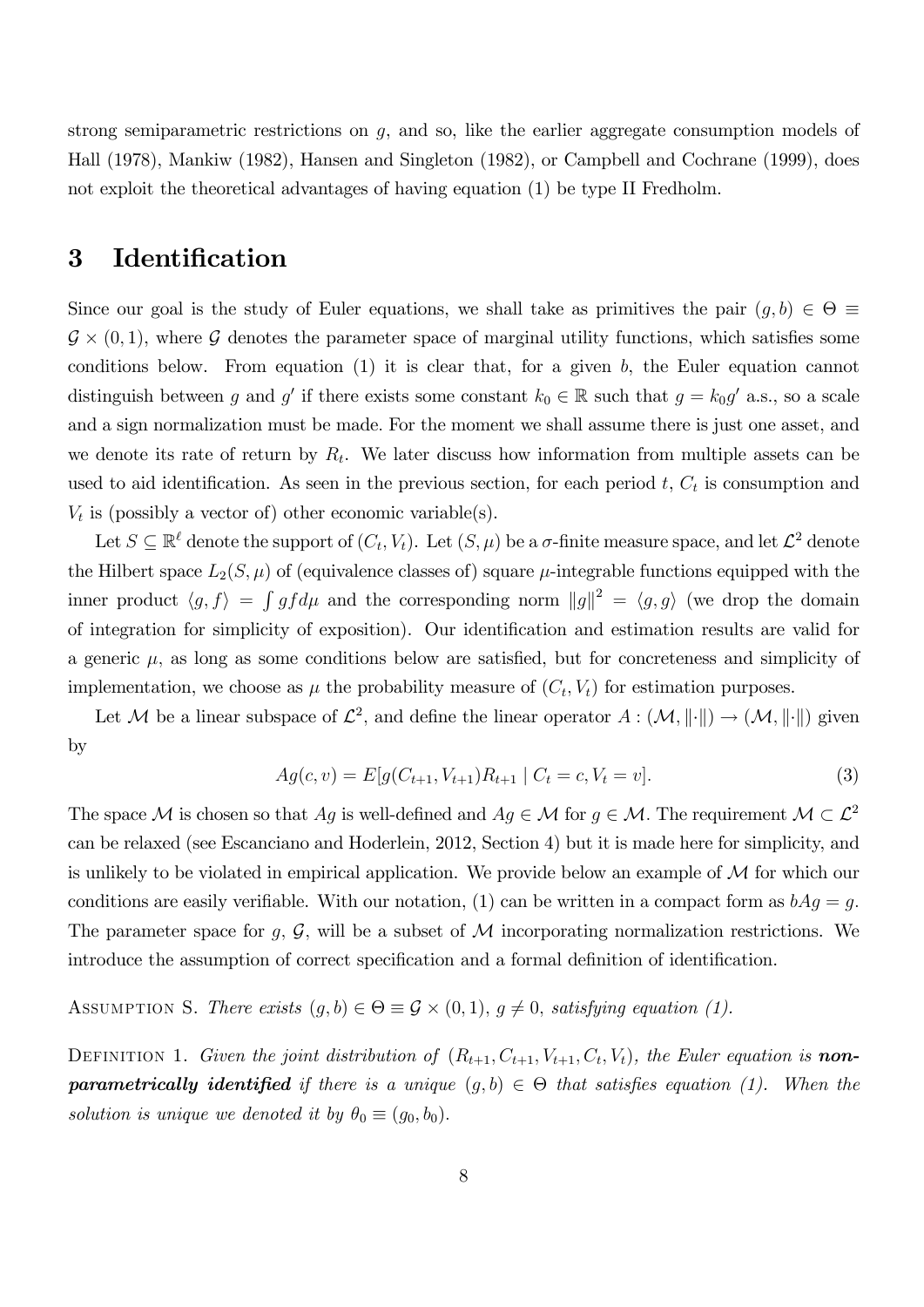DEFINITION 2. Given the joint distribution of  $(R_{t+1}, C_{t+1}, V_{t+1}, C_t, V_t)$ , the **identified set**, denoted by  $\Theta_0$ , consists of elements in  $\Theta$  where each  $(g, b) \in \Theta_0$  satisfies equation (1). The sets  $B_0 = \{b \in$  $(0,1)$  : there is  $g \in \mathcal{G}$  such that  $(g,b) \in \Theta_0$  and  $\mathcal{G}_0 = \{g \in \mathcal{G}$  : there is  $b \in (0,1)$  such that  $(g, b) \in \Theta_0$  are, respectively, the identified sets for b and g.

Therefore the Euler equation is point identified, if  $\Theta_0$  is a singleton. To provide some insights on our identification and estimation strategies we consider first the case where  $A$  in (3) has a finitedimensional range. In what follows let  $\mathcal{R}(\cdot)$  denote the range of an operator, so that  $\mathcal{R}(A) = \{f \in$  $\mathcal{M}: \exists g \in \mathcal{M}, Ag = f$ . In this case, we can write

$$
Ag\left(\cdot\right) = \sum_{i=1}^{I} L_i(g)\phi_i(\cdot),\tag{4}
$$

for a set of functions  $\{\phi_i\}$  that span  $\mathcal{R}(A)$  and linear operators  $L_i(g)$ ,  $i = 1, \ldots, I$ . This case arises, for example, when the support S is discrete and finite. Under  $(4)$ , any potential solution of  $(1)$  has to have necessarily the form  $g(\cdot) = \sum_{i=1}^{I} \beta_i \phi_i(\cdot)$  for a vector  $\beta = (\beta_1, \dots, \beta_I)$  satisfying the Euler equation

$$
\sum_{i=1}^{I} \sum_{j=1}^{I} L_i(\phi_j) \beta_j \phi_i(c, v) = b^{-1} \sum_{i=1}^{I} \beta_i \phi_i(c, v).
$$

In turn, this is the case for the solution, provided it exists, of

$$
\sum_{j=1}^{I} \beta_j L_i(\phi_j) = b^{-1} \beta_i \qquad 1 \le i \le I.
$$

Therefore,  $\beta$ , i.e. g, and  $b^{-1}$  are identified as any eigenelement of the  $I \times I$  matrix  $(L_i(\phi_j))_{i,j}$ , with  $b \in (0, 1)$ . In general, we may have more than one such eigenelement, i.e., we may have partial identification. In any case, the number of eigenvectors  $\beta$  and eigenvalues is bounded by I, so we have a finite identified set.

The previous arguments extend to the general case replacing the finite-dimensionality of  $\mathcal{R}(A)$ by the compactness of A. A linear operator A is compact if it transforms bounded sets into relatively compact sets (relatively compact sets in  $\mathcal M$  are those whose closure its compact). The compactness assumption is not needed just for identification, but is useful for obtaining asymptotics of continuous functionals of g. Note, however, that compactness rules out the case  $\mathcal{M} = \mathcal{L}^2$  if there are overlapping elements in  $(C_{t+1}, V_{t+1})$  and  $(C_t, V_t)$ ; see Carrasco, Florens and Renault (2007, Example 2.5, pg. 22). We could deal with the lack of compactness of A on the whole  $\mathcal{L}^2$  by conditioning on (i.e. fixing) the overlapping components (see e.g. Blundell, Chen and Kristensen, 2007, pg. 1629). From the identification point of view there is little loss of generality by following this "conditioning" approach, however, for deriving asymptotics compactness is very convenient, since it guarantees that inference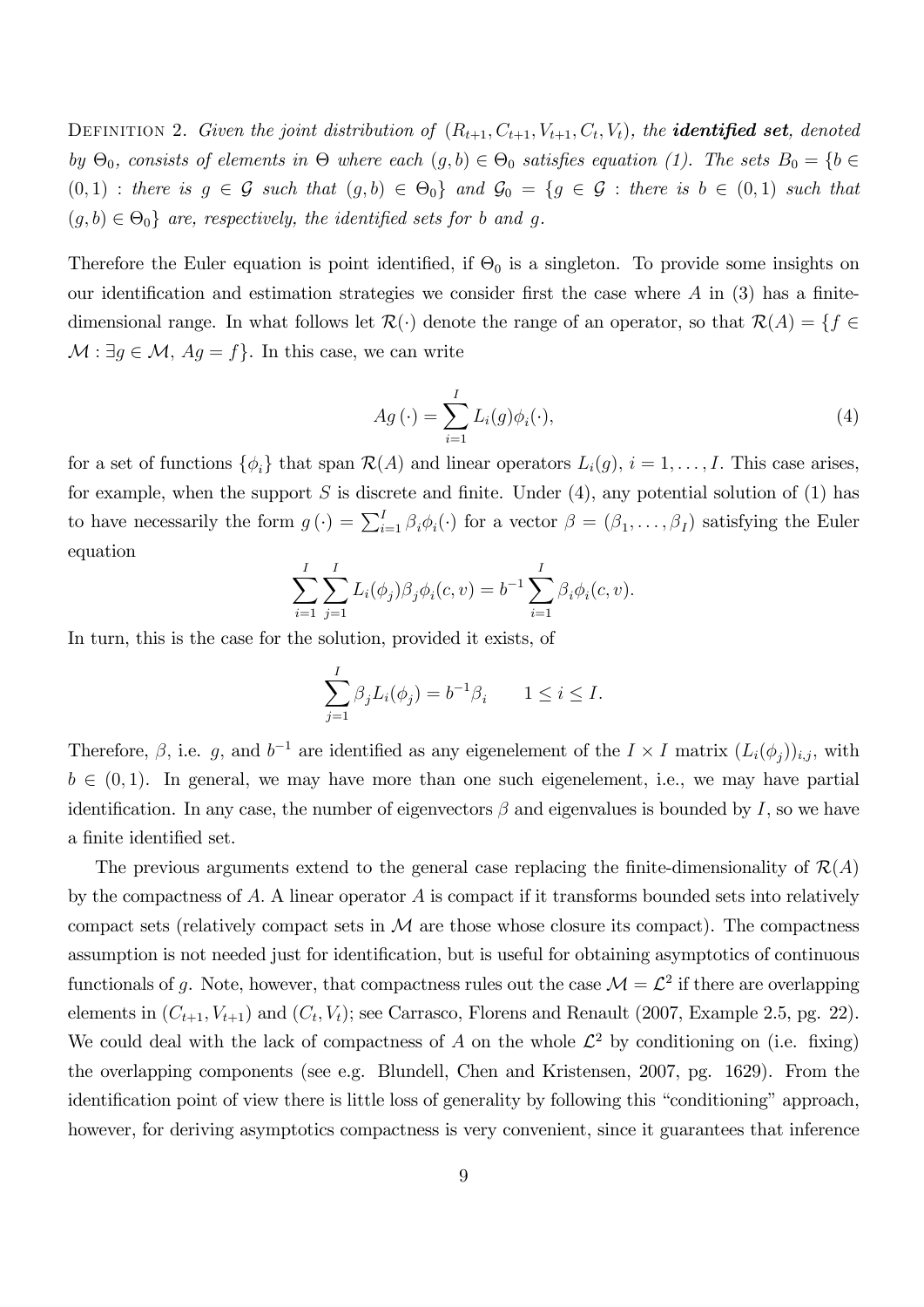will be based on well-posed generalized inverses (see the discussion at the end of this section). Lemma 1 in Section 5 below provides sufficient lower level conditions for compactness of  $A$ , but for now we maintain compactness as a high level assumption.

ASSUMPTION C.  $A : (\mathcal{M}, \|\cdot\|) \to (\mathcal{M}, \|\cdot\|)$  is a compact operator.

Let  $\mathcal{G} = \{g \in \mathcal{M} : ||g|| = 1, g(c_0, v_0) > 0, (c_0, v_0) \in S\}$  be the parameter space for g.

THEOREM 1. Suppose that Assumptions S and C hold. Then,  $B_0$  is a finite set and  $\mathcal{G}_0$  is the union of Önite dimensional subsets.

Theorem 1 shows that the Euler equation is partially identified, with b identified up to a finite set corresponding to eigenvalues, and  $g$  is identified up to a corresponding set of eigenfunctions. The discount factor b is also *locally identified*, meaning that for any  $b \in B_0$  there is an open neighborhood of b that does not contain any other element in  $B_0$ . Essentially, compactness of A ensures that  $B_0$  is at most countable, and the economic restriction that discount factors lie in  $(0, 1)$  ensures that  $B_0$  is finite.

The identified set without additional economic restrictions can be further reduced if there are multiple assets. If there are J assets, then there are J Euler equations. Applying Theorem 1 to each asset, gives an identified set for each, and the true  $(q, b)$  must lie in the intersection of these identified sets. One might further shrink the identified set by imposing the restriction that  $bg(C_{t+1}, V_{t+1})R_{t+1} - g(C_t, V_t)$  is uncorrelated with all variables in the information set at time t, not just  $(C_t, V_t)$ .

Assumptions S and C do not suffice for point identification in general. We consider now a shape restriction on marginal utilities, which is a common behavioral assumption that is satisfied for common parametric specifications of utility. Specifically, we impose the assumption that that marginal utilities are positive. Let

$$
\mathcal{P} \equiv \{ g \in \mathcal{M} : g \ge 0 \mid \mu - a.s. \} \tag{5}
$$

denote the subset of nonnegative functions in M, and let  $\mathcal{P}^+ \equiv \{g \in \mathcal{M} : g > 0 \ \mu-\text{a.s.}\}\$ denote the subset of strictly positive functions, which is assumed to be non-empty. The assumption is then:

## ASSUMPTION I.  $Ag \in \mathcal{P}^+$  when  $g \in \mathcal{P}$  and  $g \neq 0$ .

Assumption I is a mild condition that extends the classical assumption of a positive matrix in the Perron-Frobenius theorem to an infinite-dimensional setting, see Abramovich and Aliprantis (2002, Chapter 9) and Schaefer (1974). A sufficient and mild condition for it is that the conditional expected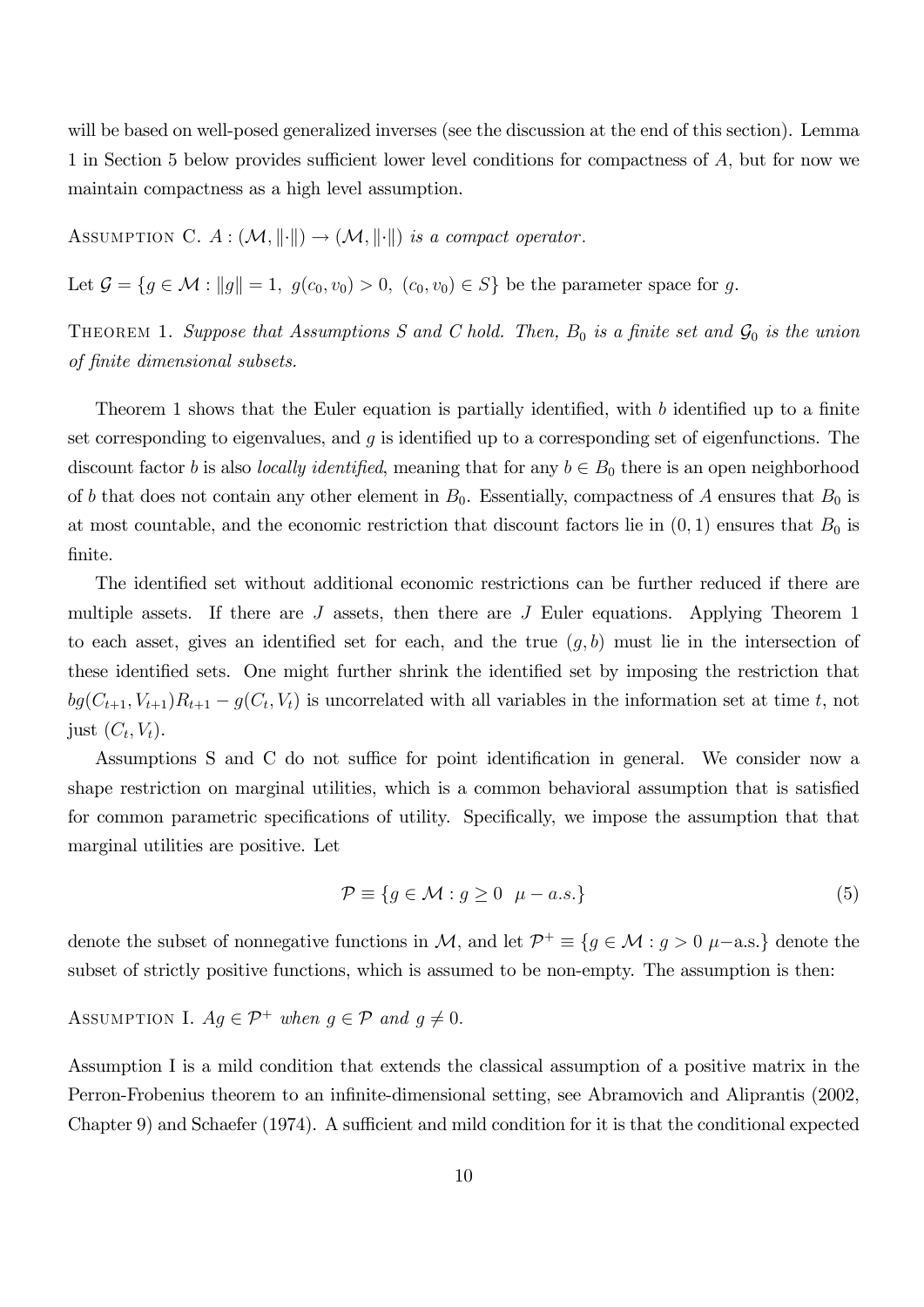(gross) return is strictly positive, i.e.  $E[R_{t+1}|C_{t+1} = \cdot, V_{t+1} = \cdot, C_t = \cdot, V_t = \cdot] > 0$  a.s. With our shape and normalization restrictions the parameter space is  $\mathcal{G} = \{g \in \mathcal{P} : ||g|| = 1\}.$ 

## THEOREM 2. Let Assumptions S, C and I hold. Then,  $(g, b) \in \mathcal{G} \times (0, 1)$  is point identified.

Identification can be established under weaker conditions than those of Theorem 2, however, we do not pursue these conditions here because the stronger conditions of Theorem 2 will facilitate our later asymptotic inference results. These weaker conditions are evident from our proof of Theorem 2, which also shows that  $b = 1/\rho(A)$ , where  $\rho(A)$  is the spectral radius of A (see the Appendix for a definition of the spectral radius of a linear bounded operator). Following Escanciano and Hoderlein (2012) a key sufficient condition for identification of g is that A is irreducible; see Abramovich and Aliprantis (2002, Chapter 9) for a definition of irreducibility in a general setting. Assumption I is a sufficient but not necessary condition for irreducibility (cf. Abramovich and Aliprantis, 2002, Theorem 9.6).

We could consider other sufficient conditions that replace conditions on  $A$  by conditions on a power of A, i.e. we could require that Assumptions C and I hold for  $A<sup>n</sup>$ , for some  $n \ge 1$ . It is hard to interpret these conditions, however, in a possibly non-Markovian environment, so we do not pursue them here. The identification result in Theorem 2 suggests It is also likely that the Euler Equation is overidentified under the conditions of Theorem 2, since as noted earlier we could exploit additional information coming from multiple assets, or from uncorrelatedness with other data in the information set at time t.

We close our study of identification with a discussion on the degree of ill-posedness of our nonparametric problem. Assumption S implies that the operator  $L = bA - I$  is not one-to-one, as the marginal utility g satisfies  $Lg = 0$ , and  $g \neq 0$ . Therefore, solving the Euler equation (1) is an illposed problem (see e.g. Carrasco, Florens and Renault 2007, Section 7). However, even though our problem is ill-posed, unlike in ill-posed Type-I equations, the ill-posedness in our Type-II equation is moderate, with stable solutions. Formally, the operator  $L$ , although not invertible, has a continuous (i.e. bounded) Moore-Penrose pseudoinverse, which is denoted by  $L^{\dagger}$ ; (see Engl, Hanke and Neubauer 1996, p. 33). To see this, note that the compactness of  $A$  and the Second Riesz Theorem, see e.g. Theorem 3.2 in Kress (1999, p. 29), imply that the range of  $L, \mathcal{R}(L) = \{f \in \mathcal{L}^2 : \exists s \in \mathcal{L}^2, Ls = f\},\$ is closed. This in turn implies that  $L^{\dagger}$  is a continuous operator by Proposition 2.4 in Engl et al. (1996). It is in this precise sense that our problem leads to well-posed rather than ill-posed generalized inverses. This property of our nonparametric problem, which results from considering Type-II equations rather than Type-I equations, has important implications for inference. For example, in the next sections we obtain rates of convergence for estimation of g that are the same as those of ordinary nonparametric regression.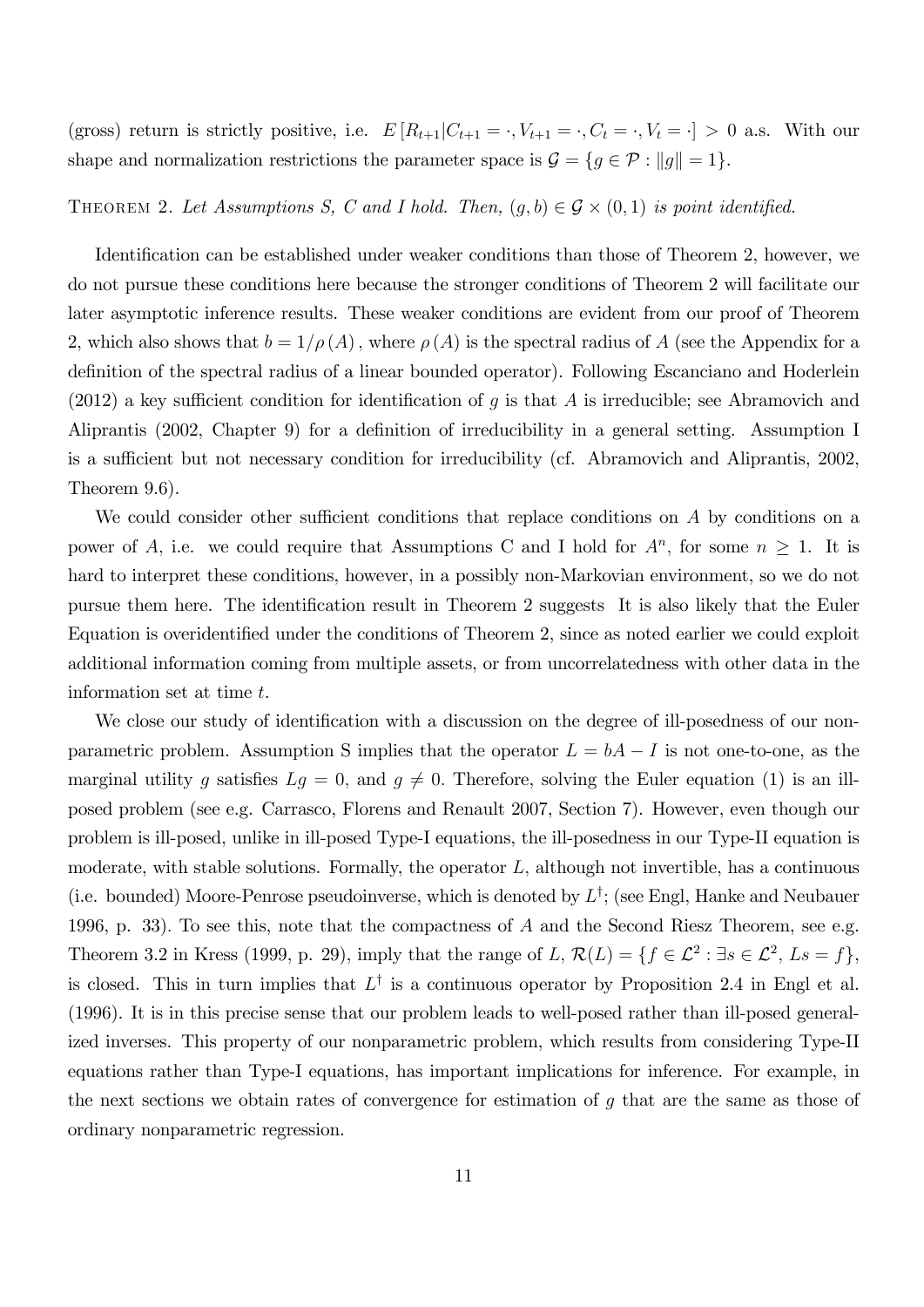## 4 Estimation from Individual level-data

Our estimation strategy follows the identification strategy described above, and is also motivated from our empirical application below. For estimation we assume that we have a random sample of household-level data  $\{(R_{t_i+1}, C_{t_i+1,i}, V_{t_i+1,i}, C_{t_i,i}, V_{t_i,i})\}_{i=1}^n$  for *n* households, with possibly overlapping non-decreasing time periods  $t_1 \leq t_2 \leq \cdots \leq t_n$ . To simplify notation denote  $W_i =$  $(R'_i, C'_i, V'_i, C_i, V_i) \equiv (R_{t_i+1}, C_{t_i+1,i}, V_{t_i+1,i}, C_{t_i,i}, V_{t_i,i})$ , where  $V_i = (V_{1i}, \ldots, V_{\ell_1 i})$  and  $V'_i = (V'_{1i}, \ldots, V'_{\ell_1 i})$ with  $\ell = \ell_1 + 1$ . We assume the data,  $\{W_i\}_{i=1}^n$ , are independent and identically distributed (iid), generated with respect to an underlying parameter  $\theta_0 \equiv (g_0, b_0) \in \Theta$ . We shall henceforth assume that Assumptions S, C and I hold, so that  $\theta_0$  is point-identified. Particularly, we consider  $g_0 \in \mathcal{G} = \{ g \in \mathcal{P} : ||g|| = 1 \}.$ 

Let the vector  $W = (R', C', V', C, V)$  have the same distribution as  $(R'_i, C'_i, V'_i, C_i, V_i)$ . We assume that the vector  $W$  is continuously distributed (the discrete case is simpler). We denote the Lebesgue density of  $(C, V)$  by f. We consider the setting described in the identification section where  $\mu$  is the joint probability associated to f. Henceforth, g and b denote generic elements in  $\mathcal G$  and  $(0,1)$ , respectively.

Define the Nadaraya-Watson (NW) kernel estimator of the operator  $A$  at  $g$  as follows,

$$
\widehat{A}g\left(c,v\right) = \frac{1}{n} \sum_{i=1}^{n} g'_{i} R'_{i} \phi_{i}(c,v),
$$

where, for  $i = 1, ..., n$ ,  $g'_i \equiv g(C'_i, V'_i)$ ,  $\phi_i(c, v) = K_{hi}(c, v) / f(c, v)$ , while for  $v = (v_1, ..., v_{\ell_1})$ ,

$$
\widehat{f}(c,v) = \frac{1}{n} \sum_{i=1}^{n} K_{hi}(c,v),
$$

and

$$
K_{hi}(c,v) = h^{-\ell} K\left(\frac{c - C_i}{h}\right) \prod_{j=1}^{\ell_1} K\left(\frac{v_j - V_{ji}}{h}\right).
$$

Here, K is a univariate kernel function and  $h \equiv h_n$  is a possibly stochastic bandwidth. Note that contrary to A, the operator  $\widehat{A}$  has a finite-dimensional closed range (that is spanned by the functions  $\phi_i(c, v), i = 1, \ldots, n$ . Therefore, similar to our discussion of identification in Section 3, the number of eigenvalues and eigenfunctions of  $\widehat{A}$  is finite and bounded by n, and they can be computed by solving a linear system. Indeed, any eigenfunction  $\widehat{g}(c, v)$  of  $\widehat{A}$  necessarily has the form  $n^{-1} \sum_{i=1}^{n} \widehat{\beta}_i \phi_i(c, v)$ , for some coefficients  $\beta_i$ ,  $i = 1, \ldots, n$ , satisfying for its corresponding eigenvalue  $\lambda$  the equation

$$
\frac{1}{n^2} \sum_{i=1}^n \sum_{j=1}^n \widehat{\beta}_j \phi_j(C'_i, V'_i) R'_i \phi_i(c, v) = \widehat{\lambda} \frac{1}{n} \sum_{i=1}^n \widehat{\beta}_i \phi_i(c, v).
$$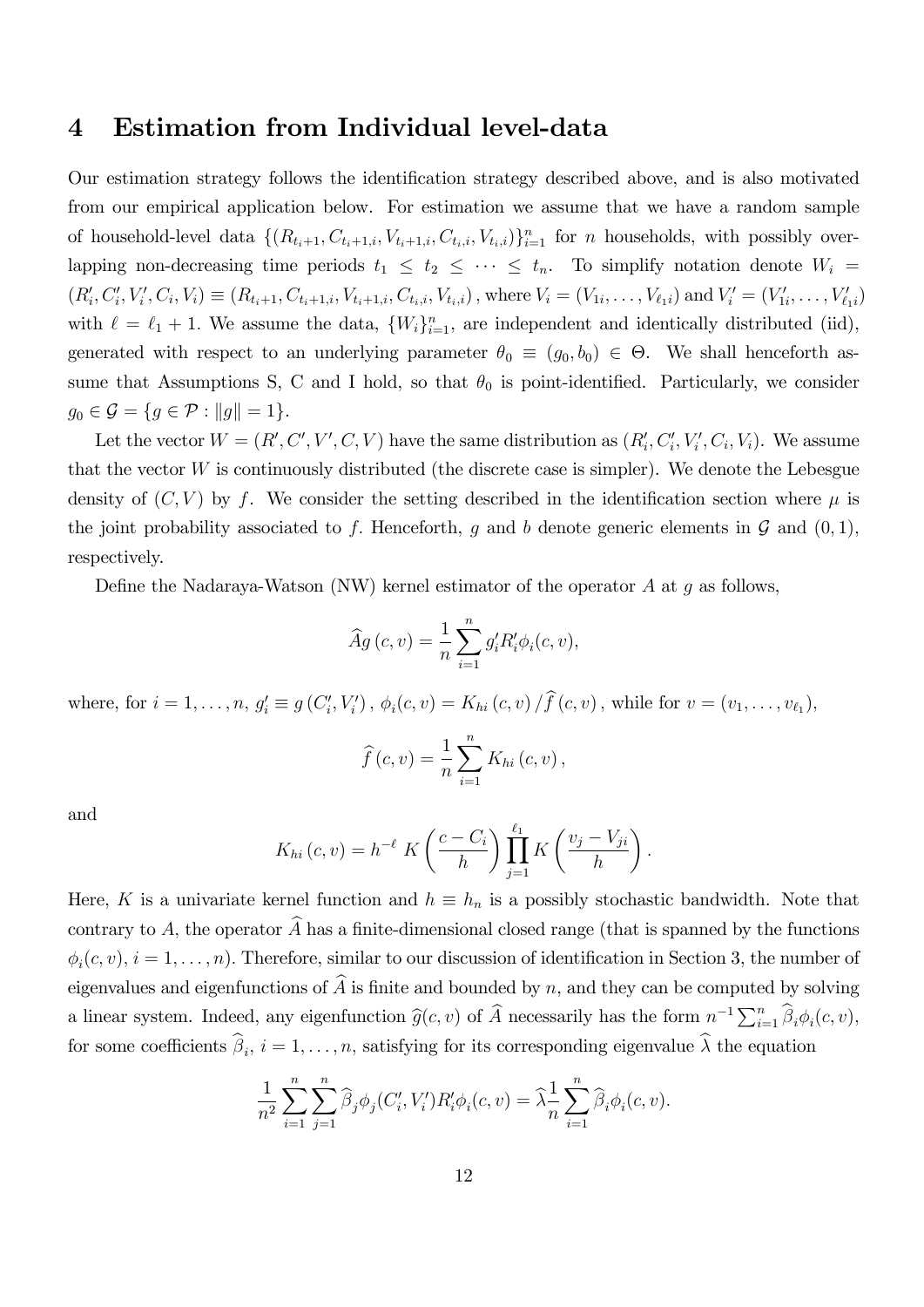A solution to this eigenvalue problem exists if, for all  $i = 1, \ldots, n$ ,

$$
\frac{1}{n}\sum_{j=1}^{n}\widehat{\beta}_{j}\phi_{j}(C'_{i},V'_{i})R'_{i}=\widehat{\lambda}\widehat{\beta}_{i},
$$

which in matrix notation can be written as

$$
\widehat{A}_n \widehat{\beta} = \widehat{\lambda} \widehat{\beta},
$$

where  $A_n$  is an  $n \times n$  matrix with ij-th element  $a_{ij} = \phi_j(C'_i, V'_i)R'_i/n$ , and  $\beta = (\beta_1, \ldots, \beta_n)$ <sup>T</sup> (henceforth,  $v^{\dagger}$  denotes the transpose of v). Thus, let  $\lambda$  denote the largest eigenvalue in modulus of  $A_n$  and  $\widehat{\beta} = (\widehat{\beta}_1,\ldots,\widehat{\beta}_n)$ <sup>T</sup> its corresponding eigenvector. The eigenvector  $\widehat{\beta}$  is normalized so that  $\widehat{\beta}^T \widehat{\Omega} \widehat{\beta} = 1$ , where  $\Omega$  is the  $n \times n$  matrix with entries

$$
\omega_{ij} = \frac{1}{n^3} \sum_{l=1}^n \phi_i(C_l, V_l) \phi_j(C_l, V_l),
$$

and  $n^{-1}\sum_{i=1}^n \widehat{\beta}_i \phi_i(c_0, v_0) > 0$ , for some  $(c_0, v_0) \in S$ . We define the estimators for  $b_0$  and  $g_0$  respectively as follows,

$$
\hat{b} = 1/\hat{\lambda}
$$
 and  $\hat{g}(c, v) = n^{-1} \sum_{i=1}^{n} \hat{\beta}_i \phi_i(c, v),$ \n(6)

where  $\hat{g}$  satisfies  $\|\hat{g}\|_{n} = 1$  by the normalization of  $\beta$  above, with  $\|g\|_{n}$  denoting the empirical norm of g, i.e.  $||g||_n^2 = \sum_{i=1}^n g^2(C_i, V_i)/n$ . The estimator  $(\widehat{g}, \widehat{b})$  can be easily obtained with any statistical package that computes eigenvalues and eigenvectors of matrices. There are also efficient algorithms for the computation of the so-called Perron-Frobenius root  $\hat{\lambda}$ , see e.g. Chanchana (2007).

Notice that under very mild conditions the matrix  $\widehat{A}_n$  itself satisfies the classic conditions of the Perron-Frobenius theorem, which guarantees that  $\hat{b} = \rho^{-1}(\widehat{A}_n)$  and  $\widehat{\beta}$  is the only eigenvector of  $\widehat{A}_n$ with positive entries. That is, in this case we also have identification in finite samples. For example, for strictly positive kernels and strictly positive gross returns,  $\widehat{A}_n$  has strictly positive entries, which then implies a positive estimator  $\hat{g}(c, v) > 0$  and a positive discount factor  $\hat{b}$  with probability one for a fixed  $n \geq 1$ .

## 5 Asymptotic Theory

In this section we provide conditions for the consistency and limiting distribution theory of our estimators as defined in the previous section, under a random sampling framework.<sup>3</sup> We need to

<sup>&</sup>lt;sup>3</sup>We consider the random sampling iid framework to be a good approximation for our household-level data. The proofs in the Appendix could be straightforwardly adapted to allow for weakly dependent data using the uniform rate results of Andrews (1995).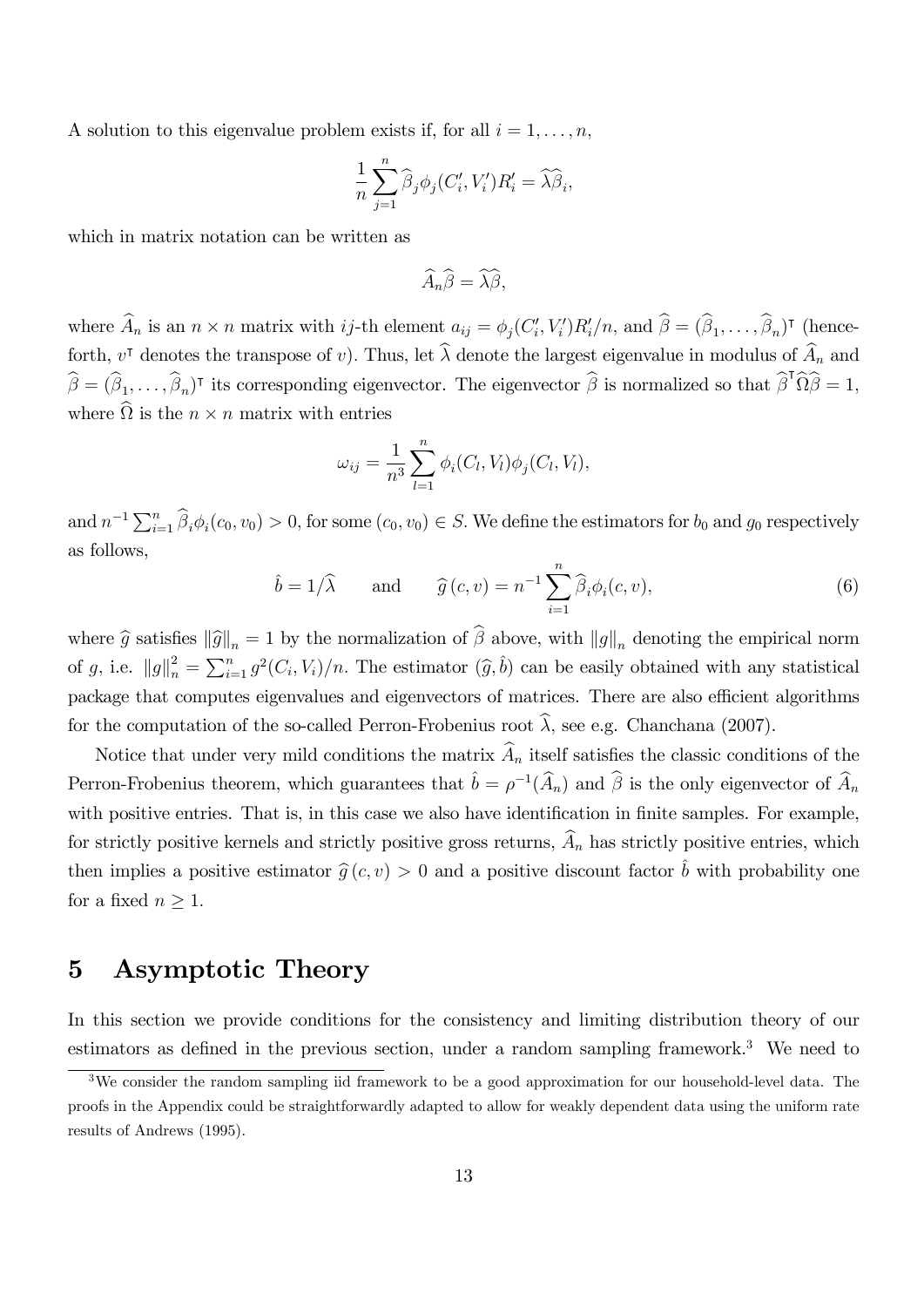introduce some notation from empirical processes theory. To measure the complexity of the class  $\mathcal{G}$ , we can employ covering or bracketing numbers. Here, for simplicity, we focus on bracketing numbers. Given two functions l, u, a bracket [l, u] is the set of functions  $f \in \mathcal{G}$  such that  $l \le f \le u$ . An  $\varepsilon$ bracket with respect to  $\|\cdot\|$  is a bracket  $[l, u]$  with  $\|l - u\| \leq \varepsilon$ ,  $\|l\| < \infty$  and  $\|u\| < \infty$  (note that u and l not need to be in  $\mathcal{G}$ ). The covering number with bracketing  $N_{[\cdot]}(\varepsilon, \mathcal{G}, \|\cdot\|)$  is the minimal number of  $\varepsilon$ -brackets with respect to  $\|\cdot\|$  needed to cover  $\mathcal G$ . An envelope for  $\mathcal G$  is a function  $G$ , such that  $G(c, v) \ge \sup_{g \in \mathcal{G}} |g(c, v)|$  for all  $(c, v)$ . To simplify notation, we use the following definition. Denote by  $\mathcal{K}(r)$  the class of r-order kernels K that are Lipschitz continuous on the support  $[-1, 1]$ , symmetric, integrate to one, and such that for some  $r \geq 2$ :  $\int u^l K(u) du = \delta_{l0}$  for  $l = 0, \ldots, r - 1$ , where  $\delta_{ll'}$  denotes Kronecker's delta, and  $\int u^r K(u) du > 0$ .

#### Assumption A1:

- 1.  $P(\langle \hat{q}, q_0 \rangle > 0) \rightarrow 1$  as  $n \rightarrow \infty$ .
- 2. For each  $\varepsilon > 0$ ,  $\log N_{[.]}(\varepsilon, \mathcal{M}, ||\cdot||) \leq C\varepsilon^{-v}$  for some  $v < 2$ . The class  $\mathcal G$  is such that  $g_0 \in \mathcal G$  and has an envelope G such that  $\sup_{(c,v)\in S} E[|G(C', V')R'|^{\delta} | C = c, V = v] < \infty$  for some  $\delta > 2$ . Functions in  $\mathcal{R}(A)$  are uniformly equicontinuous on  $S^4$ .
- 3. There exists a convex and compact subset  $T$  contained in the interior of  $S$ , such that  $P((C', V') \in T | (C, V) \in T) = 1$ . The density function  $f(\cdot)$  is bounded away from zero on T and is continuous on S:
- 4.  $K \in \mathcal{K}(2)$ .
- 5. As  $n \to \infty$ , the possibly stochastic bandwidth  $h \equiv h_n$  satisfies  $P(l_n \le h_n \le u_n) \to 1$  for deterministic sequences of positive numbers  $l_n$  and  $u_n$  such that:  $u_n \to 0$  and  $l_n^{\delta\ell/(\delta-2)}n/\log n \to$  $\infty$ .

Condition A1.1 is a suitable sign normalization condition in our  $\mathcal{L}^2$ This is a mild condition which is guaranteed to hold if, for instance, the kernel and the gross returns are strictly positive, since then  $\hat{g}$  and  $g_0$  are strictly positive.

Condition A1.2 requires existence of certain moments. Marginal utilities may not have finite moments around zero (where they may diverge). To overcome this problem, by suitable redefinition

$$
\lim_{\delta \to 0} \sup_{|(c,v)-(c',v')| < \delta} \sup_{g \in \mathcal{M}} ||\mathbb{E}[g(C',V')R'|C=c,V=v] - \mathbb{E}[g(C',V')R'|C=c',V=v']|| = 0.
$$

<sup>&</sup>lt;sup>4</sup>That is,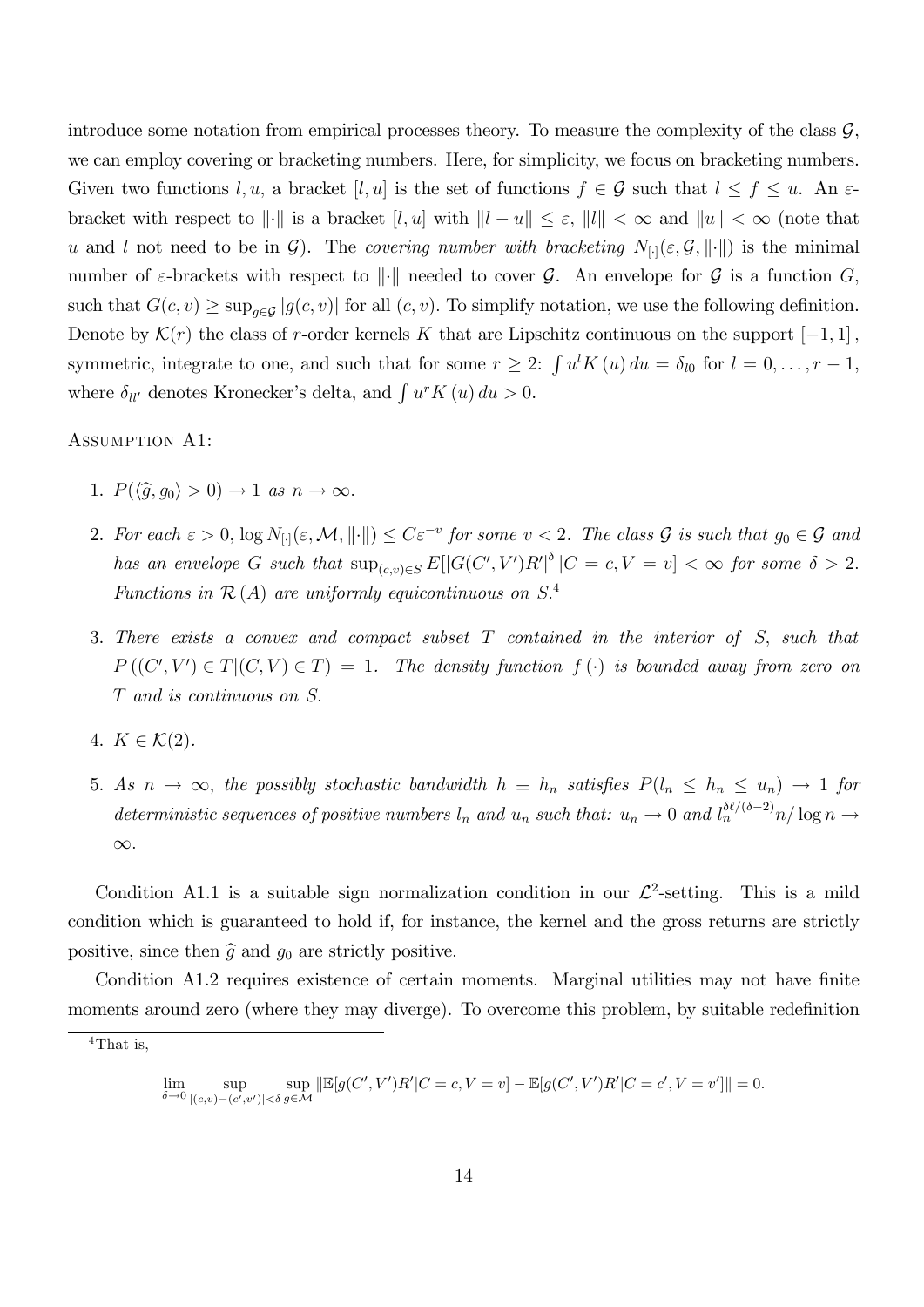of q we can rewrite equation  $(1)$  in the form

$$
bE[C'g(C',V')(C/C') R' | C,V] = Cg(C,V).
$$
\n(7)

This reparameterizes the problem in terms of  $Cg(C, V)$ , which under natural economic assumptions is bounded; see Lucas (1978). This identity also gives an alternative way to estimate the marginal utility function and other objects of interest, which we shall discuss further below. Examples of classes satisfying A1.2 abound in the literature; see van der Vaart and Wellner (1996). For example, we could take M as the following smooth class: For any vector a of  $\ell$  integers define the differential operator  $\partial_x^a \equiv \partial^{|a|_1}/\partial x_1^{a_1} \dots \partial x_\ell^{a_\ell}$ , where  $|a|_1 \equiv \sum_{i=1}^\ell a_i$ . For any smooth function  $h : T \subset \mathbb{R}^\ell \to \mathbb{R}$ and some  $\eta > 0$ , let  $\eta$  be the largest integer smaller or equal than  $\eta$ , and

$$
||h||_{\infty,\eta} \equiv \max_{|a|_1 \leq \underline{\eta}} \sup_{x \in T} |\partial_x^a h(x)| + \max_{|a|_1 = \underline{\eta}} \sup_{x \neq x'} \frac{|\partial_x^a h(x) - \partial_x^a h(x')|}{|x - x'|^{\eta - \underline{\eta}}}.
$$

Further, let  $\mathcal{C}_M^{\eta}(T)$  be the set of all continuous functions  $h : T \subset \mathbb{R}^{\ell} \to \mathbb{R}$  with  $||h||_{\infty,\eta} \leq M$ (for an integer  $\eta$ , the  $\eta$ -th derivative is assumed to be continuous). Since the constant M is irrelevant for our results, we drop the dependence on M and denote  $\mathcal{C}^{\eta}(T)$ . Then, it is known that  $\log N_{[\cdot]}(\varepsilon, \mathcal{C}^{\eta}(T), \|\cdot\|) \leq C\varepsilon^{-v_s}, \ v_s = \ell/\eta, \text{ so if } \mathcal{M} \subset \mathcal{C}^{\eta}(T), \text{ then } \ell < 2\eta \text{ suffices for the bracketing}$ condition in A1.2. We also have that  $\mathcal{M} \subset \mathcal{L}^2$  here. With some smoothness conditions on the density of  $W, \mathcal{R}(A) \subset \mathcal{M}$  holds with  $\mathcal{M} = \mathcal{C}^{\eta}(T)$ . Condition A1.2 is used here to control the term  $\sup_{q\in\mathcal{G}}||\widehat{A}g - Ag||$  and also to guarantee that A is compact, as the following result shows.

LEMMA 1. Suppose that Assumption  $A1.2$  holds. Then A is compact.

Under Assumption A1 we can write (a.s.)

$$
bE[g(C', V')1((C', V') \in T)1((C, V) \in T)R' | C, V] = g(C, V)1((C, V) \in T),
$$

and hence, we can restrict the domain of g to T. We therefore, hereafter restrict the support of  $\mu$  to T (and thus, of the associated norm  $\|\cdot\|$ ). The assumption of densities bounded away from zero is standard in the nonparametric and semiparametric literatures, though it could be relaxed here at the cost of longer proofs by introducing a vanishing random trimming parameter. See e.g. Escanciano, Jacho-Chavez and Lewbel (2014).

The remaining conditions in Assumption A1 are self-explanatory. For A1.4 we can also use kernels with unbounded support that satisfy some smoothness and integrability conditions. Finally, note that A1.5 allows for data-driven bandwidth choices, which are common in applied work. Our next result shows the  $\mathcal{L}^2$ -consistency of our estimators.

THEOREM 3. Let Assumptions S, C, I and A1 hold. Then,  $\hat{b} \rightarrow_{p} b_0$  and  $\|\hat{g} - g_0\| \rightarrow_{p} 0$ .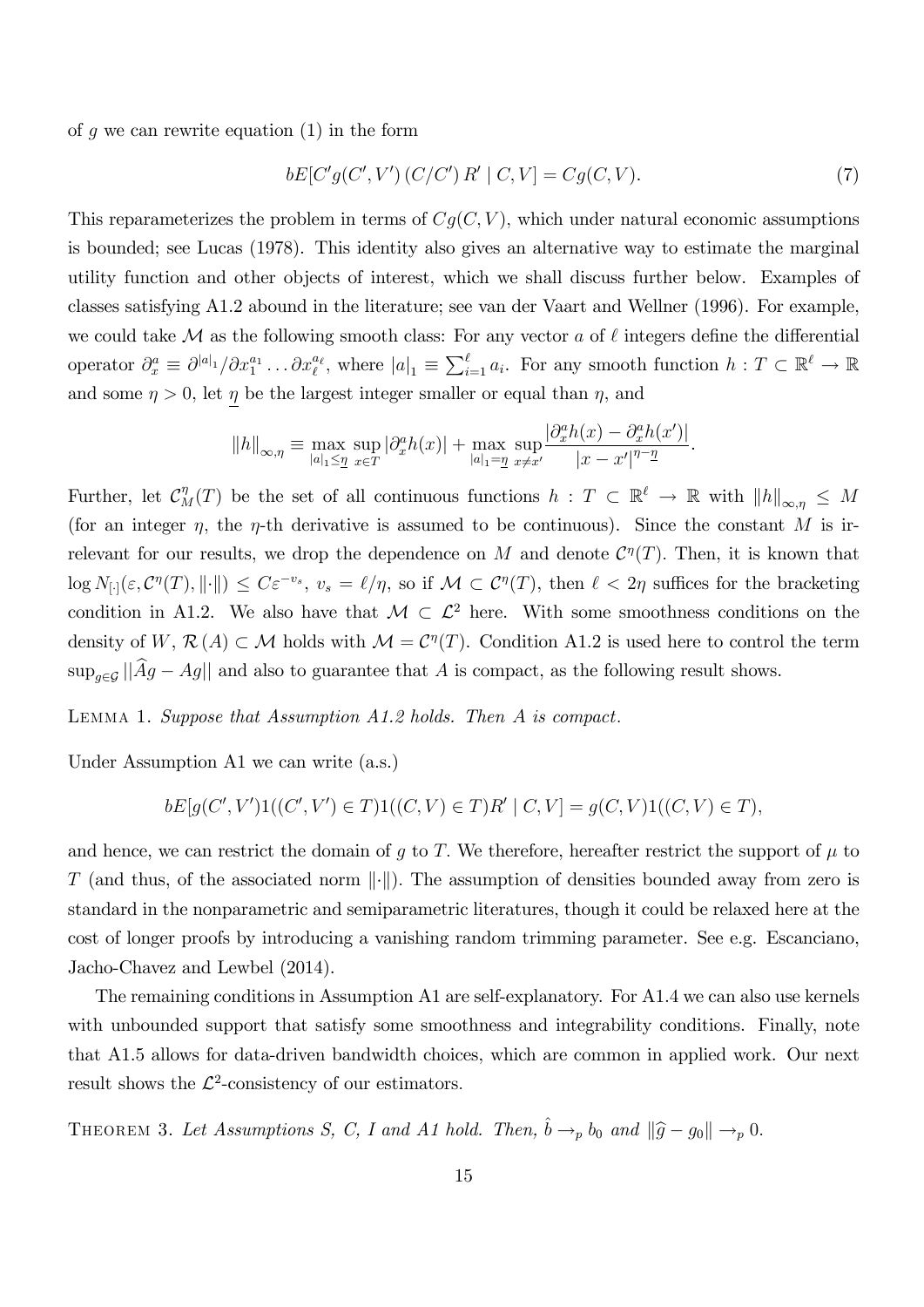To obtain asymptotic distribution theory for our estimators, we impose the following additional assumptions and notation. Simple algebra shows that the adjoint operator of A; that is, the linear compact operator  $A^*$  such that  $\langle Ag_1, g_2 \rangle = \langle g_1, A^* g_2 \rangle$  for all  $g_1, g_2 \in \mathcal{M}$ , is given by  $A^* \varphi(c', v') =$  $E[\varphi(C, V) R']C' = c', V' = v'] \times f'(c', v')/f(c', v'),$  where  $f'(c', v')$  denotes the Lebesgue density of  $(C_i', V_i')$ . To see this, note that by the Law of Iterated Expectations, for any  $g_1, g_2 \in \mathcal{M}$ ,

$$
\langle Ag_1, g_2 \rangle = E \left[ E \left[ g_1 \left( C_i', V_i' \right) R_i' | C_i, V_i \right] g_2 \left( C_i, V_i \right) \right]
$$
  
\n
$$
= E \left[ g_1 \left( C_i', V_i' \right) g_2 \left( C_i, V_i \right) R_i' \right]
$$
  
\n
$$
= E \left[ g_1 \left( C_i', V_i' \right) E \left[ g_2 \left( C_i, V_i \right) R_i' | C_i', V_i' \right] \right]
$$
  
\n
$$
= \langle g_1, A^* g_2 \rangle.
$$

Note that  $b_0^{-1}$  is also an eigenvalue for  $A^*$ ; eigenvalues of  $A^*$  are complex conjugates of those of A. Similarly as we did for  $g_0$ , it can be shown that under Assumption A1 there exists a unique (up to scale) strictly positive eigenfunction of  $A^*$  associated to  $b_0^{-1}$ .

DEFINITION 3. Let s be the unique strictly positive eigenfunction of  $A^*$  with eigenvalue  $b_0^{-1}$  and satisfying the normalization  $\langle g_0, s \rangle = 1$ .

The function s plays an important role in the asymptotics for  $\hat{b}$  and  $\hat{q}$ , as does the error term

$$
\varepsilon_i = g_0 \left( C_i', V_i' \right) R_i' - b_0^{-1} g_0 \left( C_i, V_i \right), \qquad i = 1, \dots, n. \tag{8}
$$

Henceforth, to simplify notation, define  $\varphi_i = \varphi(C_i, V_i)$  for any  $\varphi \in \mathcal{L}^2$ . For asymptotic normality of our estimators we require the following assumption.

#### Assumption A2.

- 1.  $f \in \mathcal{C}^r(T)$ , where r as in A2.4 below.
- 2. Functions in  $\mathcal{R}(A)$  are in  $\mathcal{C}^r(T)$  with uniformly equicontinuous  $r-th$  derivative on T.
- 3.  $s \in \mathcal{C}^r(T)$  and  $\Sigma_s \equiv E[s_i^2 \varepsilon_i^2] < \infty$ .
- 4.  $K \in \mathcal{K}(r)$ , for  $r \geq 2$ .
- 5. For  $l_n$  and  $u_n$  satisfying A1.5, it also holds that  $l_n^{2\ell} n / \log n \to \infty$  and  $nu_n^{2r} \to 0$  as  $n \to \infty$ .

THEOREM 4. Let Assumptions S, C, I and A1-A2 hold. Then, as  $n \to \infty$ ,

$$
\sqrt{n}\left(\widehat{b}-b_0\right) \stackrel{d}{\rightarrow} N\left(0,b_0^4\Sigma_s\right).
$$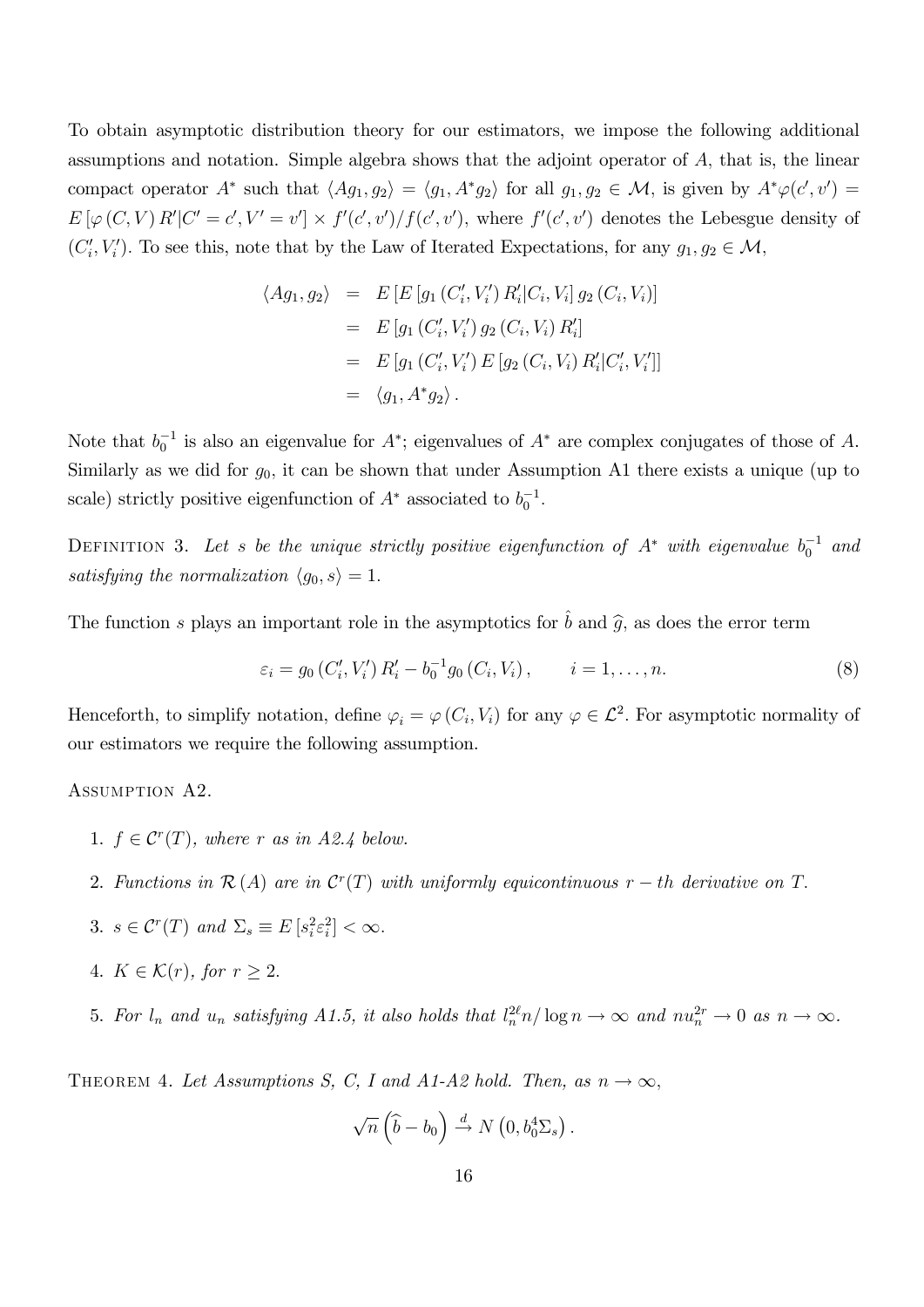We can estimate the asymptotic variance of b by using the sample variance of the sequence  $\{\widehat{s}_i\widehat{\epsilon}_i\}_{i=1}^n$ where  $\widehat{\varepsilon}_i = \widehat{g}(C'_i, V'_i) R'_i - b^{-1}\widehat{g}(C_i, V_i)$ , and  $\widehat{s}$  is obtained as our estimator  $\widehat{g}$ , with the normalization

$$
\frac{1}{n}\sum_{l=1}^n \widehat{g}(C_l,V_l)\widehat{s}(C_l,V_l)=1.
$$

An alternative is to use bootstrap. Since the eigenvalue  $b_0^{-1}$  is simple, and isolated from other eigenvalues, we expect the standard bootstrap sampling with replacement to provide a consistent estimation for the asymptotic distribution of  $\sqrt{n}(\hat{b} - b_0)$ , and in particular, for confidence intervals. See Hall, Lee, Park and Paul (2009) and references therein.

Our next result establishes an asymptotic expansion for  $\hat{g} - g_0$ . This expansion can be used to obtain rates for  $\hat{g} - g_0$  and to establish asymptotic normality of (semiparametric) functionals of  $\widehat{g}$ . Define the process  $\Delta_n(c, v) \equiv n^{-1} \sum_{i=1}^n \varepsilon_i \phi_i(c, v)$ , where recall that  $\phi_i(c, v) = K_{hi}(c, v) / \widehat{f}(c, v)$ . Note that a standard result in kernel estimation is that for all  $(c, v)$  in the interior of S, under suitable conditions,

$$
\sqrt{nh_n^{\ell}}\Delta_n(c,v) \stackrel{d}{\rightarrow} N(0,\Sigma_{\Delta}(c,v)),
$$

with  $\Sigma_{\Delta}(c, v) = f^{-1}(c, v)\sigma^2(c, v) \kappa_2, \kappa_2 = \int K^2(u)du$  and  $\sigma^2(c, v) = E[\varepsilon_i^2|C_i = c, V_i = v].$ 

Recall  $L^{\dagger}$  denotes the Moore-Penrose pseudoinverse of  $L = b_0 A - I$ , which under our conditions is continuous (cf. Section 3.1).

THEOREM 5. Let Assumptions S, C, I and A1-A2 hold. Then, in  $\mathcal{L}^2$ , as  $n \to \infty$ ,

$$
\sqrt{nh_n^{\ell}}(\widehat{g} - g_0) = b_0 L^{\dagger} \sqrt{nh_n^{\ell}} \Delta_n + o_P(1).
$$

This result implies that the rates of convergence of  $\hat{g} - g_0$  in  $\mathcal{L}^2$  are the same as those of the NW kernel estimator of  $E\left[\varepsilon_i|C_i=c,V_i=v\right]$ . Combined with standard kernel regression results, this also implies asymptotic normality for  $\sqrt{nh_n^{\ell}}L(\hat{g}-g_0)$ , which can be used for inference on g. For example, we could use the expansion of Theorem 5 to test parametric hypotheses about  $g$ , i.e.,  $H_0: g_0(c, v) = g_{\eta_0}(c, v)$ , against nonparametric alternatives, where the function  $g_{\eta_0}(c, v)$  is known up to a finite-dimensional unknown parameter  $\eta_0$  (e.g. power utility). A test can be based on the discrepancy

$$
T_n = \left\| \sqrt{n h_n^{\ell}} \widehat{L} \left( \widehat{g} - \widetilde{g} \right) \right\|^2,
$$

where  $\hat{L} = \hat{b}\hat{A} - I$  and  $\tilde{g} = g_{\hat{n}}(c, v)$  is a parametric fit, with  $\hat{\eta}$  denoting a consistent estimator for  $\eta_0$  under the null (e.g. a GMM estimator). Noting that  $\widehat{L}\widehat{g} = 0$ ,  $T_n$  further simplifies to  $T_n = ||\sqrt{n h_n^{\ell}} \widehat{L}\widetilde{g}||^2$ . Similar test statistics have been suggested by Härdle and Mammen (1993) in a different context. More generally, we could test nonparametric hypotheses such as the significance of certain variables, for example  $H_0: g_0(c, v) = g_0(c, v')$  for all v, v', against nonparametric alternatives. The same  $T_n$  can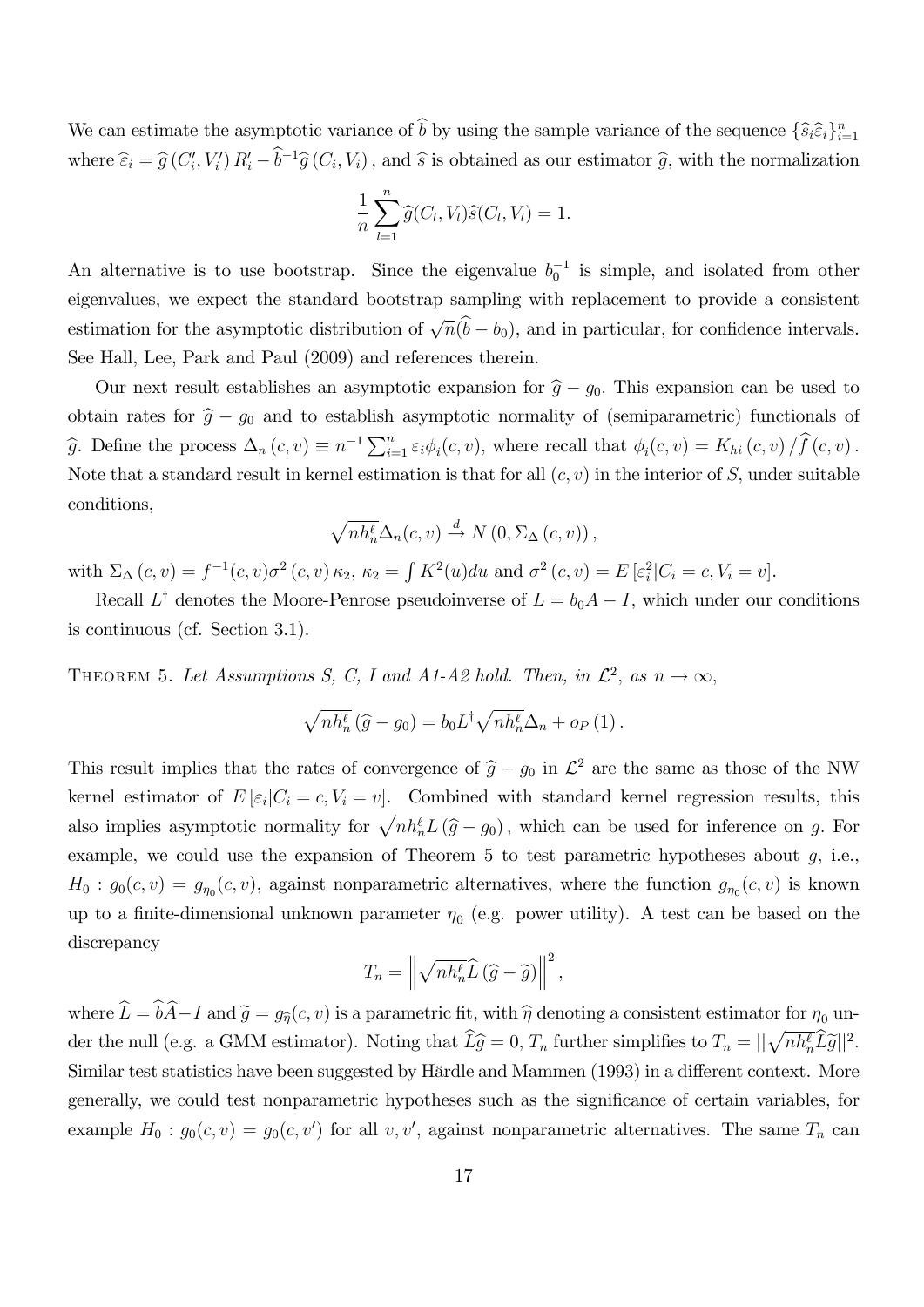be used, where now  $\tilde{g}$  denotes a restricted estimator of  $g_0$  under the null (e.g. our marginal utility estimator depending only on  $c$ ). In each case, the expansion in Theorem 5 is instrumental in analyzing the asymptotic limiting distribution of  $T_n$ , which can be readily obtained combining Theorem 5 here with the results of Härdle and Mammen (1993).

## 6 Summary Measures

We now consider some summary measures of the model, specifically, functionals of  $\hat{q}$ . These are either behavioral parameters of interest such as the mean value of relative risk aversion  $(MRRA)$ , or parameters having values that are relevant for testing. We first apply the results of the previous section to establish asymptotic normality of the estimated MRRA. We then list some other functionals of interest that can, in the same way, be shown to be asymptotically normal.

Define the MRRA functional by

$$
\gamma(g) \equiv E \left[ \frac{-C \partial g(C, V) / \partial c}{g(C, V)} \right]. \tag{9}
$$

The natural estimator of  $\gamma(g_0)$  is the sample analog based on our estimator  $\hat{g}$ , i.e.

$$
\gamma_n(\widehat{g}) = \frac{1}{n} \sum_{i=1}^n \frac{-C_i \partial \widehat{g}(C_i, V_i)/\partial c}{\widehat{g}(C_i, V_i)}.
$$

Under the assumptions for Theorem 5 above,  $\hat{g}$  is differentiable and bounded away from zero with probability tending to one, so  $\gamma_n(\hat{g})$  is well-defined for large *n*. Define the class of functions

$$
\mathcal{D} = \left\{ (c, v) \rightarrow -c \frac{\partial \log(g(c, v))}{\partial c} : g \in \mathcal{G} \right\},\
$$

and the functions

$$
d(c,v) \equiv \frac{\partial (c \times f(c,v))}{\partial c} \frac{1}{f(c,v)} \quad \text{and} \quad \chi(c,v) \equiv \frac{d(c,v)}{g_0(c,v)}.
$$
 (10)

Also, we need to introduce some notation to be used in the asymptotic normality of  $\gamma_n(\widehat{g})$ . Assuming  $\chi \in \mathcal{L}^2$ , define

$$
\chi_s = \chi - \langle g_0, \chi \rangle \langle g_0, s \rangle^{-1} s. \tag{11}
$$

The function  $\chi_s$  has a geometrical interpretation as the value of  $\chi$  projected parallel to s on a subspace of functions orthogonal to  $g_0$ . Let  $L^*$  denote the adjoint operator of L, and let  $\chi_s^*$  denote the minimum norm solution of  $\chi_s = L^*r$  in r, i.e.  $\chi_s^* = \arg \min \{ ||r|| : \chi_s = L^*r \}$ , which is well defined because  $\chi_s \in \mathcal{N}^{\perp}(L) = \mathcal{R}(L^*);$  see Luenberger (1997, Theorem 3, p. 157) for the latter equality.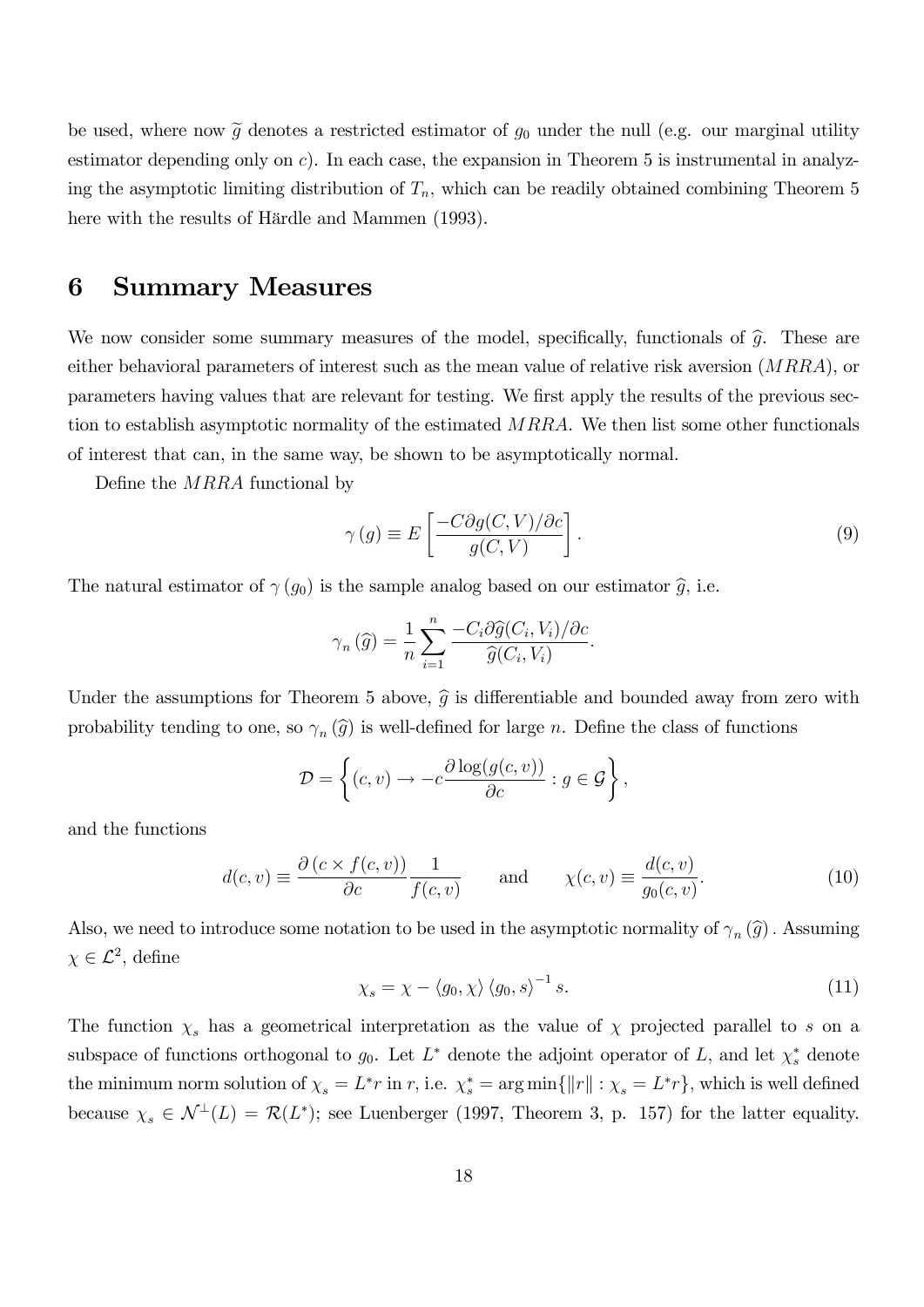Here  $\mathcal{N}^{\perp}(L)$  denotes the orthogonal complement of the null space of L, see Luenberger (1997, p. 52) for a definition.

The  $MRRA$  estimator behaves asymptotically as a sample average, with an influence function given by

$$
\xi_i = (\zeta_i - E[\zeta_i]) - b_0 \chi_s^*(C_i, V_i) \varepsilon_i,\tag{12}
$$

where  $\zeta_i = -C_i (\partial g_0(C_i, V_i)/\partial c) / g_0(C_i, V_i)$ . The second term in  $\xi_i$  accounts for the estimation effect due to estimating  $q_0$ .

Assumption A3.

- 1.  $P(\widehat{g} \in \mathcal{G}) \to 1$  as  $n \to \infty$  and the class  $\mathcal{D}$  is P-Donsker<sup>5</sup>.
- 2.  $S = [l_c, u_c] \times S_V$ ,  $\lim_{c \to l_c} cf(c, v) = 0 = \lim_{c \to u_c} cf(c, v)$  for all  $v \in S_V$  and  $P(\min\{g_0, \widehat{g}\} > \varepsilon) \to$ 1 for some  $\varepsilon > 0$ .
- 3.  $d \in \mathcal{L}^2$ ,  $E[|\xi_i|^2] < \infty$  and  $\chi_s^* \in \mathcal{C}^r(T)$ .

Assumption A3.1 is standard in the semiparametric literature, see, e.g. Chen, Linton and Van Keilegom (2003). The following Lemma provides sufficient conditions for an example of  $\mathcal D$  satisfying the P-Donsker property of the second part of Assumption A3.1. Its proof is a standard exercise in empirical processes theory, and hence it is omitted.

LEMMA 2. Suppose that  $\mathcal G$  is a subset of  $\mathcal C^\eta(T)$  of functions bounded away from zero, where  $\eta >$  $(2 + \ell)/2$ , and that  $E[C_i^2] < \infty$ . Then,  $\mathcal D$  is P-Donsker.

Assumption A3.2 is similar to other assumptions required in estimation of average derivatives, see Powell, Stock and Stoker (1989). This assumption guarantees that  $\gamma_n(\widehat{g})$  is well defined and regular. Assumption A3.3 implies that the asymptotic variance of  $\gamma_n(\hat{g})$  is finite.

THEOREM 6. Let Assumptions S, C, I and A1-A3 hold. Then,

$$
\sqrt{n} \left( \gamma_n \left( \widehat{g} \right) - \gamma \left( g_0 \right) \right) \stackrel{d}{\rightarrow} N \left( 0, E \left[ \xi_i^2 \right] \right),
$$

where  $\xi_i$  is defined in (12).

<sup>&</sup>lt;sup>5</sup>Let  $P_n$  be the empirical measure with respect to P. Using a standard empirical process notation, define  $\mathbb{G}_n g$  =  $\sqrt{n} (P_n - P)$ . Then  $\mathcal D$  is P-Donsker if  $\mathbb G_n$  converges weakly to  $\mathbb G$  in the space of uniformly bounded functions on  $\mathcal D$ ,  $l^{\infty}(\mathcal{D})$ , where G is a mean-zero P-Brownian bridge process with uniformly continuous sample paths with respect to the semi-metric  $\rho(d, d')$  defined by  $\rho(d, d') = \sqrt{Var(d(C, V) - d'((C, V)))}$ . For further details we refer the reader to van der Vaart and Wellner (1996).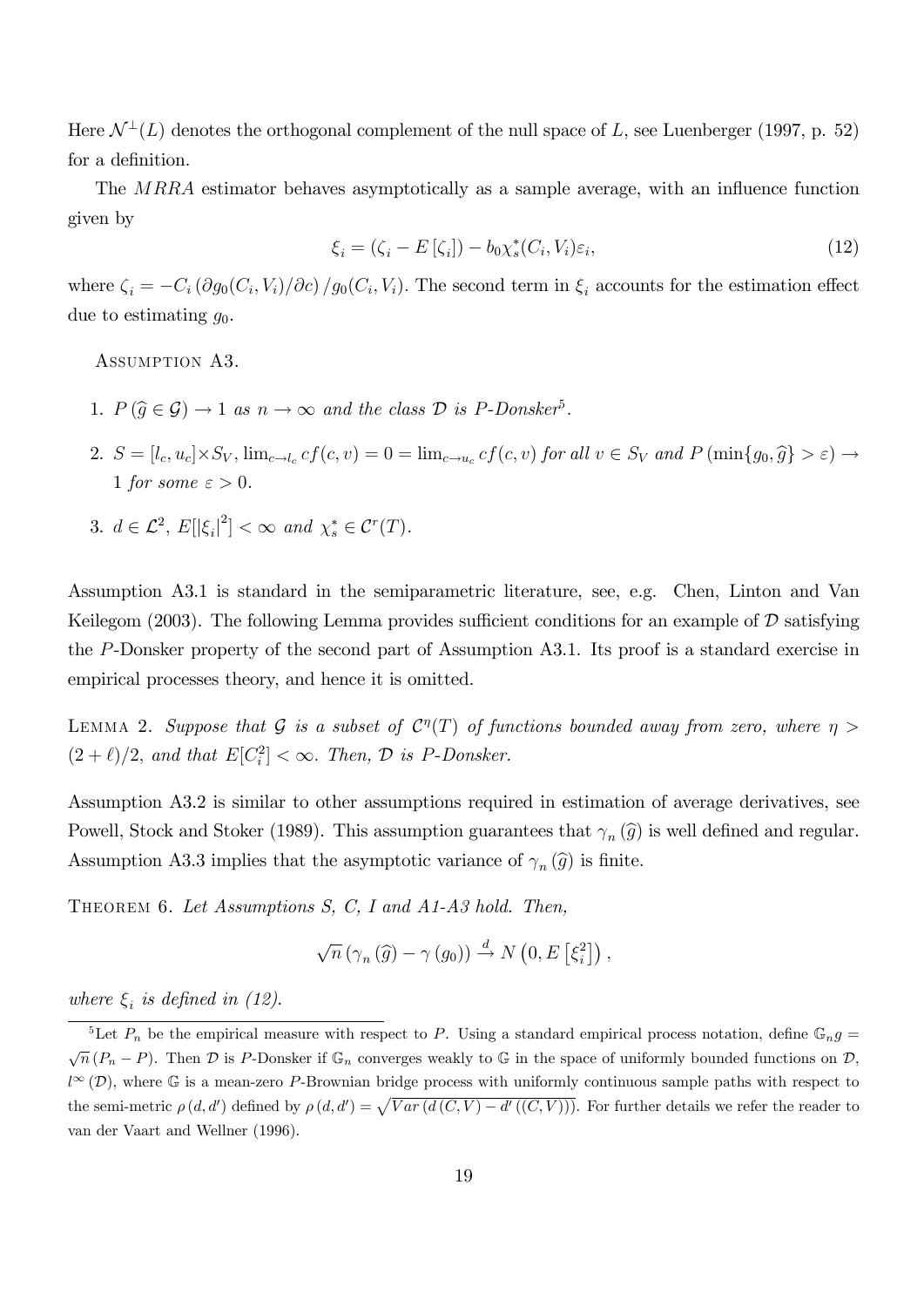Estimating the asymptotic variance of  $\gamma_n(\hat{g})$  by plug-in methods would be possible but complicated. In our application we use the bootstrap, which can be justified along the lines of Chen, Linton and Van Keilegom (2003).

Now consider some other functionals of interest. The asymptotic normality of each can be established using the same methods as Theorem 6. As with  $\gamma_n(\hat{g})$ , in our applications we will use the bootstrap to estimate their limiting distributions. In our empirical work we consider a model allowing for habits, where  $C_i = C_{t+1,i}$  and  $V_i = C_{t,i}$  for two time periods t and  $t+1$  (these time periods may vary across individuals). For the remainder of this section we drop the i subscript for clarity. Closely related to the  $MRRA$  are local averages defined by

$$
\rho(q,s) = E\left[\frac{-C_{t+1}\partial g_0(C_{t+1}, C_t)/\partial C_{t+1}}{g_0(C_{t+1}, C_t)}|C_{t+1} \in Q_q, C_t \in S_s\right],\tag{13}
$$

where  $Q_q$  denotes the interval between the  $q-1$  and q quartile of  $C_{t+1}$ , and  $S_s$  denotes the interval between the  $s - 1$  and s quartile of  $C_t$  for  $q, s = 1, 2, 3, 4$ . We refer to each of these local averages of the RRA between different quartiles as a  $QRRA$  (quartile relative risk aversion).

We can use our results to construct tests of heterogeneity in risk aversion measures as follows. The sample analogs of the QRRA parameters  $\rho(q, s)$  can be shown to be asymptotically normal under the same conditions above used for the MRRA. That is, with the simplified notation  $\rho(q) \equiv \rho(q,q)$ for the parameter and  $\rho_n(q) \equiv \rho_n(q,q)$  for the plug-in estimator, it can be shown

$$
\sqrt{n} \left( \rho_n \left( q \right) - \rho \left( q \right) \right) \stackrel{d}{\rightarrow} N \left( 0, \sigma^2(q) \right),
$$

for a suitable asymptotic variance  $\sigma^2(q)$ ,  $q = 1, 2, 3$  and 4. Moreover, by definition,  $\sqrt{n} (\rho_n(q) - \rho(q))$ and  $\sqrt{n} (\rho_n (s) - \rho (s))$  are asymptotically independent for  $q \neq s$ . This suggests a simple strategy for testing heterogeneity in risk aversion by means of simple pairwise t-tests for the hypotheses, for  $q \neq s$ ,

$$
H_{0qs} : \rho(q) = \rho(s) \qquad vs \qquad H_{1qs} : \rho(q) \neq \rho(s).
$$

The t-statistics are constructed as

$$
t_{qs} = \frac{\sqrt{n} \left( \rho_n \left( q \right) - \rho_n \left( s \right) \right)}{\sqrt{\sigma_n^2(q) + \sigma_n^2(s)}},
$$

for suitable consistent estimates  $\sigma_n^2(q)$  of the asymptotic variances  $\sigma^2(q)$ , for  $q = 1, 2, 3$  and 4. We then reject  $H_{0qs}$  when  $t_{qs}$  is large in absolute value, using that  $t_{qs}$  converges to a standard normal under  $H_{0qs}$ . We use these tests of heterogeneity in our application below.

We also construct some tests for the absence of habits, i.e.

$$
\frac{\partial g_0(C_{t+1}, C_t)}{\partial C_t} = 0.
$$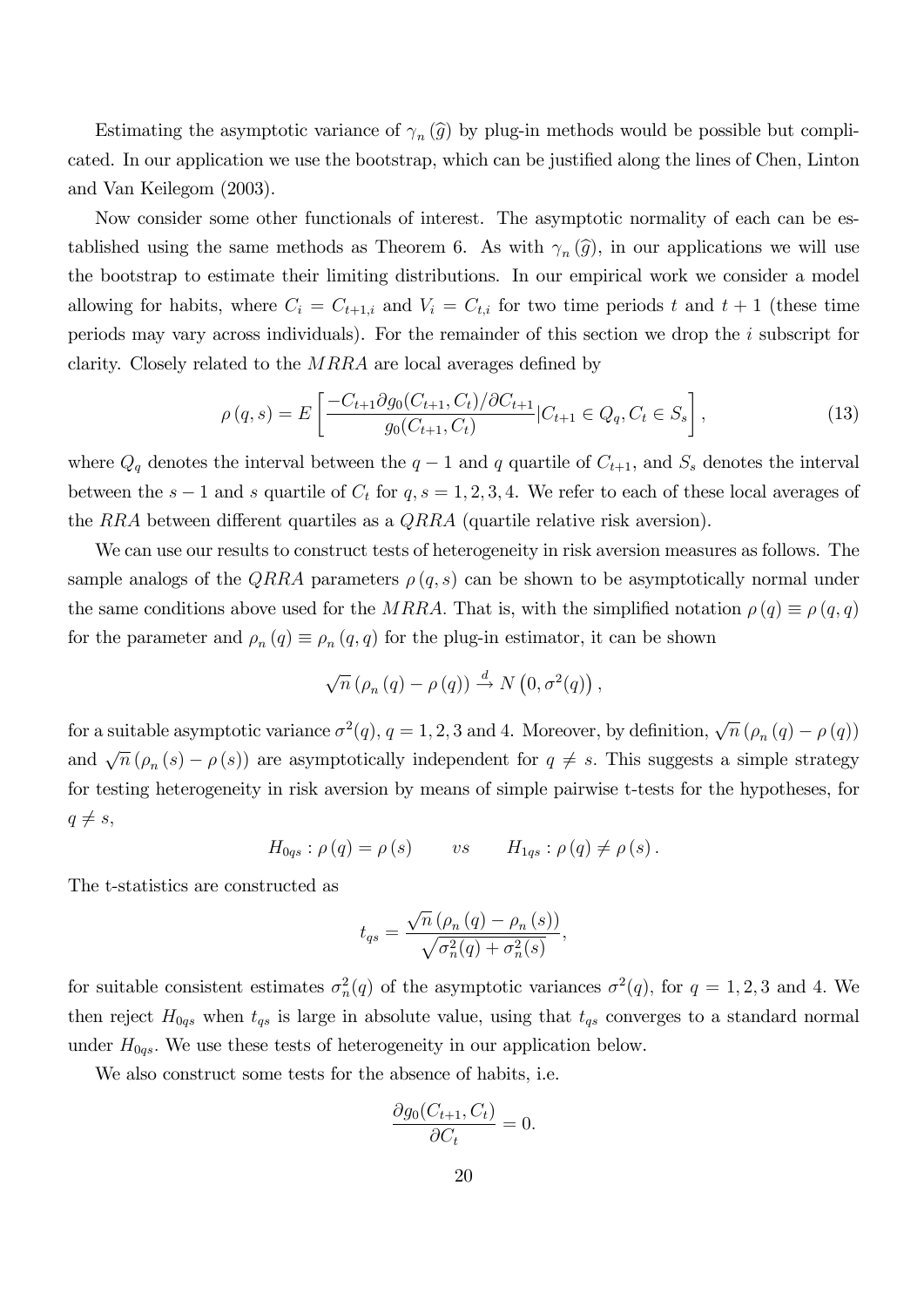Our tests are based on the functional

$$
\delta(g) = E\left[\frac{\partial g(C_{t+1}, C_t)}{\partial C_t} \tau(C_{t+1}, C_t)\right],
$$

for various positive functions  $\tau(\cdot)$ . When there is no habit effect  $\delta(g_0) = 0$  for any choice of  $\tau$ . As with  $\gamma(g_0)$ , for each choice of function  $\tau$  we estimate  $\delta(g_0)$  by plugging in  $\hat{g}$  for  $g_0$  and replacing the expectation with a sample average. The asymptotic normality of this estimator and its bootstrap approximation is then used for inference, analogous to our analysis of  $\gamma(g_0)$ .

## 7 Monte Carlo Experiment

In this section we illustrate the finite-sample performance of our estimator described in the previous sections based on a CRRA utility function so that  $g_0(c, v) = c^{-\eta_0}$ , where  $\eta_0$  in this case equals the MRRA. The model is then given by the Euler equation

$$
b_0 E\left[C_{t+1}^{-\eta_0} R_{t+1} | C_t\right] = C_t^{-\eta_0}.
$$

We set  $b_0 = 0.95$  and  $\eta_0 = 0.5$ . We draw a random sample of  $(C_t, C_{t+1})$  from the distribution

$$
(\log C_t, \log C_{t+1}) \sim N\left(0, \begin{pmatrix} 0.25 & 0.1 \\ 0.1 & 0.25 \end{pmatrix}\right),
$$

and construct  $R_{t+1} = b_0^{-1} (1 + \epsilon_t) (C_{t+1}/C_t)^{\eta_0}$ , where  $\epsilon_t$  is distributed uniformly on  $[-0.5, 0.5]$  and drawn independently of  $(C_t, C_{t+1})$ . This design was chosen to generate data that satisfies the Euler equation model, has realistic parameter values and consumption distribution, and avoids the approximation and other numerical errors that would result from solving each individual's dynamic optimization problem numerically.

To save space we only report simulation results for two experiments, each with sample sizes  $n = 500$  and  $n = 2000$ . The number of bootstrap replications used in each simulation is 200, and we repeat each simulation 1000 times. We compute our proposed nonparametric estimators and compare them to the method of moments estimator defined using the correctly specified CRRA utility function with a constant and  $C_t$  as instruments. So while our estimator attempts to recover the constant  $b_0$  and the entire function  $g_0$ , this alternative just estimates the two constants  $b_0$  and  $\eta_0$ , using two moments of the data. In our tables estimates from this correctly specified parametric functional form are labeled CRRA.

We consider two nonparametric estimators. The first one, which we label  $NP - 1$ , correctly conditions on just  $C_t$  (since our choice of  $g_0(c, v)$  does not depend on v), and so only entails estimation of a one-dimensional marginal utility function. In anticipation of our empirical application in the next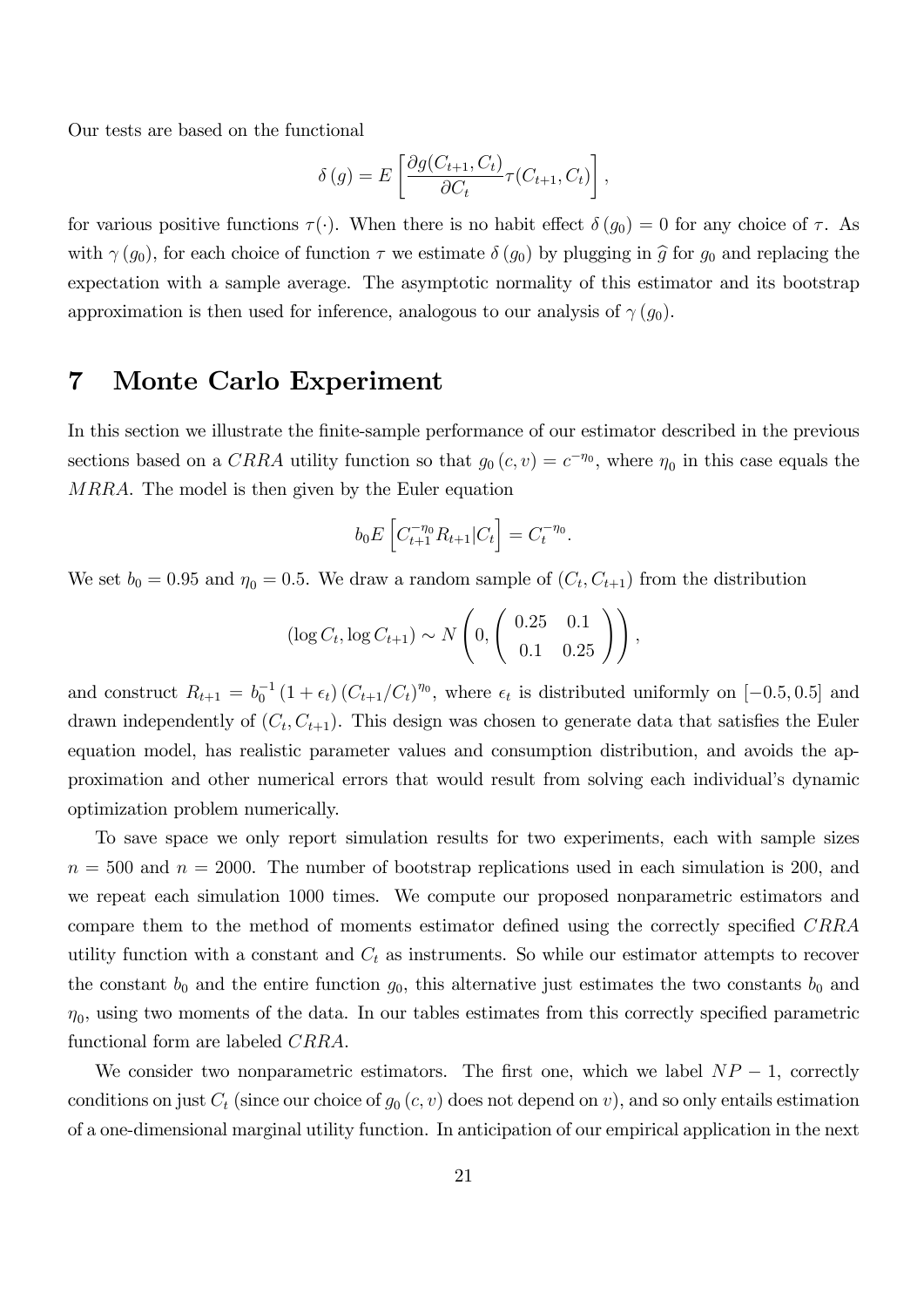section, the second nonparametric estimator, denoted  $NP-2$ , uses both  $C_t$  and  $V_t$  as conditioning variables, where  $V_t = C_{t-1}$  is in this case an irrelevant habit variable. We simulate  $C_{t-1}$  by drawing from a  $N(1, 1)$  distribution that is independent of  $(C_t, C_{t+1})$ .

We compute our estimates using the procedure described in Section 4 that incorporates the transformation suggested in equation  $(7)$ . While not necessary in theory, we find that estimates of  $g_0$ fit better in the tails using this transformation than not, though the differences in overall integrated mean square errors and other measures of fit are small. In order to apply the transformation, note that equation (7) can be re-written as

$$
bE[g^*(C_{t+1}, V_{t+1})R_{t+1}^* | C_t, V_t] = g^*(C_t, V_t),
$$

where  $g^*(C_{t+1}, V_{t+1}) \equiv C_{t+1}g(C_{t+1}, V_{t+1}), g^*(C_t, V_t) \equiv C_t g(C_t, V_t)$  and  $R_{t+1}^* \equiv (C_t/C_{t+1}) R_{t+1}.$  With these definitions the procedure remains as described in Section 4 after redefining the return variable, from  $R_{t+1}$  to  $R_{t+1}^*$ . The procedure then yields an estimate of  $g^*$ , from which the marginal utility function g is then recovered using the relation  $g(c, v) = g^*(c, v)/c$ . Throughout we set the bandwidth to be 1.06 $sn^{-1/3.5}$ , where s is the sample standard deviation of  $C_t$ . This is essentially Silverman's rule applied to the rate  $n^{-1/3.5}$ . All of our estimators for  $g_0$  are normalized to have a unit norm with respect to the empirical  $L^2$ -norm.

For each finite-dimensional parameter and summary measure we consider, we report the mean, standard deviation, 2:5th percentile, 97:5th percentile, 95% coverage probability based on normal distribution, their bootstrap counterparts and the root mean square error.<sup>6</sup> Table 1 reports estimates of the discount factor from our three estimators,  $CRRA$ ,  $NP - 1$ , and  $NP - 2$ . Table 2 reports estimates of the MRRA, which for the CRRA model is just the estimated constant  $\eta_0$ , while for the nonparametric estimators the MRRA is  $\gamma(g_0)$  defined by equation (9). Table 1 shows that all of the estimators succeed in estimating the discount factor  $b$  very accurately. This is in contrast to many macro models, which often calibrate the discount factor due to the difficulty in estimating it accurately. Table 2 shows somewhat more difficulty in estimating the  $MRRA$ , but the relative accuracy of our nonparametric estimates to the parametric alternative is similar. In both tables the root mean squared errors of our nonparametric estimates are seen to shrink with sample size and increase with dimensionality at rates that are generally consistent with asymptotic theory.

Figures 1 and 2 show plots of the one-dimensional nonparametric (i.e.,  $NP-1$ ) estimated marginal utility function  $g_0$  as a function of  $C_t$ . Figure 1 is  $n = 500$  while Figure 2 is  $n = 2000$ . For each figure, the solid line denotes the mean, the dotted line denotes the  $95\%$  confidence interval, and the dashed line is the true. One can see from these figures that  $NP-1$  quite accurately tracks the true

 $\overline{6}$ The normal coverage probability is constructed ex-post using the true (simulated) standard deviation.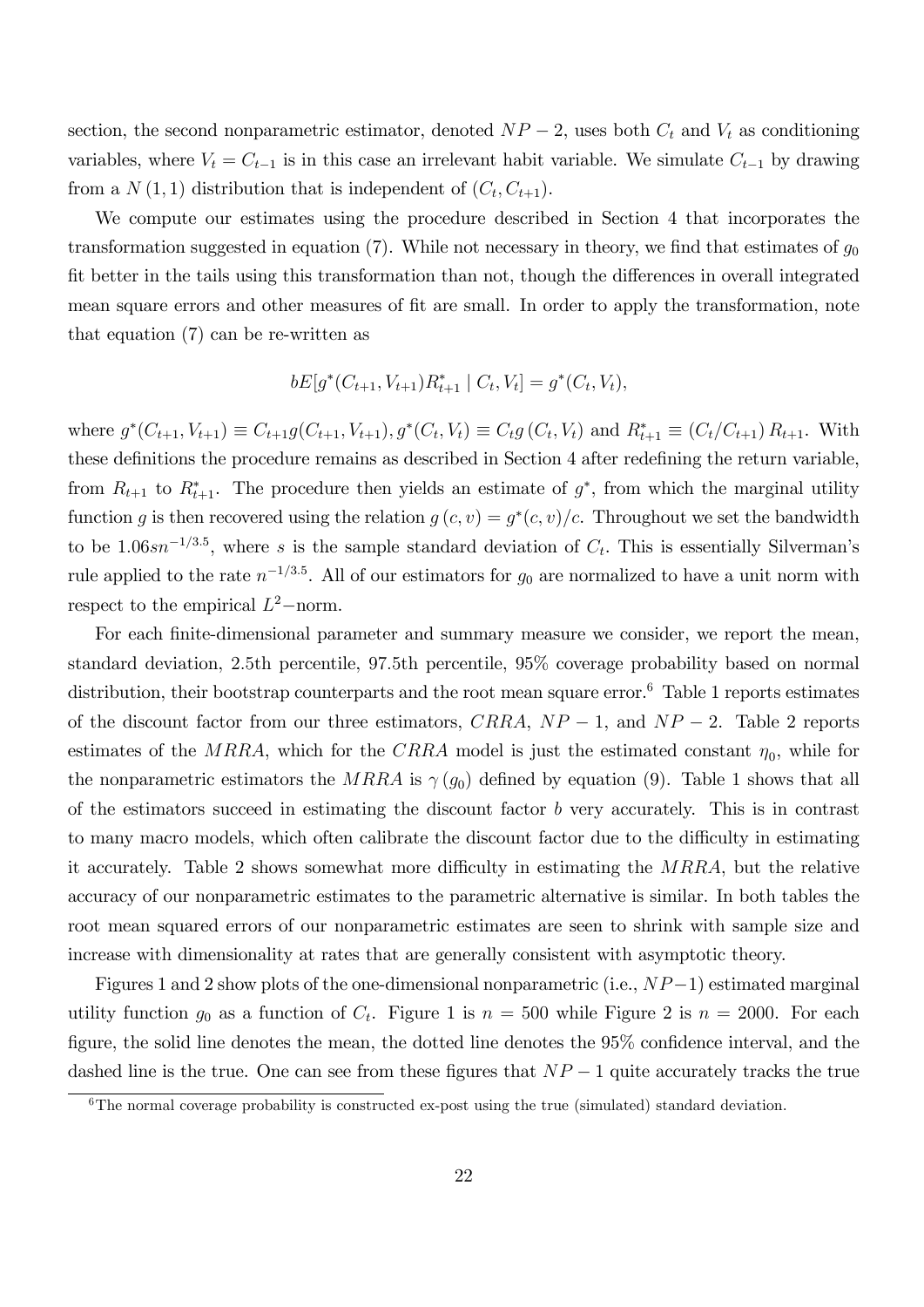function. The precision of these fits can also be summarized by their integrated mean square error (weighted with respect to the true density), which is 0.0014 for  $n = 500$  and 0.0005 for  $n = 2000$ .

Not surprisingly, estimates of the two-dimensional  $NP-2$  are noisier, since by design the second conditioning variable  $V_t$  is irrelevant. The results for  $NP-2$  can be summarized by their implied quartile averages QRRA. Table 3 reports estimates of each QRRA,  $\rho(q, s)$  for all quartiles q and s having  $|q - s| \leq 1$ .<sup>7</sup> Table 3 shows that estimates of *QRRA* have generally about an order of magnitude larger root mean squared error than MRRA, which is not surprising since each  $\rho(q, s)$  is obtained by averaging over 1/16 as much data (one quartile of current consumption and one quartile of lagged consumption observations) as MRRA.

One unexpected finding is that estimates of  $\rho(q, s)$  display substantially larger biases and root mean squared errors for larger values of q and s than for smaller values, suggesting that our  $NP-2$ estimates of the marginal utility function tend to be less accurate at higher consumption levels. This can also be seen for  $NP-1$  in Figure 1, where the standard error bands widen at higher consumption levels.

In Table 4 we report estimates of  $\delta(g_0)$  that can be used to test for the presence of habits in  $g_0$ . In our experiments estimates of  $\delta(g_0)$  do not differ significantly from zero as expected, since our specification of  $g_0$  does not have any habit effect. Generally, all of our parameter estimates and test statistics appear to have distributions across simulations that are reasonably well approximated by the bootstrap, e.g., biases are relatively small, bootstrap standard errors are generally close to the standard deviations across simulations, and bootstrap confidence intervals are generally close to the true. Both coverage probabilities based on the normal approximation and the bootstrap generally are relatively close to the nominal.

<sup>&</sup>lt;sup>7</sup>We only report pairs of quartiles i and j where  $|q - w| \leq 1$ , because a value that violates this inequality, like  $\rho(4,1)$ , corresponds to individuals who's consumption jumps from the fourth to the first quartile, and in real data the number of such individuals who make this jump would be too small to reliably estimate their *QRRA*.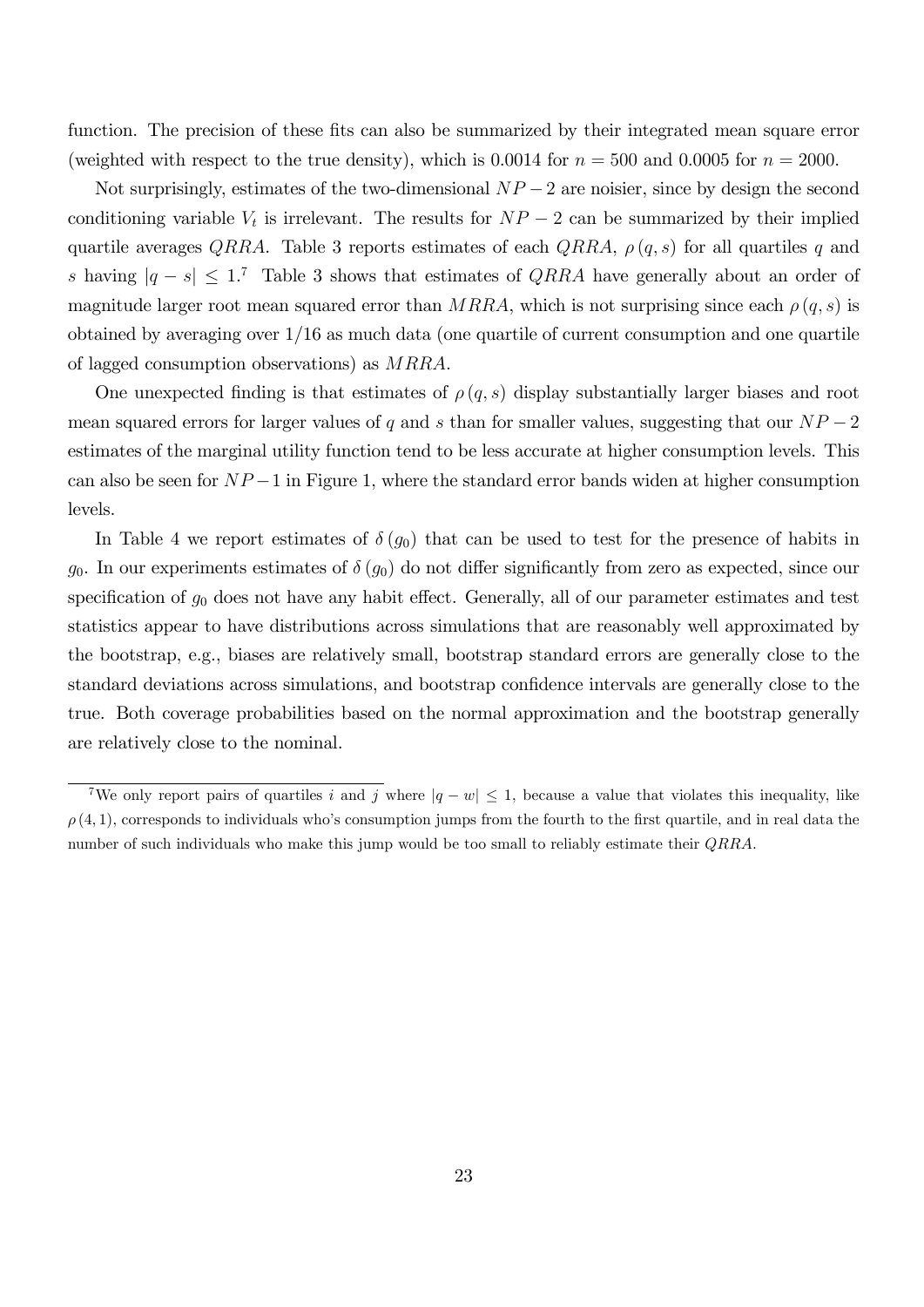|            | $b_0$                                      | <b>Bias</b> | Std |  |                                         |                                 |                                                         | Lpc Upc Cov B-Std B-Lpc B-Upc B-Cov Rmse                        |       |       |
|------------|--------------------------------------------|-------------|-----|--|-----------------------------------------|---------------------------------|---------------------------------------------------------|-----------------------------------------------------------------|-------|-------|
| $n = 500$  | CRRA                                       |             |     |  |                                         |                                 |                                                         | $0.000$ $0.012$ $0.926$ $0.975$ $0.946$ $0.012$ $0.926$ $0.974$ | 0.940 | 0.012 |
|            | $NP = 1$ 0.006                             |             |     |  |                                         | $0.027$ 0.917 0.971 0.984 0.018 | 0.915 0.980                                             |                                                                 | 0.929 | 0.028 |
|            | $NP-2$ 0.009                               |             |     |  |                                         |                                 | $0.041$ $0.808$ $0.983$ $0.963$ $0.031$ $0.895$ $1.012$ |                                                                 | 0.932 | 0.042 |
| $n = 2000$ | CRRA                                       | 0.000       |     |  | $0.006$ $0.938$ $0.961$ $0.960$ $0.006$ |                                 | $0.938$ $0.962$                                         |                                                                 | 0.950 | 0.006 |
|            | $NP-1$ 0.004 0.020 0.936 0.960 0.992 0.009 |             |     |  |                                         |                                 | 0.932                                                   | - 0.965                                                         | 0.924 | 0.020 |
|            | $NP = 20.005$                              |             |     |  | $0.028$ $0.862$ $0.965$ $0.974$ $0.021$ |                                 | 0.922                                                   | 0.994                                                           | 0.946 | 0.028 |

Table 1: Summary statistics of Monte Carlo estimates of the discount factor  $b_0$ . The true is  $b_0 = 0.95$ . CRRA,  $NP - 1$  and  $NP - 2$  refer respectively to the parametric, one-dimensional nonparametric, and two-dimensional nonparametric estimators.

|            | MRRA                                                    | Bias  |  |  |                                                         | Std Lpc Upc Cov B-Std B-Lpc B-Upc B-Cov Rmse |          |       |
|------------|---------------------------------------------------------|-------|--|--|---------------------------------------------------------|----------------------------------------------|----------|-------|
| $n = 500$  | CRRA                                                    | 0.000 |  |  | $0.046$ $0.420$ $0.590$ $0.956$ $0.046$ $0.411$ $0.592$ |                                              | 0.944    | 0.046 |
|            | $NP-1$ -0.058 0.107 0.431 0.714 0.961 0.101 0.359 0.751 |       |  |  |                                                         |                                              | -0.906-  | 0.122 |
|            | $NP-2$ -0.096 0.194 0.277 0.888 0.952 0.194 0.209 0.986 |       |  |  |                                                         |                                              | -0.930 - | 0.217 |
| $n = 2000$ | $CRRA$ 0.001 0.023 0.456 0.545 0.950 0.023 0.454 0.544  |       |  |  |                                                         |                                              | 0.952    | 0.023 |
|            | $NP-1$ -0.032 0.077 0.470 0.610 0.988 0.052 0.430 0.628 |       |  |  |                                                         |                                              | 0.914    | 0.083 |
|            | $NP-2$ -0.067 0.092                                     |       |  |  | $0.412$ $0.716$ $0.934$ $0.109$ $0.355$ $0.782$         |                                              | -0.906-  | 0.114 |

Table 2: Summary statistics of Monte Carlo estimates of the  $MRRA$ , which is  $\eta_0$  for the parametric and  $\gamma(g_0)$  for the nonparametric estimators. The true is  $MRRA = 0.5$ . CRRA, NP - 1 and  $NP-2$  refer respectively to the parametric, one-dimensional nonparametric, and two-dimensional nonparametric estimators.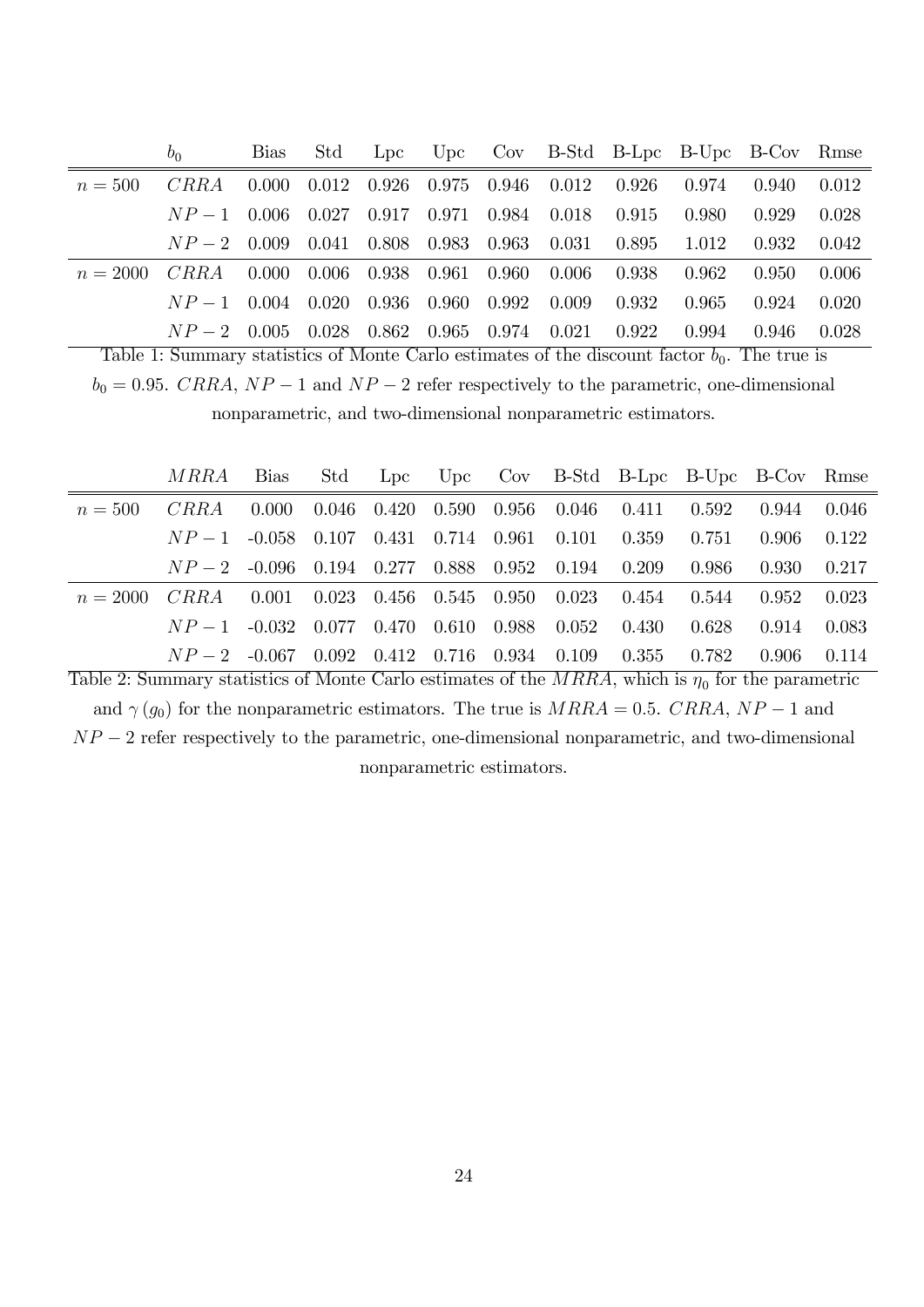|            | QRRA        | <b>Bias</b> | Std   | Lpc      | Upc   | Cov       | B-Std     | $B-Lpc$  | B-Upc | B-Cov     | Rmse      |
|------------|-------------|-------------|-------|----------|-------|-----------|-----------|----------|-------|-----------|-----------|
| $n=500$    | $\rho(1,1)$ | $-0.158$    | 0.205 | 0.273    | 1.068 | 0.910     | $0.242\,$ | 0.115    | 1.068 | 0.878     | 0.259     |
|            | $\rho(1,2)$ | $-0.068$    | 0.366 | $-0.049$ | 1.167 | 0.969     | 0.358     | $-0.137$ | 1.287 | 0.969     | 0.372     |
|            | $\rho(2,1)$ | $-0.149$    | 0.222 | 0.242    | 1.060 | 0.932     | 0.246     | 0.145    | 1.118 | 0.904     | 0.267     |
|            | $\rho(2,2)$ | $-0.055$    | 0.327 | 0.000    | 1.151 | 0.961     | $0.355\,$ | $-0.137$ | 1.274 | 0.965     | 0.331     |
|            | $\rho(2,3)$ | $-0.010$    | 0.450 | $-0.240$ | 1.187 | 0.973     | 0.480     | $-0.433$ | 1.477 | 0.973     | 0.450     |
|            | $\rho(3,2)$ | $-0.053$    | 0.326 | $-0.014$ | 1.081 | 0.969     | 0.351     | $-0.121$ | 1.275 | 0.966     | $0.330\,$ |
|            | $\rho(3,3)$ | 0.009       | 0.457 | $-0.279$ | 1.180 | 0.972     | 0.460     | $-0.408$ | 1.428 | 0.966     | 0.457     |
|            | $\rho(3,4)$ | $-0.102$    | 0.785 | $-0.850$ | 1.972 | 0.963     | 0.933     | $-1.320$ | 2.452 | 0.972     | 0.792     |
|            | $\rho(4,3)$ | $-0.029$    | 0.400 | $-0.137$ | 1.181 | 0.969     | 0.470     | $-0.345$ | 1.515 | 0.978     | 0.401     |
|            | $\rho(4,4)$ | $-0.281$    | 0.980 | $-0.957$ | 2.378 | $0.954\,$ | 1.079     | $-1.486$ | 2.876 | $0.955\,$ | 1.019     |
| $n = 2000$ | $\rho(1,1)$ | $-0.104$    | 0.179 | 0.350    | 0.825 | 0.978     | 0.158     | 0.280    | 0.889 | 0.888     | 0.206     |
|            | $\rho(1,2)$ | $-0.023$    | 0.272 | 0.125    | 0.903 | 0.984     | 0.249     | 0.048    | 1.027 | $0.954\,$ | 0.273     |
|            | $\rho(2,1)$ | $-0.087$    | 0.146 | 0.330    | 0.859 | 0.938     | 0.171     | 0.245    | 0.910 | $\!0.912$ | 0.170     |
|            | $\rho(2,2)$ | $-0.018$    | 0.214 | 0.151    | 0.882 | 0.964     | 0.251     | 0.031    | 1.030 | 0.968     | 0.214     |
|            | $\rho(2,3)$ | $-0.007$    | 0.319 | 0.004    | 1.019 | 0.988     | 0.314     | $-0.104$ | 1.133 | 0.956     | 0.319     |
|            | $\rho(3,2)$ | $-0.009$    | 0.274 | 0.078    | 0.871 | 0.980     | 0.254     | 0.024    | 1.013 | $0.954\,$ | 0.274     |
|            | $\rho(3,3)$ | $-0.016$    | 0.376 | 0.095    | 0.956 | 0.986     | 0.310     | $-0.067$ | 1.153 | 0.962     | 0.377     |
|            | $\rho(3,4)$ | $-0.078$    | 0.388 | $-0.136$ | 1.322 | 0.952     | 0.573     | $-0.583$ | 1.722 | 0.970     | $0.396\,$ |
|            | $\rho(4,3)$ | $-0.002$    | 0.385 | 0.129    | 0.913 | 0.980     | 0.302     | $-0.054$ | 1.123 | 0.964     | 0.385     |
|            | $\rho(4,4)$ | $-0.244$    | 0.476 | 0.053    | 1.641 | 0.940     | 0.624     | $-0.571$ | 1.948 | 0.958     | 0.535     |

Table 3: Summary statistics of Monte Carlo estimates of  $QRRA$ , which is  $\rho(q, s)$  from  $NP - 2$ .

The true is  $\rho(q, s) = 0.5$  for all q and s.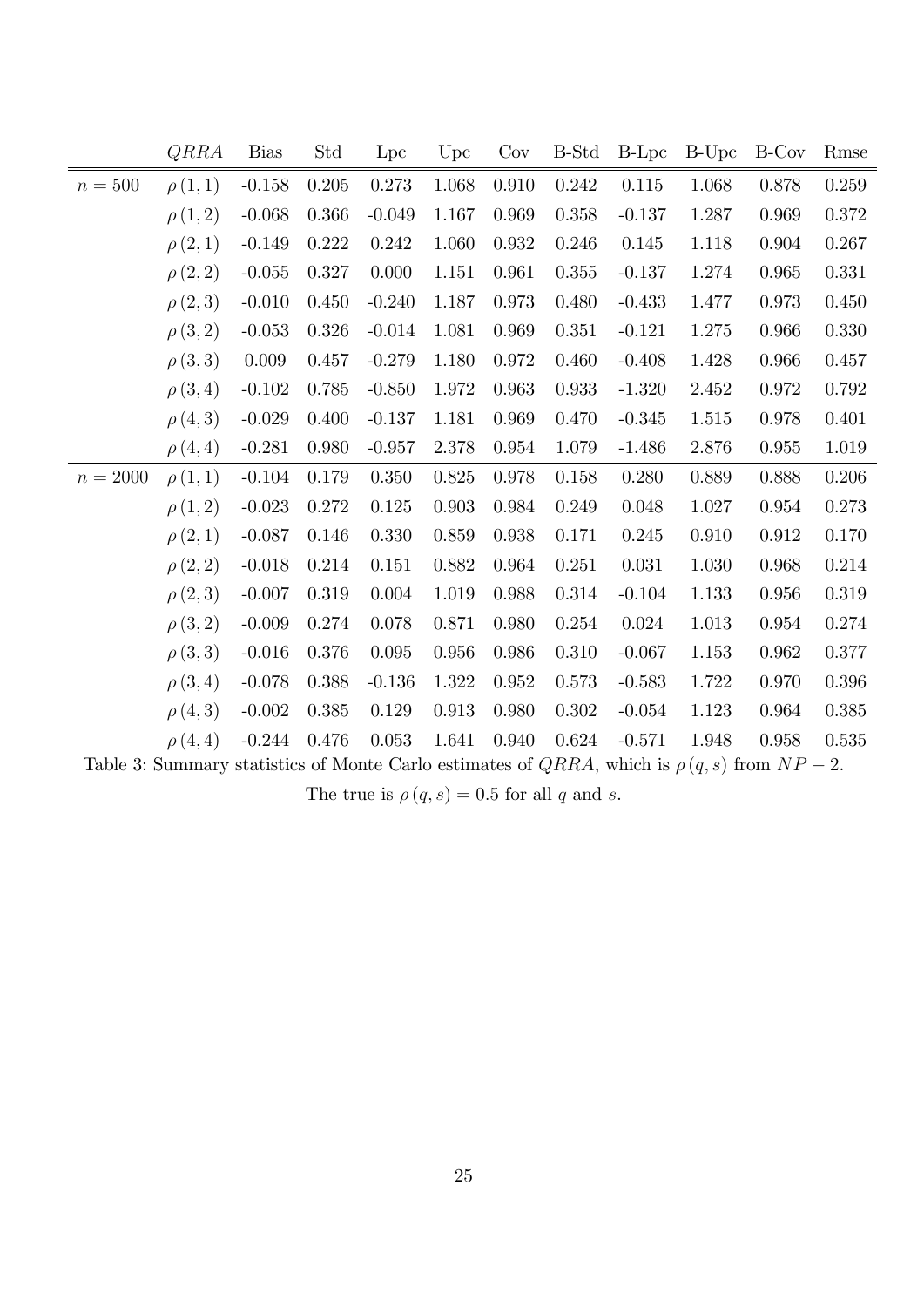|            | $\tau(C_{t+1},C_t)$ | <b>Bias</b> | Std   | Lpc      | Upc   |       |       |          | Cov B-Std B-Lpc B-Upc B-Cov Rmse |       |       |
|------------|---------------------|-------------|-------|----------|-------|-------|-------|----------|----------------------------------|-------|-------|
| $n=500$    | $C_{t+1}$           | $-0.002$    | 0.111 | $-0.111$ | 0.132 | 0.975 | 0.118 | $-0.255$ | 0.200                            | 0.975 | 0.111 |
|            | $C_t$               | $-0.006$    | 0.097 | $-0.128$ | 0.125 | 0.975 | 0.118 | $-0.245$ | 0.209                            | 0.980 | 0.097 |
|            | $C_{t+1}^2$         | $-0.010$    | 0.289 | $-0.249$ | 0.252 | 0.977 | 0.262 | $-0.567$ | 0.438                            | 0.965 | 0.290 |
|            | $C_t^2$             | $-0.030$    | 0.237 | $-0.331$ | 0.270 | 0.967 | 0.269 | $-0.531$ | 0.502                            | 0.977 | 0.238 |
|            | $C_{t+1}C_t$        | $-0.015$    | 0.229 | $-0.209$ | 0.190 | 0.972 | 0.220 | $-0.463$ | 0.370                            | 0.973 | 0.230 |
| $n = 2000$ | $C_{t+1}$           | $-0.005$    | 0.078 | $-0.070$ | 0.072 | 0.978 | 0.077 | $-0.154$ | 0.131                            | 0.978 | 0.079 |
|            | $C_t$               | $-0.009$    | 0.080 | $-0.084$ | 0.072 | 0.982 | 0.077 | $-0.154$ | 0.132                            | 0.978 | 0.081 |
|            | $C_{t+1}^2$         | $-0.013$    | 0.229 | $-0.176$ | 0.149 | 0.986 | 0.188 | $-0.374$ | 0.319                            | 0.968 | 0.229 |
|            | $C_t^2$             | $-0.036$    | 0.244 | $-0.270$ | 0.150 | 0.986 | 0.195 | $-0.382$ | 0.344                            | 0.966 | 0.247 |
|            | $C_{t+1}C_t$        | $-0.016$    | 0.222 | $-0.146$ | 0.107 | 0.984 | 0.160 | $-0.313$ | 0.268                            | 0.970 | 0.223 |

Table 4: Summary statistics of Monte Carlo estimates of  $\delta(g_0)$ , used to test for the presence of habit effects. The true value of each  $\delta(g_0)$  is zero. The  $\tau(C_{t+1}, C_t)$  column lists the functions that are used to define  $\delta(g_0)$ .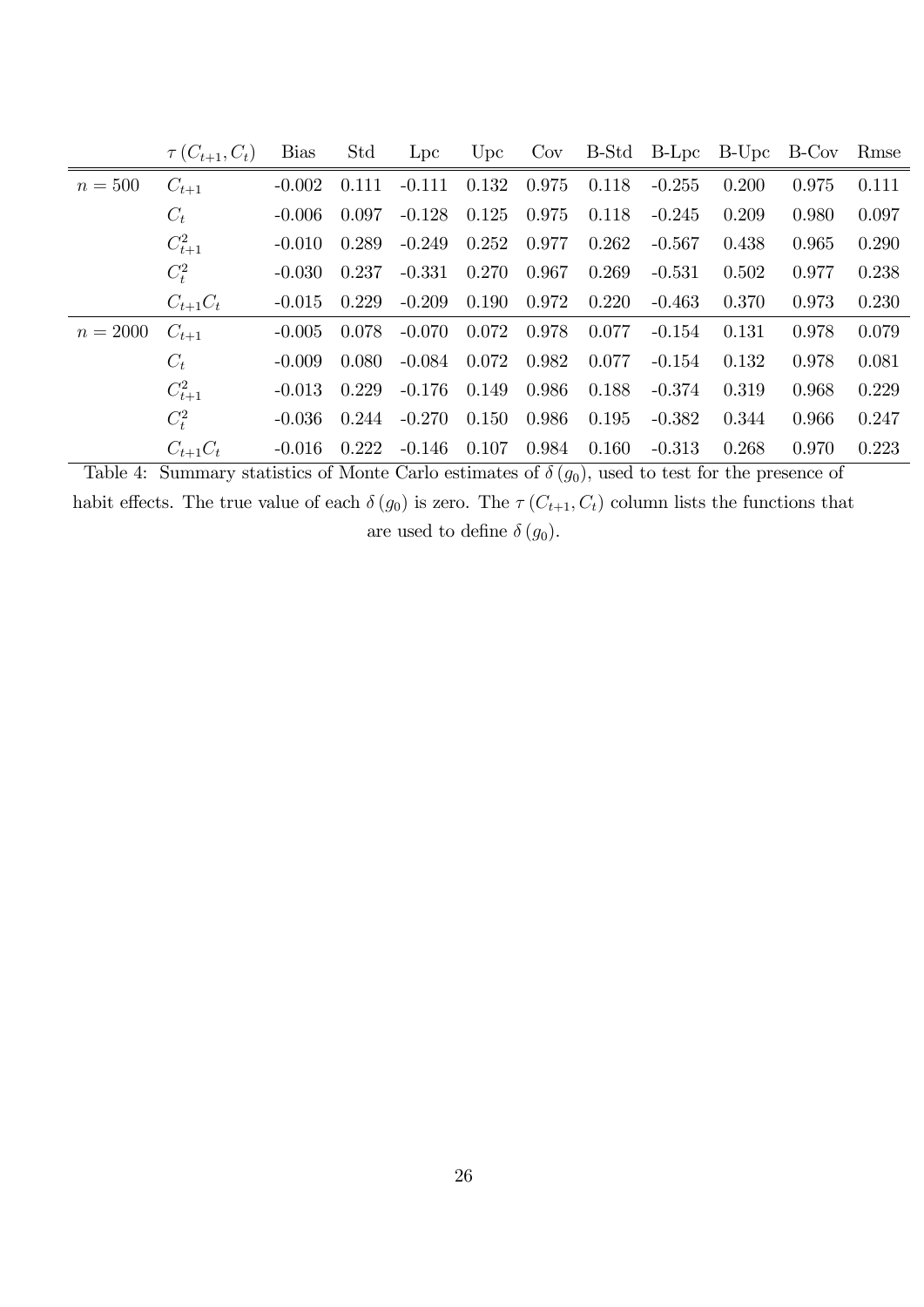

Figure 1: Estimates of the marginal utility function  $g_0$  using simulated data with  $n = 500$ . Est, CI, and  $True$  represent respectively the one-dimensional nonparametric estimator, its  $95\%$  confidence interval, and the true.



Figure 2: Estimates of the marginal utility function  $g_0$  using simulated data with  $n = 2000$ . Est, CI, and  $True$  represent respectively the one-dimensional nonparametric estimator, its  $95\%$  confidence interval, and the true.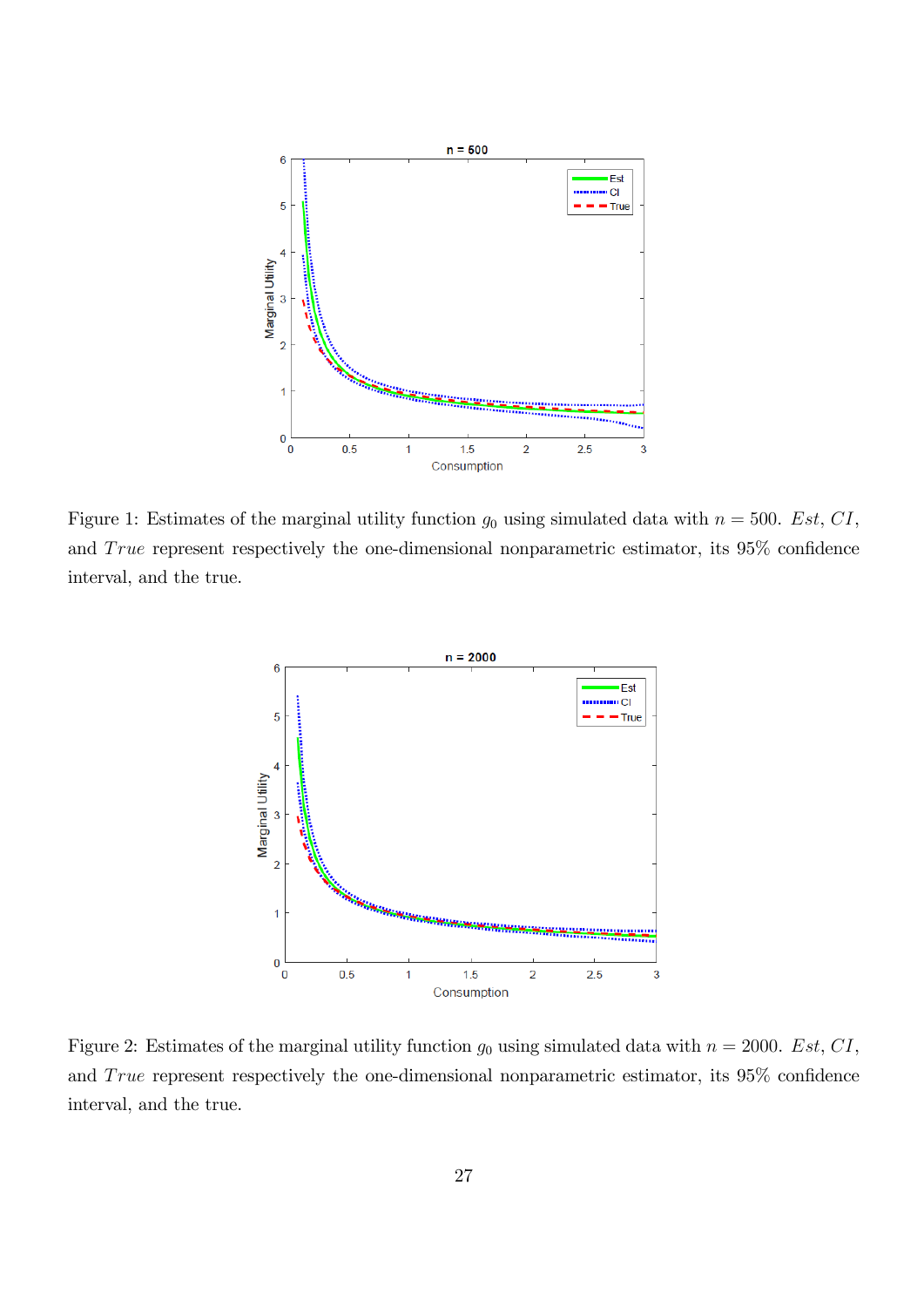## 8 Empirical Application

In this section, we apply our framework to a real world consumption data set. Specifically, we use quarterly US Consumer Expenditure Survey (CEX) household-level data for households sampled between 1980Q1 and 2012Q4. Our consumption data  $C_{t_i,i}$  (for household i in period  $t_i$ ) is total expenditures on nondurables that we convert from nominal to real by deáating using the US consumer price index (with year 2000 as base). We also deflate by household size to get real expenditures per capita within the household. To avoid including additional demographic regressors we focus on a relatively homogenous sample by including only urban households, with each head of household being between 30 and 50 years of age and an education level of high school diploma or higher. We only consider households that report four consecutive quarters of consumption, and removed as outliers households that displayed extreme variation in consumption, defined as a greater than  $50\%$  change in consumption from one quarter to the next. The resulting dataset contains 18912 households. We construct two types of asset returns  $R_t$ , one risk free and the other is risky. The risk free return is based on 1-month US treasury bills. The risky return is based on the Wilshire 5000 stock index, with dividends reinvested. Both asset returns are converted into real terms computed on a quarterly basis. We provide some summary statistics of the data in Table 5.

|             |               | Mean     | Std                                 | 10th                       | 25th     | 50 <sub>th</sub> | 75th     | 90 <sub>th</sub> |
|-------------|---------------|----------|-------------------------------------|----------------------------|----------|------------------|----------|------------------|
| Consumption | $C_{t_i-1,i}$ |          | 3048.128 1438.924 1565.728 2066.940 |                            |          | 2765.843         | 3712.934 | 4827.351         |
|             | $C_{t_i,i}$   | 2991.451 |                                     | 1419.682 1529.328 2025.249 |          | 2715.915         | 3631.024 | 4765.924         |
|             | $C_{t_i+1,i}$ |          | 2938.243 1401.901 1503.810          |                            | 1989.552 | 2664.001         | 3574.610 | 4655.104         |
| Risk free   | $R_{t+1}$     | 1.040    | 0.031                               | 0.999                      | 1.015    | 1.040            | 1.055    | 1.080            |
| Risky       | $R_{t+1}$     | 1.016    | 0.068                               | 0.938                      | 0.986    | 1.024            | 1.065    | 1.091            |

Table 5: Summary statistics of the quarterly CEX and return data in real terms (year 2000 as base), containing the sample mean, standard deviation and various percentiles of the variables.

Using this CEX data, we apply the same estimators as in the Monte Carlo study, that is, the parametric CRRA, the one-dimensional  $(NP-1)$  nonparametric estimator that assumes no habit is present, and the two-dimensional  $(NP-2)$  nonparametric estimator. These three estimators are each implemented twice; once using the riskless returns, and a second time using the risky returns. Note that if the model is correctly specified, both assets should result in roughly the same estimates of  $b_0$  and  $g_0$ . We employ the bandwidth  $h = 1.06sn^{-1/4}$ , where s is the sample standard deviation of consumption.<sup>8</sup> Standard errors and confidence intervals are computed using

<sup>&</sup>lt;sup>8</sup>This is a slightly larger rate for Silverman's rule than we used in the Monte Carlo. We chose this rate by an informal comparison of a few alternatives, choosing the one that by eye appeared least erratic. We speculate that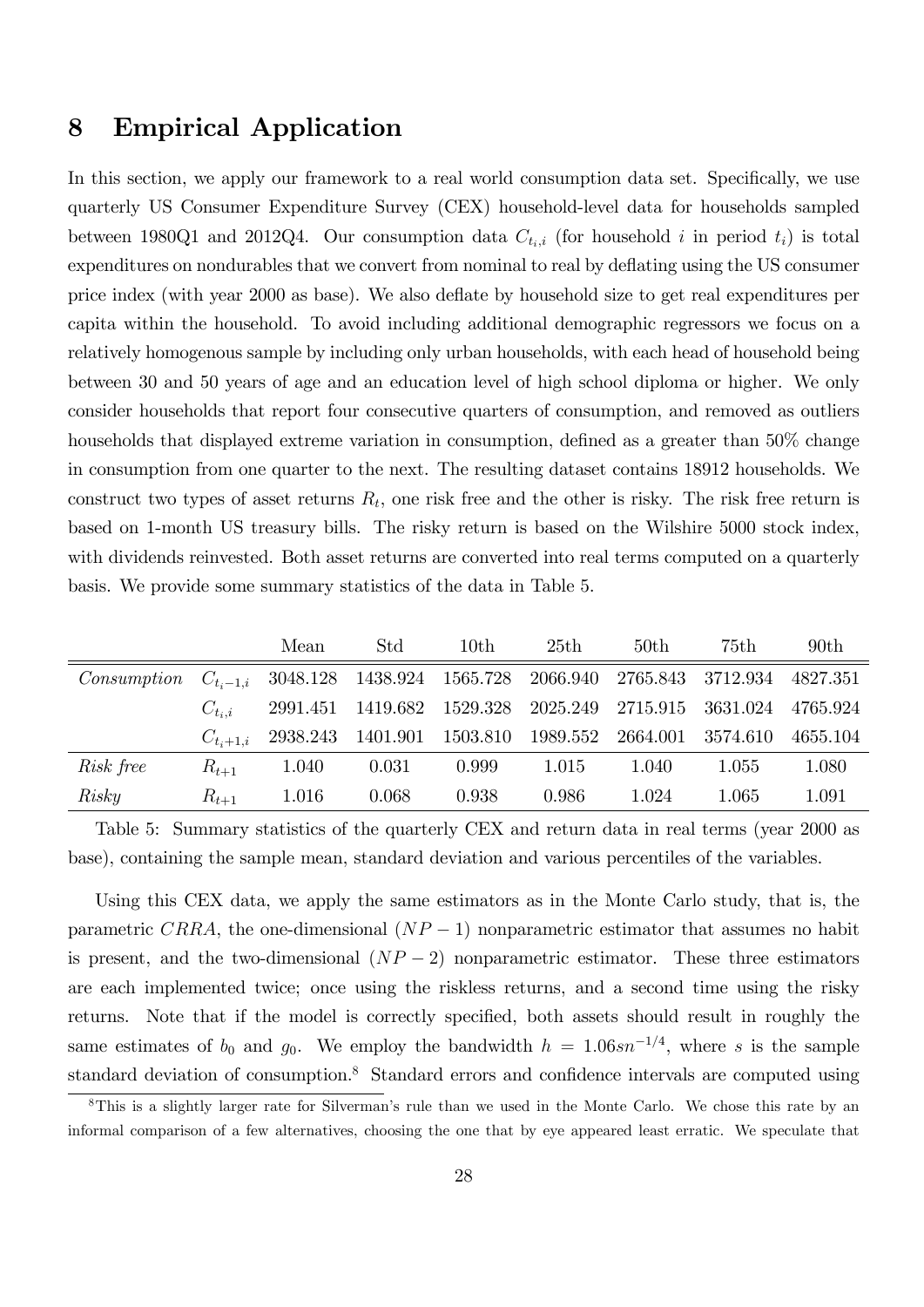nonparametric bootstrap, in the same way as with the simulated data.

The estimates for the discount factor  $b_0$  and MRRA are reported in Tables 6 and 7 respectively, and the *QRRA*'s are in Table 8. Table 9 reports p-values from the t-statistics constructed from the normalized pairwise differences between estimates of  $\rho(q)$  and  $\rho(s)$ , as suggested at the end of Section 6, which can be used to detect heterogeneity of risk aversions in different parts of the population. The tests for habits can be found in Table 10. Using the risk free asset, Figure 3 plots the  $NP-1$  estimate of  $g_0$ , while figures 4, 5 and 6 plot the  $NP-2$  estimates of  $g_0$  conditioning on the lag consumption level at the Örst, second and third quartiles respectively. Figures 7 to 10 are analogous plots using the risky asset.

As in the simulations, we find the estimates of the discount factor  $b_0$  to be quite similar across all estimators, though their estimated standard errors seem surprisingly low even with a large sample. Likewise, the nonparametric model error bands in Figures 4 to 10 seem very tight, given some of the peculiar shapes seen at higher consumption levels, and given the modest differences seen in the two assets. The estimates of the MRRA are rather low compared to the literature, however, the QRRA show larger values for at least some ranges of consumption. For the nonparametric models we generally find similar estimates for the riskless and risky asset, which provides evidence that the pricing model is appropriate.

One motivation for estimating marginal utility nonparametrically is to look for evidence on whether standard parametric alternatives are correctly specified, or whether there is some feature of the data that parametric models may have missed. Looking across these estimates, one can see evidence that the popular CRRA parametric model is misspecified. The CRRA estimate of  $MRRA$ is essentially zero, and indeed changes sign across the riskless and risky asset. As the name implies, CRRA assumes relative risk aversion is constant across consumption levels. In contrast, the  $QRRA$  estimates show variation in risk aversion, depending both on current and on last period's consumption level. Generally, the estimates show levels of risk aversion that decrease as individual's consumption levels increase. Formal testing based on pairwise t-statistics also confirms that some variation exists. Moreover, the shapes seen in the Figures 4 to 6 and 8 to 10 suggest that utility may depend in more complicated ways on past consumption than typical habit models permit, including even semiparametric habit models like Chen and Ludvigson (2009) or Chen, Chernozhukov, Lee and Newey (2014). Figures 3 and 7 show that, if one ignores or averages over past consumption, the departures from CRRA become smaller, which suggests that standard models may to some extent obscure the complexity of habit affects by averaging. The overall estimated average values of risk aversion (the MRRA) in the nonparametric models are still rather low (see Table 7), but are not

measurement error in  $C_{i,t_i}$  may be causing increased noisiness in the estimates, requiring greater smoothing than in our simulated data.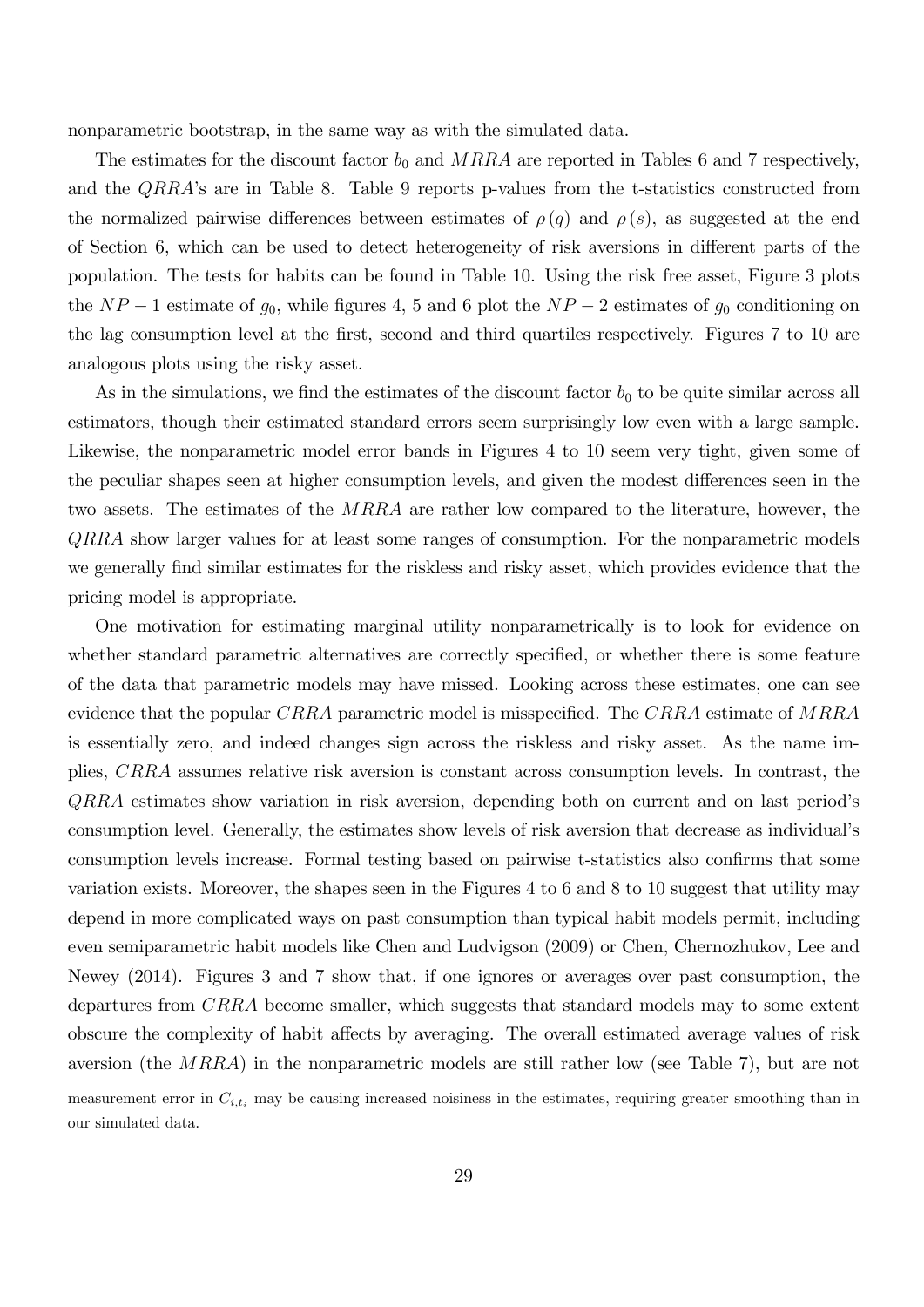nearly as implausibly close to zero as the CRRA model.

The test results for habits in Tables 9 are mixed. On one hand, some of the point estimates of  $\delta(g_0)$ are very far from zero, suggesting that utility may well possess habits. However, the standard errors and confidence bands for these statistics are also very wide, so most of these departures, particularly with the risk-free rate, while numerically large, are not statistically significant. However, for the risky asset almost all specifications of  $\delta(g_0)$  do significantly reject the assumption of no habits.

We end this section with some caveats regarding our estimates, and our model in general. First, CEX data are known to be quite noisy, often varying substantially from quarter to quarter. Indeed, for this reason most applications of CEX data aggregate up to the annual level, thereby removing the short panel component of the data that we exploit. However, we require data in which households are observed for a few periods in a row (to construct a  $C_{t_i+1,i}$ ,  $C_{t_i,i}$ , and  $C_{t_i-1,i}$  for each household i), and we also require data that covers a long span of time (in this case 129 quarters) to observe significant variation in asset returns. This greatly limits our choices for possible data sets. Still, interpretation of our results should recognize that our data may suffer from rather substantial amounts of measurement error. See Gayle and Khorunzhina (2014) for evidence on the potential effects of measurement error in consumption Euler equations with habits.

Another limitation of our results is that we do not model unobserved preference heterogeneity. The vector  $V_{t_i,i}$  can in theory include observable characteristics of consumers that affects preferences, such as demographic characteristics, stocks of previously purchased durables, past consumption, etc. For simplicity, rather than including such variables (other than past consumption), we focused on a relatively homogeneous subset of households. It should be noted, however, than an offsetting advantage of our model is that we do not impose the restrictions on preferences that are generally needed to estimate asset pricing models. In particular, pricing models are generally estimated using aggregate consumption data, and so impose strong homogeneity restrictions on preferences, and hence on the functional form of  $g$ , to allow aggregation of marginal utility functions across consumers. An alternative approach that allows for unobserved heterogeneity in parametric Euler equation models is explored in Hoderlein, Nesheim and Simoni (2012), but this approach is very different from ours and cannot be readily extended to our nonparametric framework.

A more subtle issue is the potential role of aggregate shocks. To illustrate, suppose all of our consumers had been observed in the same two time periods, and a large negative macro shock had occurred in the second of these periods. Then second period consumption would on average have been lower than expected for most consumers, and as a result the observed joint distribution of consumption across the two periods would not equal the joint distribution that first period consumption was based upon. In our model, this potential source of estimation bias is mitigated by our choice of data. Each household is observed for at most four periods, but we draw data over 129 time periods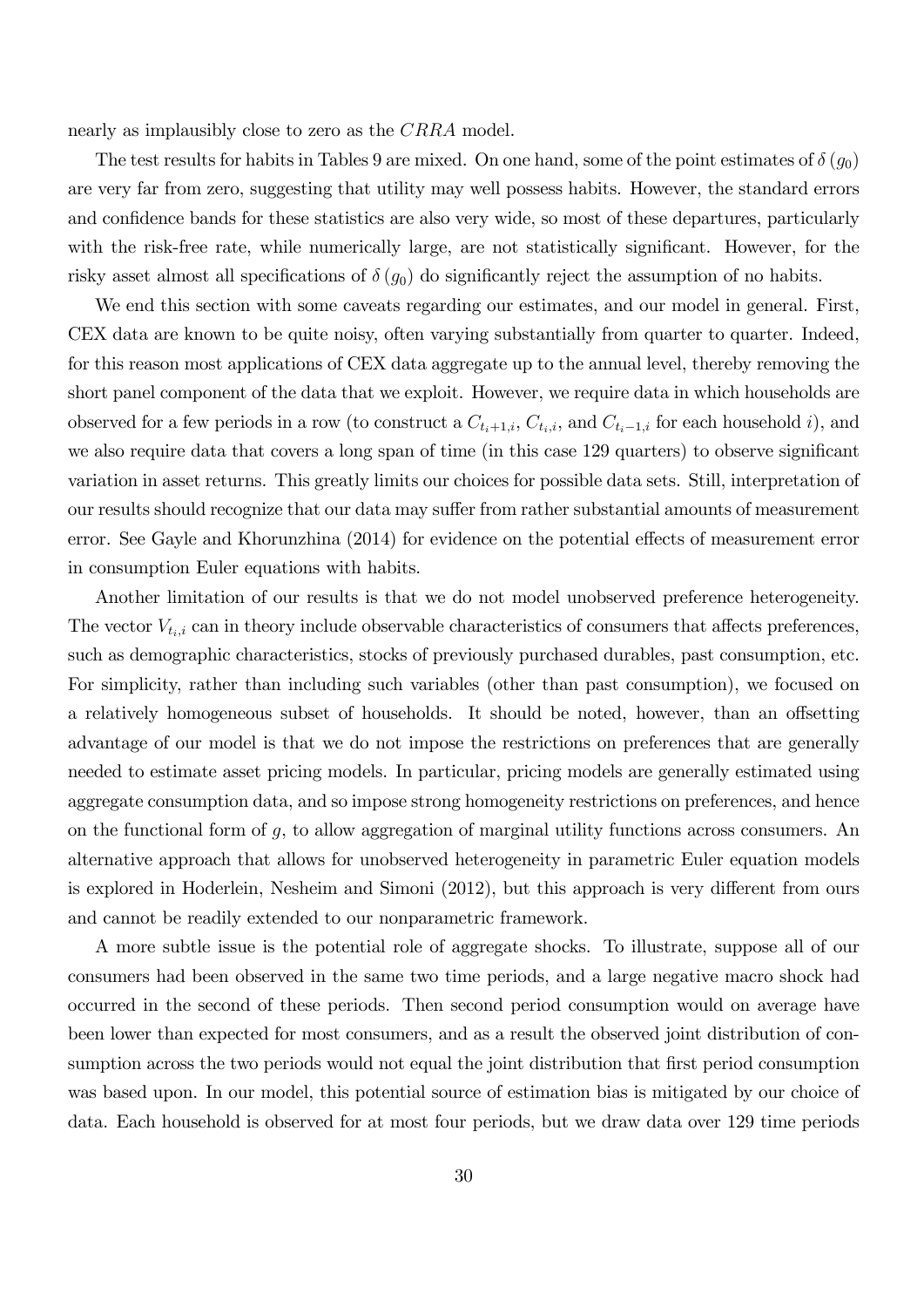(quarters), so some households are observed in the 1980ís and others as late as 2012. As a result, the impacts on our estimates of potential bias due to negative aggregate shocks in some periods is should be largely offset by positive aggregate shocks in other periods. However, although our point estimates should therefore be largely unaffected by aggregate shocks, our asymptotic theory assumes independence across households, and aggregate shocks could cause dependence across consumers that happen to be observed in the same time period. Our asymptotic theory could be modified to allow for some dependence using uniform rate results from Andrews (1995).

|       | $b_0$                                  |  | Est Ste Lpc Upc |  |
|-------|----------------------------------------|--|-----------------|--|
|       | Risk free CRRA 0.966 0.000 0.966 0.967 |  |                 |  |
|       | $NP-1$ 0.961 0.001 0.960 0.963         |  |                 |  |
|       | $NP-2$ 0.961 0.001 0.960 0.963         |  |                 |  |
| Risky | CRRA 0.986 0.001 0.985 0.987           |  |                 |  |
|       | $NP-1$ 0.979 0.001 0.978 0.981         |  |                 |  |
|       | $NP-2$ 0.978 0.001 0.976 0.982         |  |                 |  |

Table 6: Summary statistics of CEX data estimates of the discount factor  $b_0$ . CRRA,  $NP-1$  and  $NP-2$  refer respectively to the parametric, one-dimensional nonparametric, and two-dimensional nonparametric estimators.

| <i>MRRA</i> Est Ste Lpc Upc              |  |  |
|------------------------------------------|--|--|
| Risk free CRRA -0.004 0.003 -0.010 0.002 |  |  |
| $NP-1$ 0.133 0.052 0.096 0.168           |  |  |
| $NP-2$ 0.194 0.026 0.133 0.237           |  |  |
| Risky CRRA 0.006 0.007 -0.009 0.018      |  |  |
| $NP-1$ 0.196 0.020 0.150 0.231           |  |  |
| $NP-2$ 0.281 0.032 0.202 0.325           |  |  |

Table 7: Summary statistics of CEX data estimates of the  $MRRA$ , which is  $\eta_0$  for the parametric and  $\gamma(g_0)$  for the nonparametric estimators. CRRA,  $NP-1$  and  $NP-2$  refer respectively to the parametric, one-dimensional nonparametric, and two-dimensional nonparametric estimators.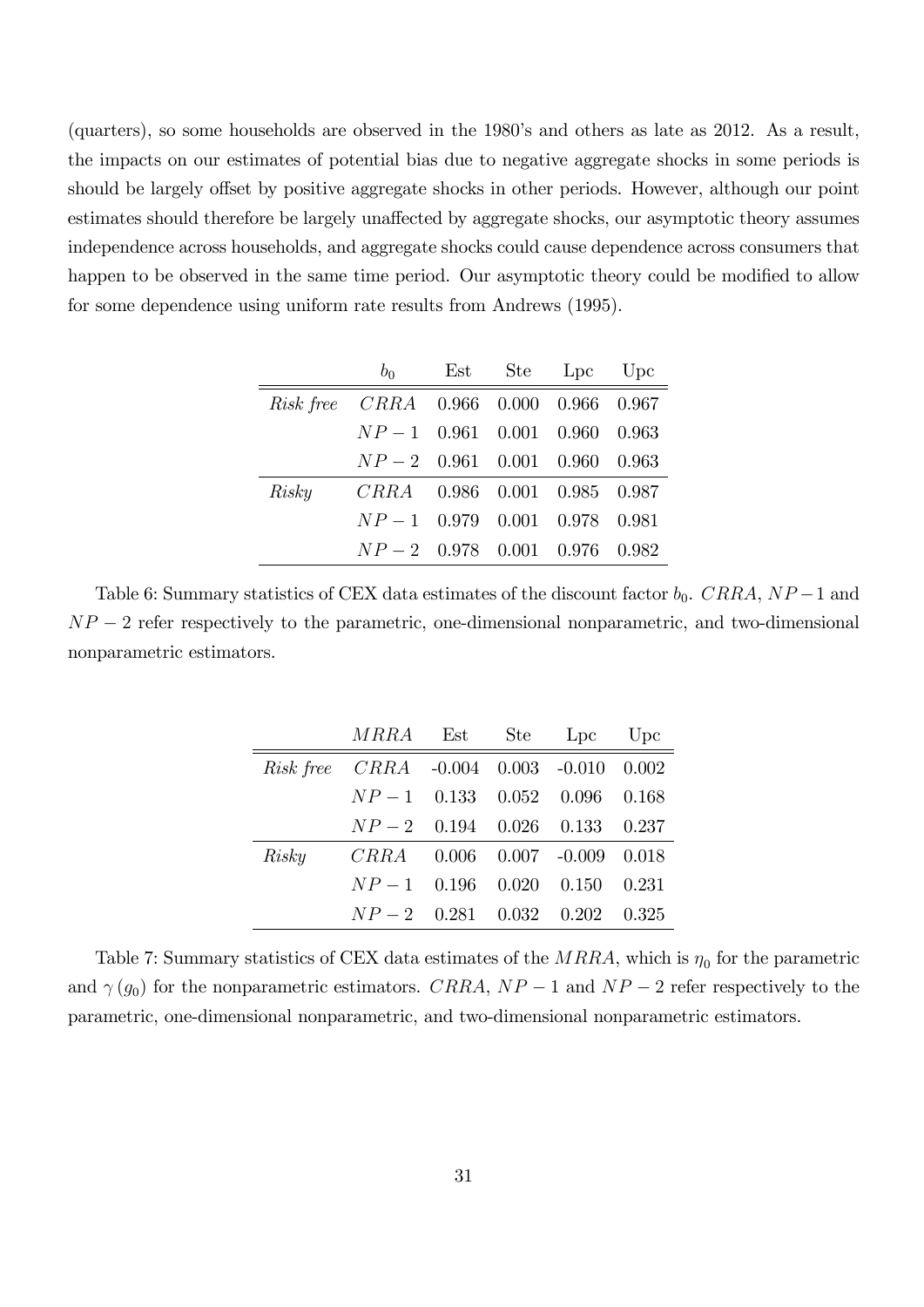|           | QRRA        | Est   | <b>Ste</b> | Lpc       | Upc   |
|-----------|-------------|-------|------------|-----------|-------|
| Risk free | $\rho(1,1)$ | 0.342 | 0.047      | 0.219     | 0.417 |
|           | $\rho(1,2)$ | 0.154 | 0.028      | 0.082     | 0.201 |
|           | $\rho(2,1)$ | 0.253 | 0.035      | 0.169     | 0.311 |
|           | $\rho(2,2)$ | 0.139 | 0.022      | 0.086     | 0.175 |
|           | $\rho(2,3)$ | 0.076 | 0.018      | 0.038     | 0.106 |
|           | $\rho(3,2)$ | 0.147 | 0.023      | 0.093     | 0.189 |
|           | $\rho(3,3)$ | 0.063 | 0.016      | 0.024     | 0.091 |
|           | $\rho(3,4)$ | 0.098 | 0.018      | 0.049     | 0.125 |
|           | $\rho(4,3)$ | 0.050 | 0.026      | $-0.003$  | 0.108 |
|           | $\rho(4,4)$ | 0.296 | 0.084      | 0.119     | 0.467 |
| Risky     | $\rho(1,1)$ | 0.436 | $0.059\,$  | 0.311     | 0.540 |
|           | $\rho(1,2)$ | 0.257 | 0.040      | 0.165     | 0.316 |
|           | $\rho(2,1)$ | 0.358 | 0.049      | 0.249     | 0.436 |
|           | $\rho(2,2)$ | 0.237 | 0.032      | $0.157\,$ | 0.285 |
|           | $\rho(2,3)$ | 0.184 | 0.028      | 0.125     | 0.229 |
|           | $\rho(3,2)$ | 0.242 | 0.034      | 0.156     | 0.297 |
|           | $\rho(3,3)$ | 0.145 | 0.027      | 0.082     | 0.187 |
|           | $\rho(3,4)$ | 0.190 | 0.032      | $0.118\,$ | 0.248 |
|           | $\rho(4,3)$ | 0.177 | 0.039      | 0.086     | 0.252 |
|           | $\rho(4,4)$ | 0.336 | 0.084      | 0.170     | 0.495 |

Table 8: Summary statistics of CEX data estimates of  $QRRA$ , which is  $\rho(q, s)$  from  $NP - 2$ .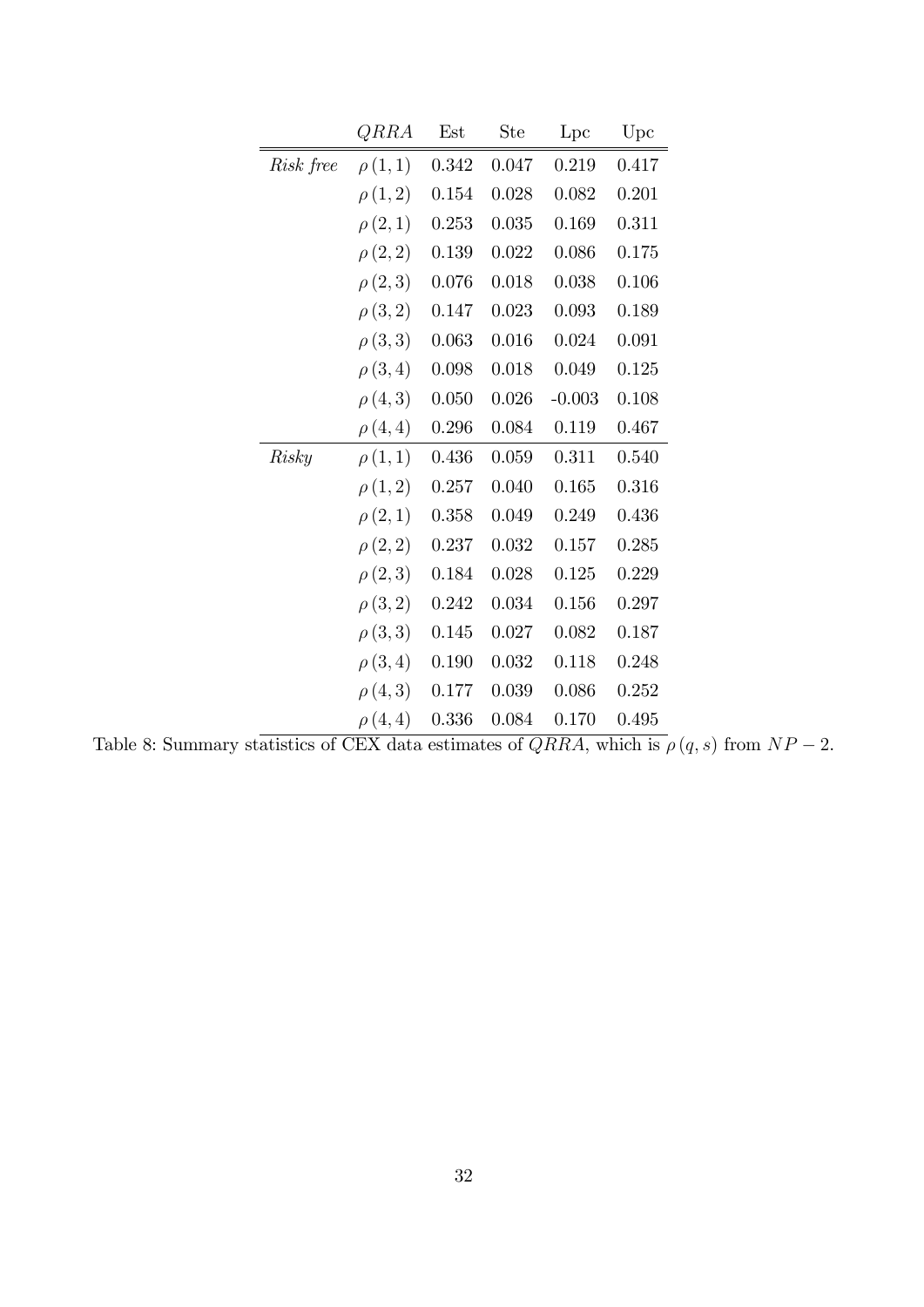| p-values  | q/s          | $\mathbf{1}$ | 2     | 3     |       |
|-----------|--------------|--------------|-------|-------|-------|
| Risk free | $\mathbf{1}$ |              | 0.000 | 0.000 | 0.632 |
|           | 2            |              |       | 0.005 | 0.070 |
|           | 3            |              |       |       | 0.006 |
| Risky     | 1            |              | 0.003 | 0.000 | 0.325 |
|           | 2            |              |       | 0.028 | 0.271 |
|           | 3            |              |       |       | 0.030 |

Table 9: Summary statistics of CEX data for the p-values of a pairwise t-statistics base on QRRA to test the null hypothesis that estimates of  $\rho(q) = \rho(s)$  for  $q \neq s$ .

|           | $\tau(C_{t+1}, C_t)$       | Est      | <b>Ste</b> | Lpc      | Upc      |
|-----------|----------------------------|----------|------------|----------|----------|
| Risk free | $C_{t_i+1,i}$              | $-0.012$ | 0.011      | $-0.028$ | 0.017    |
|           | $C_{t_i,i}$                | $-0.018$ | 0.012      | $-0.034$ | 0.014    |
|           | $C_{t_{i}+1,i}^{2}$        | $-95.52$ | 63.55      | $-189.2$ | 76.19    |
|           | $C_{t_i,i}^2$              | $-162.5$ | 80.65      | $-273.0$ | 60.12    |
|           | $C_{t_{i}+1,i}C_{t_{i},i}$ | $-118.4$ | 65.43      | $-209.6$ | 62.80    |
| Risky     | $C_{t_i+1,i}$              | $-0.041$ | 0.013      | $-0.060$ | $-0.006$ |
|           | $C_{t_i,i}$                | $-0.046$ | 0.014      | $-0.064$ | $-0.007$ |
|           | $C_{t_{i}+1,i}^{2}$        | $-163.7$ | 63.45      | $-261.4$ | $-2.332$ |
|           | $C_{t_i,i}^2$              | $-217.2$ | 78.51      | $-328.1$ | 0.956    |
|           | $C_{t_i+1,i}C_{t_i,i}$     | $-178.7$ | 64.29      | $-266.5$ | $-4.279$ |

Table 10: Summary statistics of CEX data estimates of  $\delta(g_0)$ , used to test for the presence of habit effects. The  $\tau(C_{t+1}, C_t)$  column lists the functions that are used to define  $\delta(g_0)$ .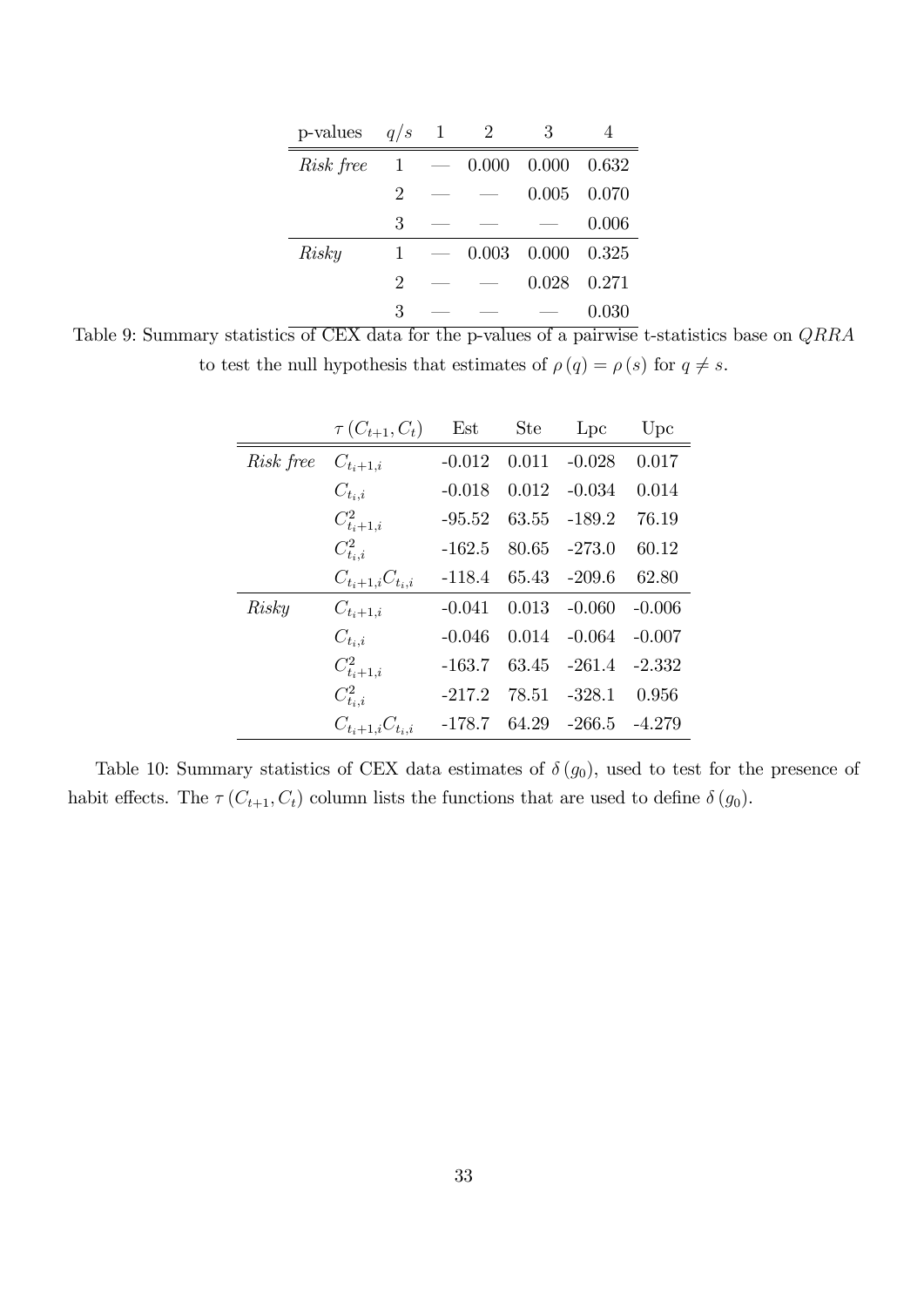

Figure 3: Estimates of the marginal utility function  $g_0$  using CEX data with the risk free returns. Est, CI and CRRA represent respectively the one-dimensional nonparametric estimate, its 95% confidence interval, and the parametric estimate.



Figure 4: Estimates of the marginal utility function  $g_0$  using CEX data with the risk free returns. Est, CI, CRRA and  $NP-1$  represent respectively the two-dimensional nonparametric estimate conditioning on the lag consumption level at the first quartile, its  $95\%$  confidence interval, the parametric estimate, and the one-dimensional nonparametric estimate.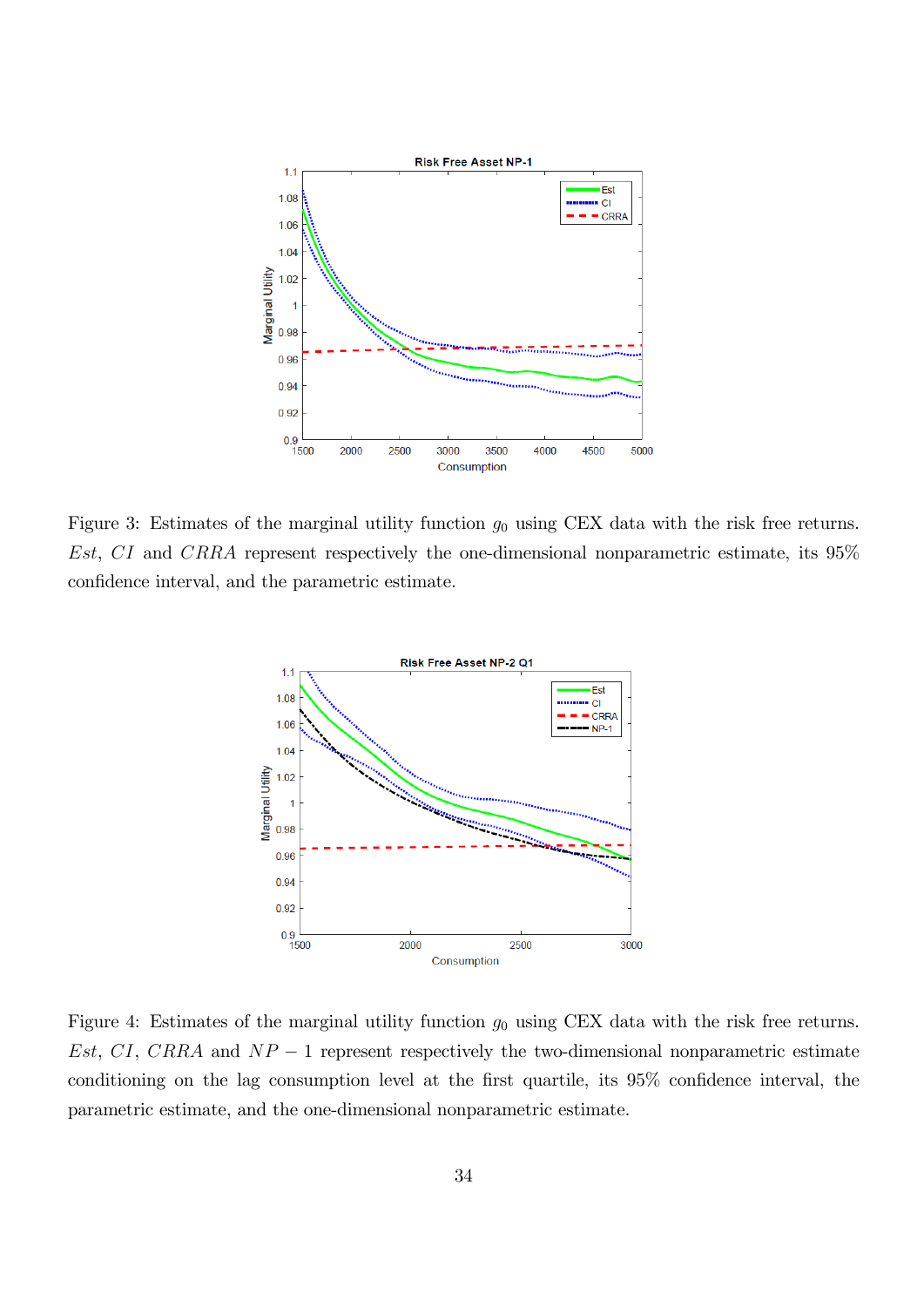

Figure 5: Estimates of the marginal utility function  $g_0$  using CEX data with the risk free returns. Est, CI, CRRA and  $NP-1$  represent respectively the two-dimensional nonparametric estimate conditioning on the lag consumption level at the second quartile, its  $95\%$  confidence interval, the parametric estimate, and the one-dimensional nonparametric estimate.



Figure 6: Estimates of the marginal utility function  $g_0$  using CEX data with the risk free returns. Est, CI, CRRA and  $NP-1$  represent respectively the two-dimensional nonparametric estimate conditioning on the lag consumption level at the third quartile, its  $95\%$  confidence interval, the parametric estimate, and the one-dimensional nonparametric estimate.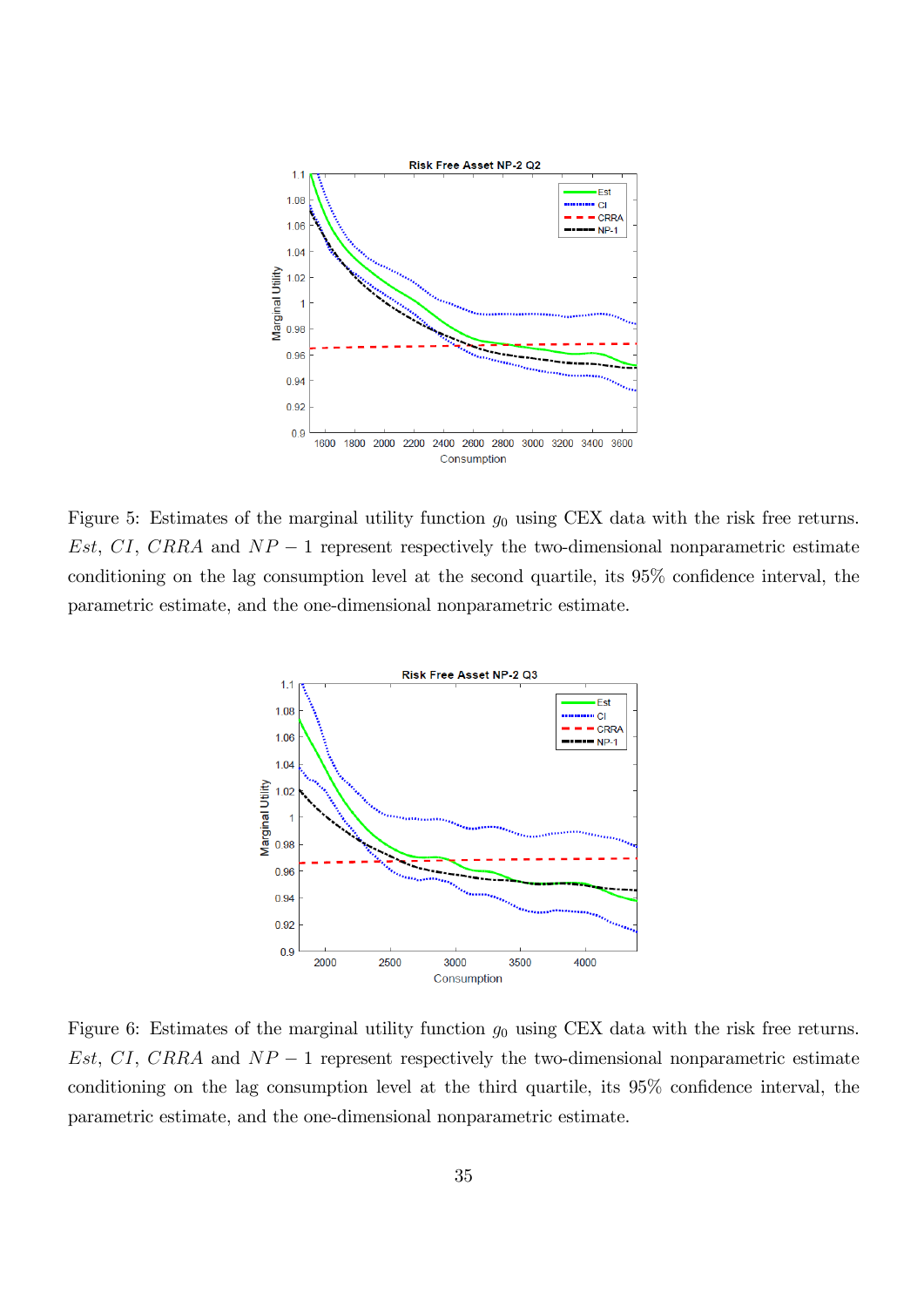

Figure 7: Estimates of the marginal utility function  $g_0$  using CEX data with the risky returns. Est, CI and CRRA represent respectively the one-dimensional nonparametric estimate, its 95% confidence interval, and the parametric estimate.



Figure 8: Estimates of the marginal utility function  $g_0$  using CEX data with the risk free returns. Est, CI, CRRA and  $NP-1$  represent respectively the two-dimensional nonparametric estimate conditioning on the lag consumption level at the first quartile, its  $95\%$  confidence interval, the parametric estimate, and the one-dimensional nonparametric estimate.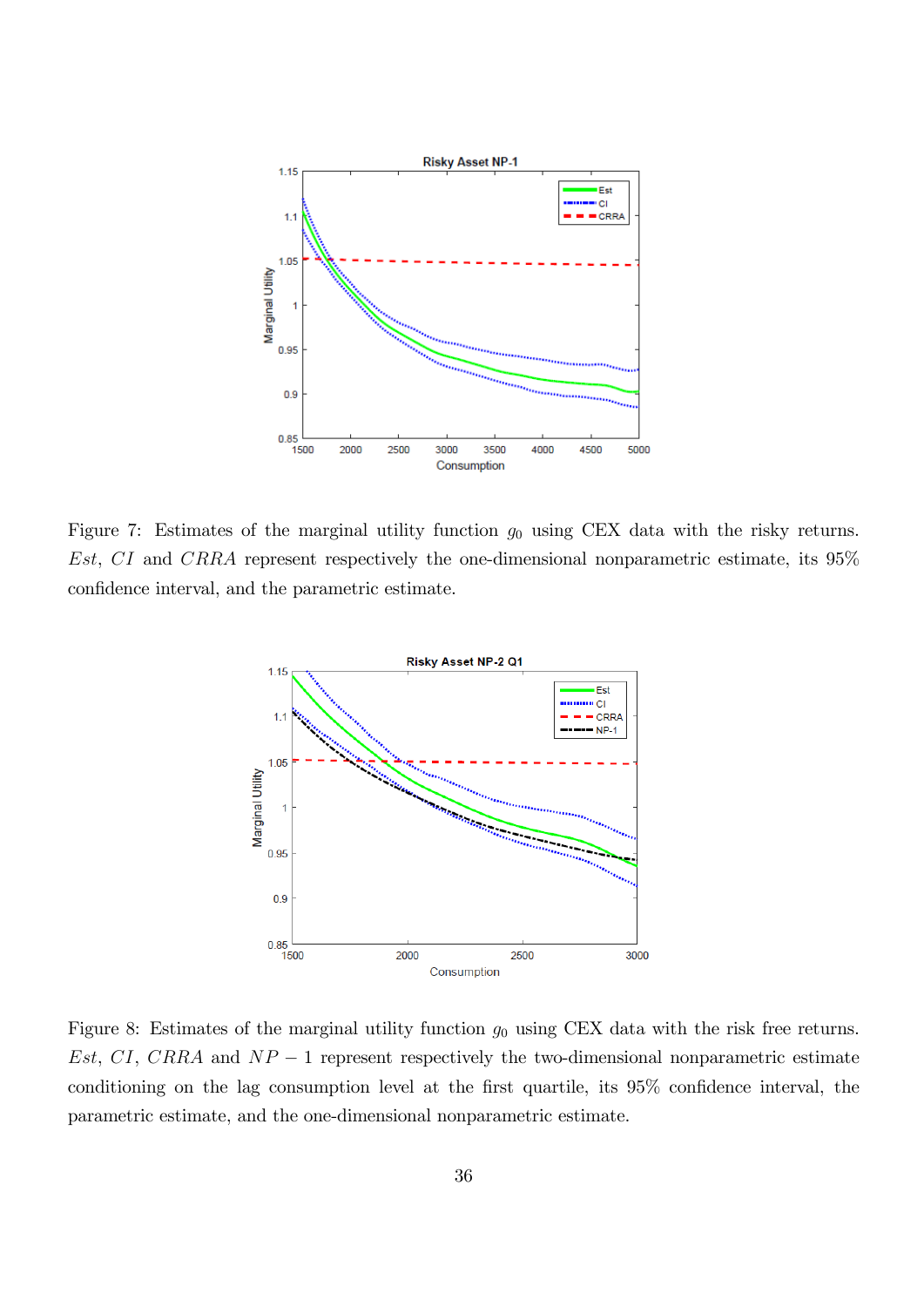

Figure 9: Estimates of the marginal utility function  $g_0$  using CEX data with the risk free returns. Est, CI, CRRA and  $NP-1$  represent respectively the two-dimensional nonparametric estimate conditioning on the lag consumption level at the second quartile, its  $95\%$  confidence interval, the parametric estimate, and the one-dimensional nonparametric estimate.



Figure 10: Estimates of the marginal utility function  $g_0$  using CEX data with the risk free returns. Est, CI, CRRA and  $NP-1$  represent respectively the two-dimensional nonparametric estimate conditioning on the lag consumption level at the third quartile, its  $95\%$  confidence interval, the parametric estimate, and the one-dimensional nonparametric estimate.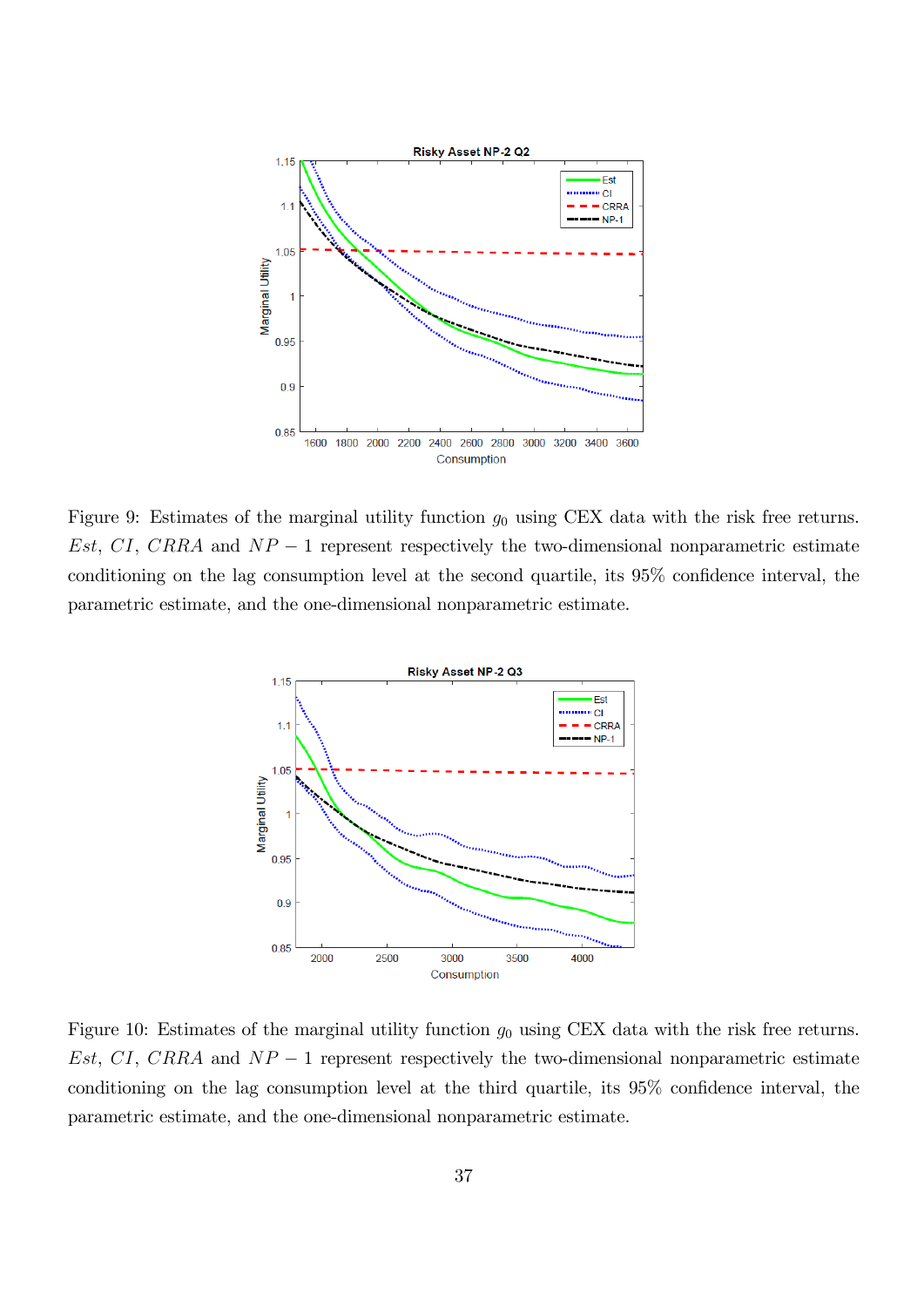## 9 Conclusions

We investigate nonparametric identification and estimation of marginal utilities and discount factors in consumption-based asset pricing Euler equations. The main features of our nonparametric identification results are: (i) the decomposition of the pricing kernel into its marginal utility and discount factor components, cast in the form equation (1), and (ii) the use of shape restrictions (positive marginal utilities). Together, these allow us to establish nonparametric global point identification of the model. Based on our identification arguments, we propose a new nonparametric estimator for marginal utilities and the discount factor that combines standard kernel estimation with the computation of a (finite-dimensional) matrix eigenvalue-eigenvector problem. No numerical integration or optimization is involved. The estimator is based on a sample analogue of (1) and is easy to implement, since no numerical searches are required. We establish a useful expansion for the marginal utility (suitably normalized), and limiting distribution theory for the discount factor and associated functionals of the marginal utility like the mean level of relative risk aversion. Due to the well posedness of equation  $(1)$ , our estimator converges at comparable rates to ordinary nonparametric regression and does not suffer from issues associated with nonparametric instrumental variables estimation.

We apply our nonparametric methods to household-level CEX data and find evidence against the common assumption of constant relative risk aversion across consumers. Our estimates are fairly insensitive to the choice of asset used (risk-free vs risky), which supports our nonparametric model. We find empirical evidence for the presence of habits, and evidence that risk aversion varies across current and lagged consumption levels in ways that are not fully captured by standard parametric or even semiparametric specifications of habits in asset pricing models.

# 10 Appendix

## 10.1 Euler Equation Derivation

To encompass a large class of existing Euler equation and asset pricing models, consider utility functions that in addition to ordinary consumption, may include both durables and habit effects. Let U be a time homogeneous period utility function, b is the one period subjective discount factor,  $C_t$  is expenditures on consumption,  $D_t$  is a stock of durables, and  $Z_t$  is a vector of other variables that affect utility and are known at time t. Let  $V_t$  denote the vector of all variables other than  $C_t$ that affect utility in time t. In particular,  $V_t$  contains  $Z_t$ ,  $V_t$  contains  $D_t$  if durables matter, and  $V_t$ contains lagged consumption  $C_{t-1}$ ,  $C_{t-2}$  and so on if habits matter.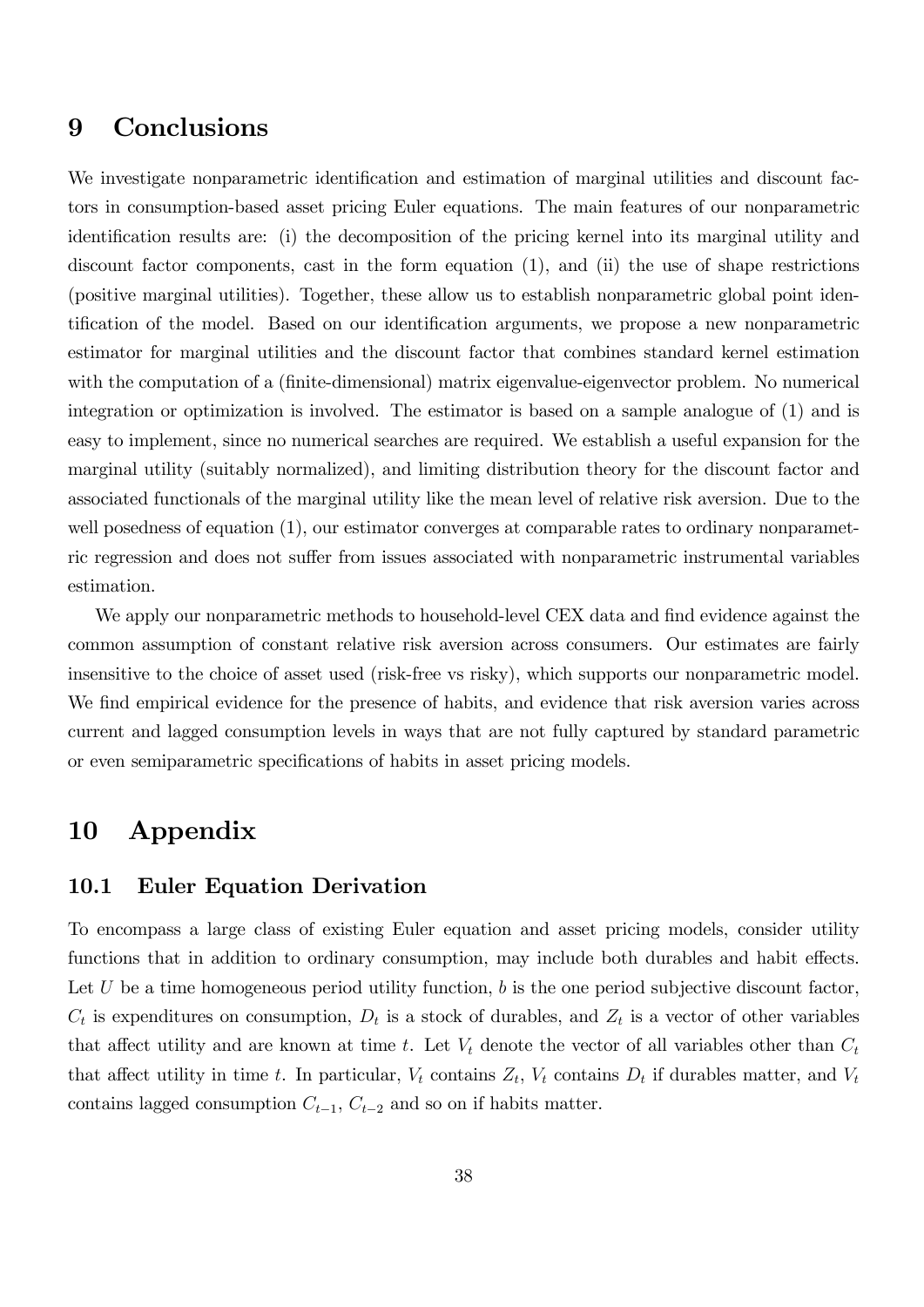The consumer's time separable utility function is

$$
\max_{\{C_t, D_t\}_{t=1}^{\infty}} E\left[\sum_{t=0}^{\infty} b^t U(C_t, V_t)\right].
$$

The consumer saves by owning durables and by owning quantities of risky assets  $A_{jt}$ ,  $j = 1, \ldots, J$ . Letting  $C_t$  be the numeraire, let  $P_t$  be the price of durables  $D_t$  at time t and let  $R_{jt}$  be the gross return in time period t of owning one unit of asset j in period  $t-1$ . Assume the depreciation rate of durables is  $\delta$ . Then without frictions the consumer's budget constraint can be written as, for each period t,

$$
C_t + (D_t - \delta D_{t-1}) P_t + \sum_{j=1}^{J} A_{jt} \le \sum_{j=1}^{J} A_{jt-1} R_{jt}
$$

We may interpret this model either as a representative consumer model, or a model of individual agents which may vary by their initial endowments of durables and assets and by  $\{Z_t\}_{t=1}^{\infty}$  $\text{The}$ Lagrangean is

$$
E\left[\sum_{t=0}^{T} b^t U(C_t, V_t) - \left(C_t + (D_t - \delta D_{t-1}) P_t + \sum_{j=1}^{J} (A_{jt} - A_{jt-1} R_{jt})\right) \lambda_t\right]
$$
(14)

with Lagrange multipliers  $\{\lambda_t\}_{t=0}^{\infty}$ .

Consider the roles of durables and habits. For durables, define

$$
g_d(C_t, V_t) = \frac{\partial U(C_t, V_t)}{\partial D_t}
$$

which will be nonzero only if  $V_t$  contains  $D_t$ . For habits, we must handle the possibility of both internal or external habits. Habits are defined to be internal (or internalized) if the consumer considers both the direct effects of current consumption on future utility through habit as well as through the budget constraint. In the above notation, habits are internal if the consumer takes into account the fact that, due to habits, changing  $C_t$  will directly change  $V_{t+1}$ ,  $V_{t+2}$  etc. Otherwise, if the consumer ignores this effect when maximizing, then habits called external.

If habits are external or if there are no habit effects at all, then define the marginal utility function  $g$  by

$$
g(C_t, V_t) = \frac{\partial U(C_t, V_t)}{\partial C_t}
$$

If habits exist and are internal then define the function  $\tilde{g}$  by

$$
\widetilde{g}(I_t) = \sum_{\ell=0}^L b^{\ell} E\left[\frac{\partial U(C_{t+\ell}, V_{t+\ell})}{\partial C_t} | I_t\right].
$$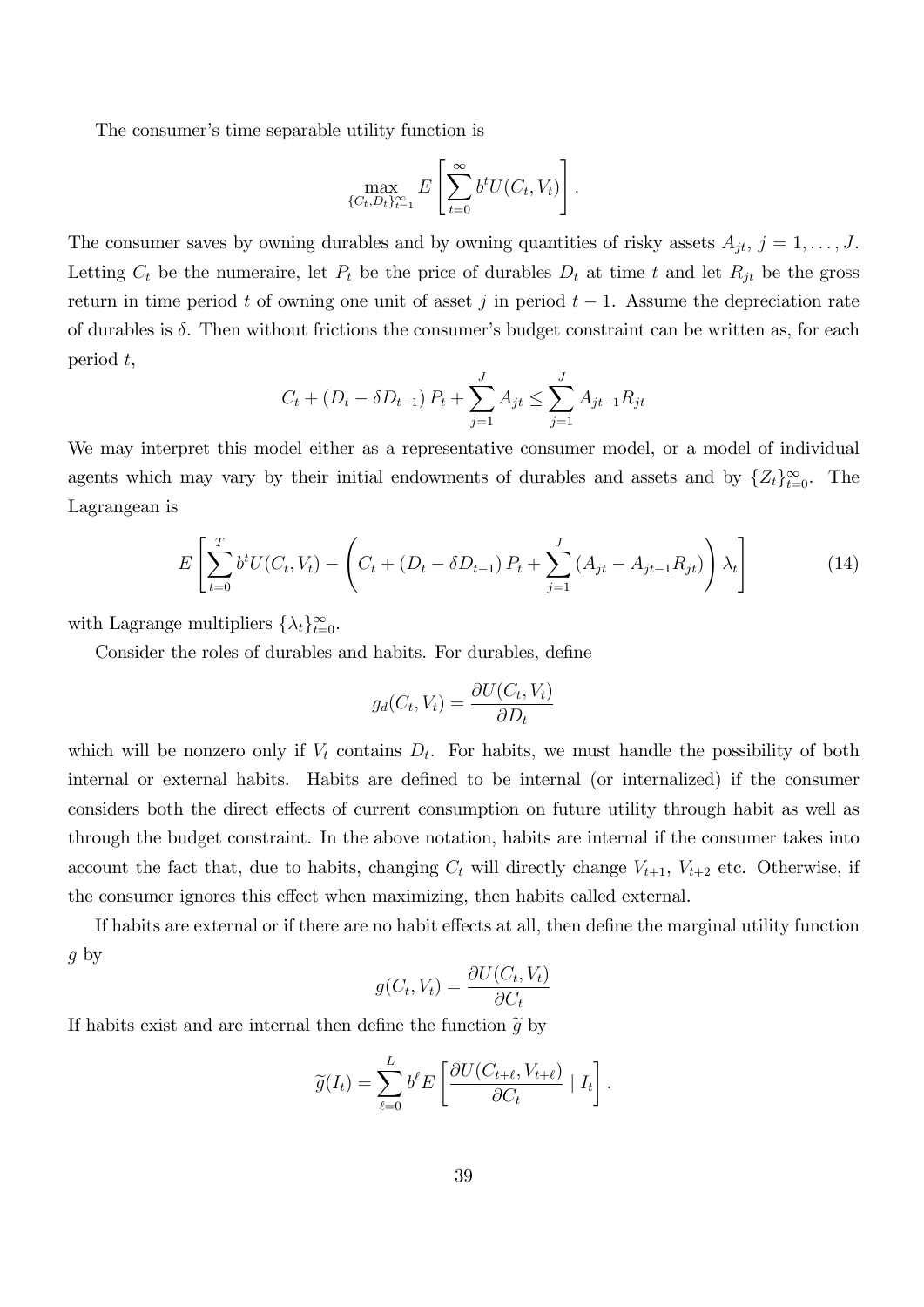where L is such that  $V_t$  contains  $C_{t-1}, C_{t-2}, \ldots, C_{t-L}$ , and  $I_t$  is all information known or determined by the consumer at time t (including  $C_t$  and  $V_t$ ). For external habits, we can write  $\tilde{g}(I_t) = g(C_t, V_t)$ , while for internal habits define

$$
g(C_t, V_t) = E[\widetilde{g}(I_t) | C_t, V_t].
$$

With this notation, regardless of whether habits are internal or external, we may write the first order conditions associated with the Lagrangean (14) as

$$
\lambda_t = b^t \widetilde{g}(I_t)
$$
  
\n
$$
\lambda_t = E[\lambda_{t+1} R_{jt+1} | I_t] \qquad j = 1, ..., J
$$
  
\n
$$
\lambda_t P_t = b^t g_d(C_t, V_t) - \delta E[\lambda_{t+1} P_{t+1} | I_t]
$$

Using the consumption equation  $\lambda_t = b^t \tilde{g}(I_t)$  to remove the Lagrangeans in the assets and durables first order conditions gives

$$
b^t \widetilde{g}(I_t) = E \left[ b^{t+1} \widetilde{g}(I_{t+1}) R_{jt+1} \mid I_t \right] \qquad j = 1, \ldots, J
$$
  

$$
b^t \widetilde{g}(I_t) P_t = b^t g_d(C_t, V_t) - \delta E \left[ b^{t+1} \widetilde{g}(I_{t+1}) P_{t+1} \mid I_t \right].
$$

Taking the conditional expectation of the asset equations, conditioning on  $C_t$ ,  $V_t$ , yields the Euler equations for asset  $j$ 

$$
g(C_t, V_t) = bE[g(C_{t+1}, V_{t+1})R_{jt+1} | C_t, V_t] \qquad j = 1, ..., J,
$$
\n(15)

for all t. Therefore, given the pair  $(U, b)$  of utility function and discounting factor the optimal decision satisfies the Euler equations for all asset  $i$ .

### 10.2 Preliminary Lemmas

The following lemma draws heavily on Einmahl and Mason (2005). We denote by  $\psi \equiv (\varphi, c, v)$  a generic element of the set  $\Psi \equiv \mathcal{G} \times T$ . Let  $f(c, v)$  denote the density of  $(C, V)$  evaluated at  $(c, v)$ . Define the regression function  $m(\psi) \equiv E[\varphi(C', V')R']C = c, V = v]$ . Then, an estimator for  $m(\psi)$  is given by

$$
\widehat{m}_h(\psi) = \frac{1}{nh^\ell \widehat{f}(c, v)} \sum_{i=1}^n \varphi(C_i', V_i') R_i' K\left(\frac{c - C_i}{h}\right) \prod_{j=1}^{\ell_1} K\left(\frac{v_j - V_{ji}}{h}\right) \equiv \frac{\widehat{T}_h(\psi)}{\widehat{f}(c, v)}.
$$

Henceforth, we abstract from measurability issues that may arise in  $\sup_{g \in \mathcal{G}: ||g|| \le 1} ||\hat{A}g - Ag||$  (see van der Vaart and Wellner (1996) for ways to deal with lack of measurability).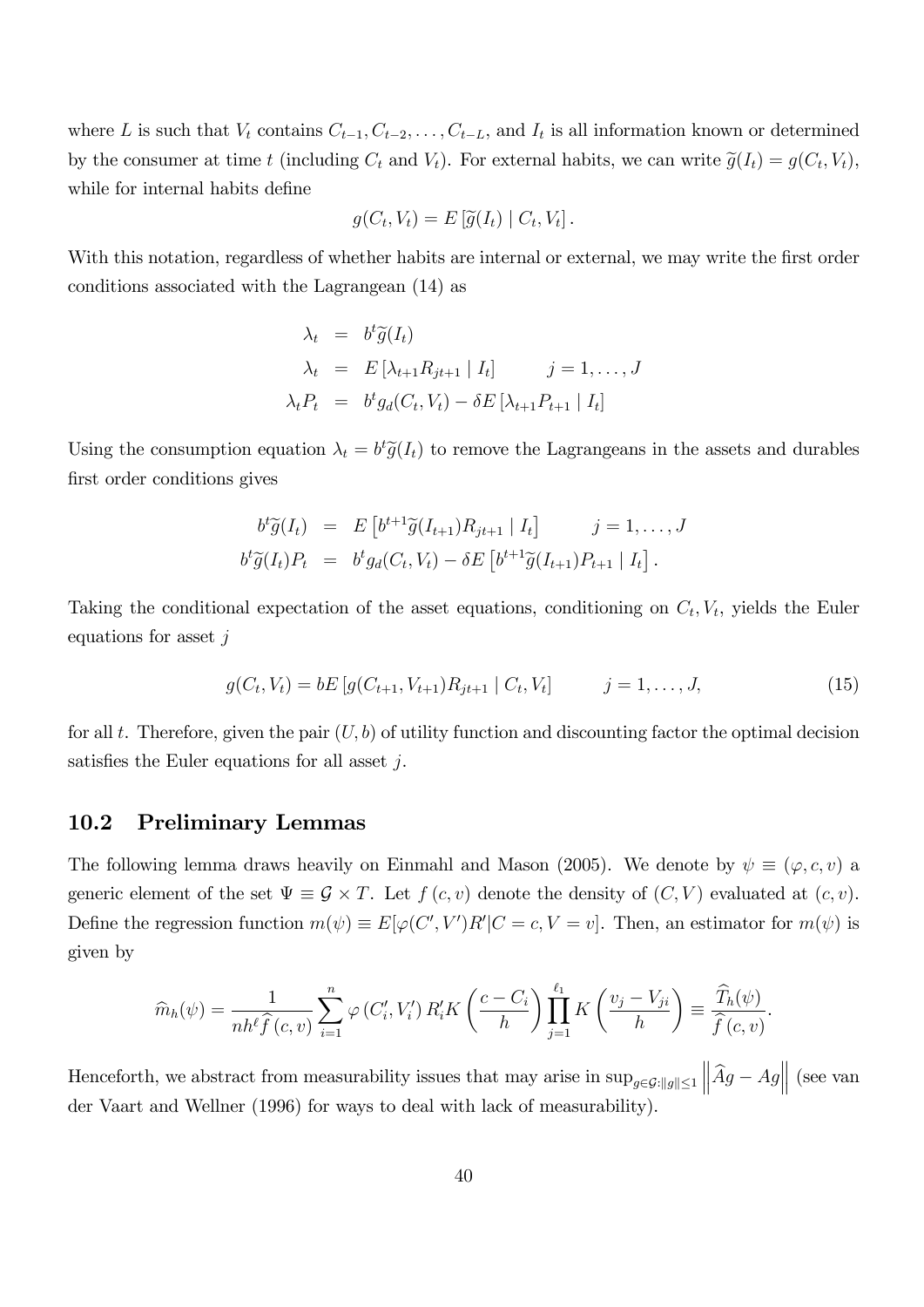Lemma B1. Suppose that Assumption A1 holds. Then,

$$
\sup_{l_n \le h \le u_n \psi \in \Psi} |\widehat{m}_h(\psi) - m(\psi)| = o_P(1).
$$
\n(16)

If, in addition, A2 holds, then

$$
\sup_{l_n \le h \le u_n \psi \in \Psi} |\widehat{m}_h(\psi) - m(\psi)| = O_P\left(\sqrt{\frac{\ln n}{nl_n^{\ell}}} + u_n^r\right).
$$
\n(17)

**Proof.** By the Triangle inequality

$$
\begin{split}\n&= \left| \widehat{m}_h(\psi) - m(\psi) \right| \\
&\leq \left| \widehat{m}_h(\psi) - \frac{E[\widehat{T}_h(\psi)]}{E[\widehat{f}(c, v)]} \right| + \left| \frac{E[\widehat{T}_h(\psi)]}{E[\widehat{f}(c, v)]} - m(\psi) \right| \\
&\leq \left| \frac{1}{\left| \widehat{f}(c, v) \right|} \left| \widehat{T}_h(\psi) - E[\widehat{T}_h(\psi)] \right| + \frac{\left| E[\widehat{T}_h(\psi)] \right|}{\left| \widehat{f}(c, v) E[\widehat{f}(c, v)] \right|} \left| \widehat{f}(c, v) - E[\widehat{f}(c, v)] \right| \\
&\quad + \frac{1}{\left| E[\widehat{f}(c, v)] \right|} \left| E[\widehat{T}_h(\psi)] - T(\psi) \right| + \frac{|T(\psi)|}{\left| E[\widehat{f}(c, v)] f(c, v) \right|} \left| E[\widehat{f}(c, v)] - f(c, v) \right|.\n\end{split}
$$

We shall apply a variation of Theorem 4 in Einmahl and Mason (2005) to obtain uniform rates for  $\widehat{T}_h(\psi) - E[\widehat{T}_h(\psi)]$ ; the rates for  $\widehat{f}(c, v) - E[\widehat{f}(c, v)]$  follow analogously and are simpler to obtain (see their Theorem 1, 1.3). Our conditions A1.2 and A1.4 imply the assumptions needed for their Theorem 4, where the bracketing conditions replace their covering conditions (see their Remark 3 and Lemma B.4 in Escanciano, Jacho-Chávez and Lewbel (2014)). Then, we conclude

$$
\sup_{l_n \leq h \leq u_n \psi \in \Psi} \left| \widehat{T}_h(\psi) - E\left[ \widehat{T}_h(\psi) \right] \right| = O_P\left(\sqrt{\frac{\ln n}{n l_n^{\ell}}}\right).
$$

On the other hand, Lemma 2 in Einmahl and Mason (2005) and the uniform equicontinuity of  $\mathcal M$ in Assumption A2.2 yield

$$
\sup_{l_n \leq h \leq u_n \psi \in \Psi} \left| E\left[\widehat{T}_h(\psi)\right] - T(\psi) \right| = o(1),
$$

where  $T(\psi) \equiv m(\psi) f(c, v)$ , and likewise for the density bias term. This together with the above expansion for  $\hat{m}_h - m$  completes the proof of (16).

To obtain rates for the bias terms we need the smoothness conditions of Assumption A2. A standard Taylor expansion argument, the higher-order property of the kernel and the uniform equicontinuity of the  $r-th$  derivative of the class  $\mathcal M$  imply that

$$
\sup_{l_n \le h \le u_n} \sup_{\psi \in \Psi} \left| E\left[\widehat{T}_h(\psi)\right] - T(\psi) \right| = O\left(u_n^r\right),
$$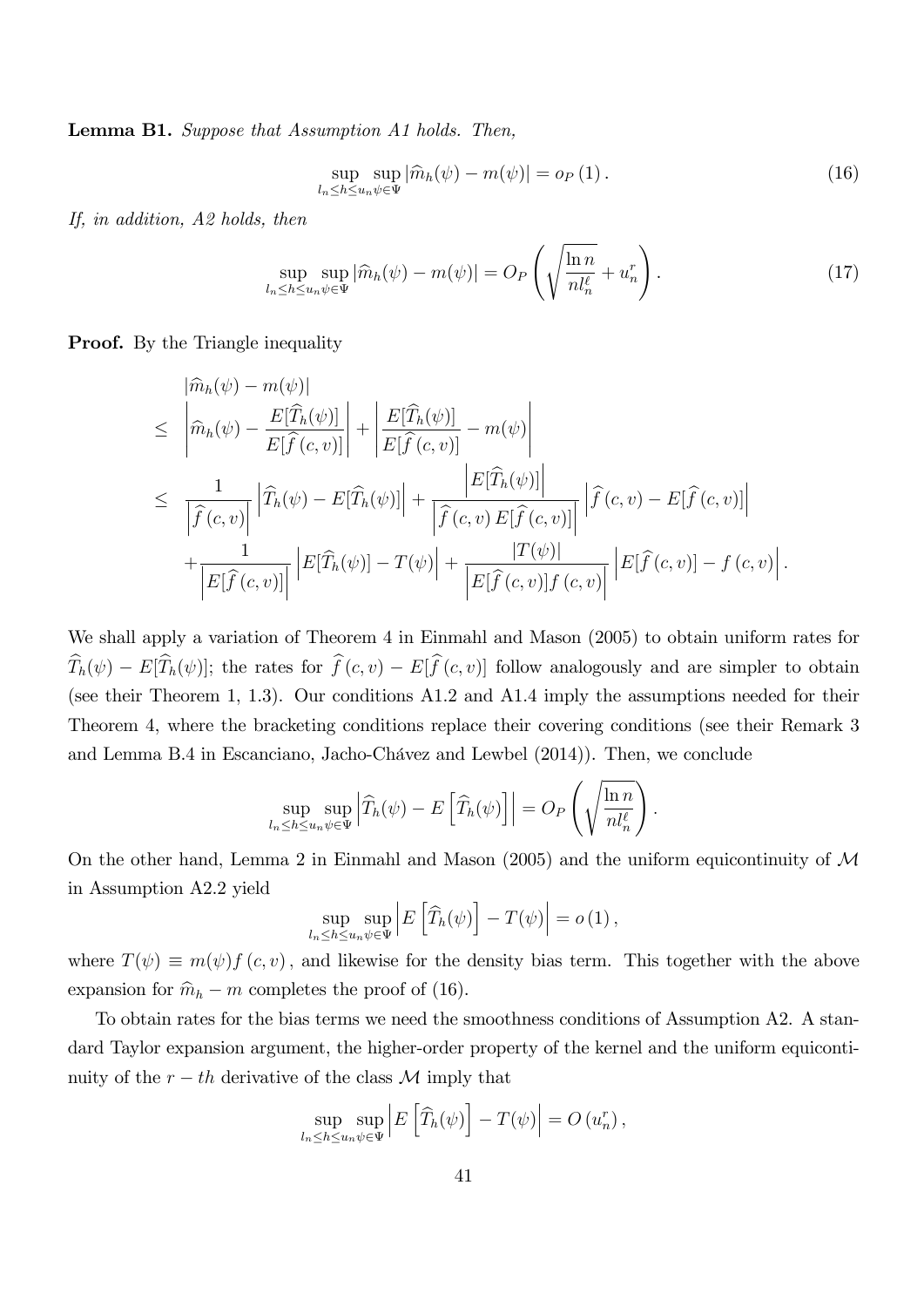and similarly for the density bias term. The proof is completed by standard arguments using the boundedness away from zero of  $f(c, v)$  over the domain.

**Lemma B2.** Suppose that Assumption A1 holds. Then, as  $n \to \infty$ :

$$
\left\|\widehat{A} - A\right\| = \sup_{g \in \mathcal{G}: \|g\| \le 1} \left\|\widehat{A}g - Ag\right\| = o_P\left(1\right).
$$

**Proof.** Follows from the definition of  $\widehat{A}$  and the first part of Lemma B1.

We introduce a useful class of functions:

DEFINITION 4. Let  $\mathcal{L}^2(r)$  be the class of functions  $\varphi \in \mathcal{L}^2$  such that  $\Sigma_{\varphi} \equiv E[\varphi_i^2 \varepsilon_i^2] < \infty$  and  $\varphi$  is  $r-times$  continuously differentiable.

**Lemma B3.** Suppose that Assumptions A1 and A2 hold. Then, for any  $\varphi \in \mathcal{L}^2(r)$ , it holds that

$$
\sqrt{n}\left\langle \left(\widehat{A}-A\right)g_0, \varphi \right\rangle \stackrel{d}{\rightarrow} N\left(0, \Sigma_{\varphi}\right).
$$

Proof. Define

$$
\widehat{T}g_0(c,v) = \frac{1}{n} \sum_{i=1}^n g'_{0i} R'_i K_{hi}(c,v),
$$

with  $g'_{0i} \equiv g_0(C_i', V_i')$  and note that  $Ag_0(c, v) = Tg_0(c, v)/f(c, v)$ . Using standard arguments, we write

$$
(\widehat{A} - A) g_0(c, v) = a_n(c, v) + r_n(c, v),
$$

where

$$
a_n(c, v) = f^{-1}(c, v) \left( \widehat{T}g_0(c, v) - Tg_0(c, v) - Ag_0(c, v) \left( \widehat{f}(c, v) - f(c, v) \right) \right),
$$

 $T_{g_0}(c, v) \equiv f(c, v) Ag_0(c, v), \hat{T}_{g_0}(c, v) \equiv \hat{f}(c, v) \hat{A}_{g_0}(c, v)$  and

$$
r_n(c,v) \equiv -\frac{\widehat{f}(c,v) - f(c,v)}{\widehat{f}(c,v)} a_n(c,v).
$$

Lemma B1 and our conditions on the bandwidth imply  $||r_n|| = o_P (n^{-1/2})$ . It then follows that  $\langle (\hat{A} - A) g_0, \varphi \rangle$  has the following expansion

$$
\int \varphi(c,v)[\widehat{T}g_0(c,v) - Tg_0(c,v)]dcdv\tag{18}
$$

$$
-\int \varphi(c,v)Ag_0(c,v)[\widehat{f}(c,v) - f(c,v)]dcdv
$$
  
+  $o_P(n^{-1/2}).$  (19)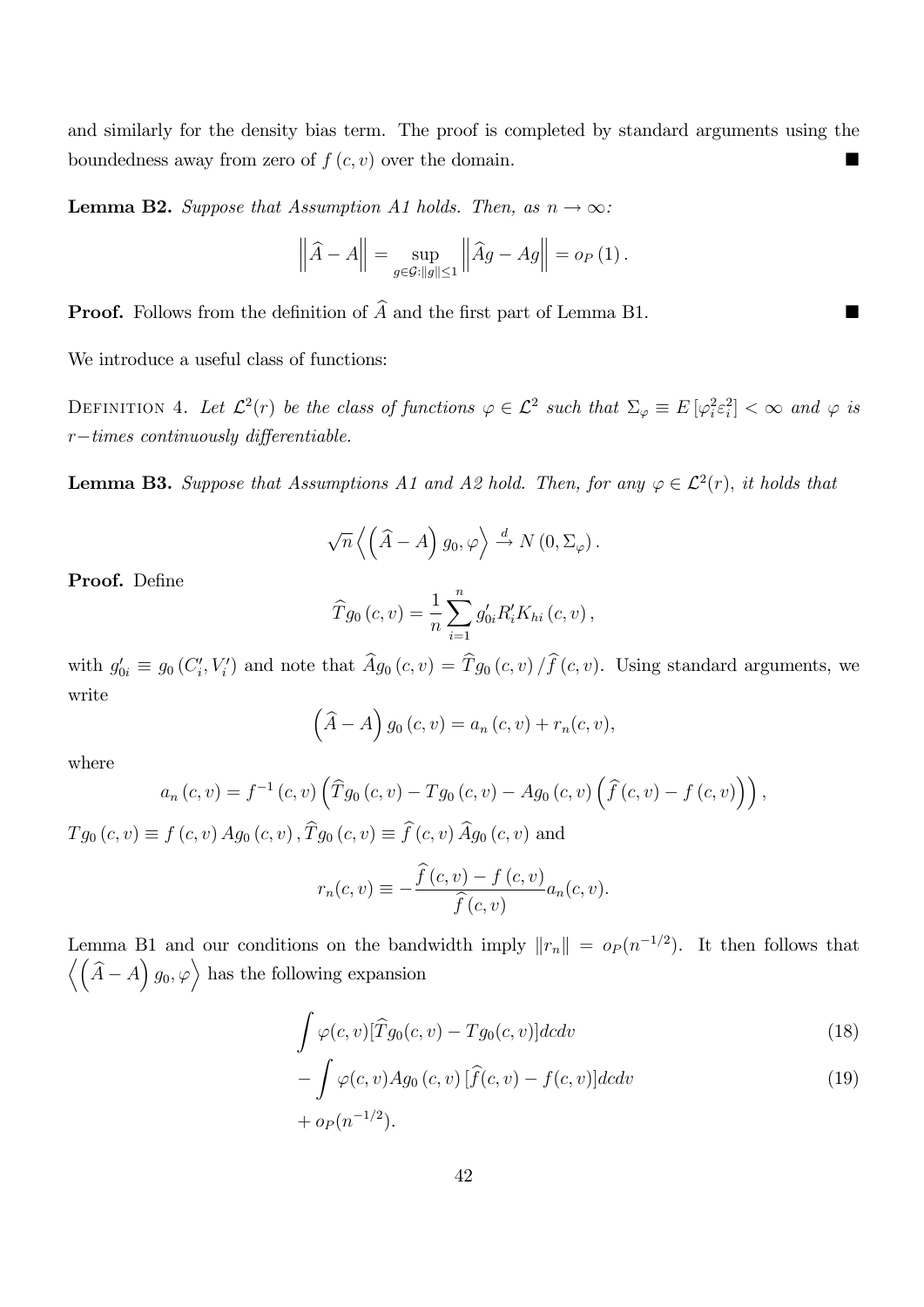We now look at terms  $(18)-(19)$ . Firstly, it follows from standard arguments and A2.5 that the difference between  $Tg_0(c, v)$  and  $E[Tg_0(c, v)]$  is  $O_P(u_n^r) = o_P(n^{-1/2})$  by the condition  $nu_n^{2r} \to 0$ . Hence,

$$
\int \varphi(c,v)[\widehat{T}g_0(c,v) - Tg_0(c,v)]dcdv = \int \varphi(c,v)[\widehat{T}g_0(c,v) - E(\widehat{T}g_0(c,v))]dcdv + o_P(n^{-1/2})
$$
  
=  $\frac{1}{n}\sum_{i=1}^n g'_{0i}R'_i \int \varphi(c,v)K_{hi}(c,v) dcdv - \int \varphi(c,v)E(g'_0R'_iK_{hi}(c,v))dcdv + o_P(n^{-1/2}),$   
=  $\frac{1}{n}\sum_{i=1}^n \varphi(C_i,V_i)g'_{0i}R'_i - E[\varphi(C_i,V_i) Ag_0(C_i,V_i)] + o_P(n^{-1/2}),$ 

where the last equality follows from the standard change of variables argument and our Assumption A2. Likewise, the term (19) becomes  $n^{-1/2} \sum_{i=1}^{n} \varphi(C_i, V_i) Ag_0(C_i, V_i) - E[\varphi(C_i, V_i) Ag_0(C_i, V_i)] +$  $o_P(n^{-1/2})$ . In conclusion, we have

$$
\sqrt{n}\left\langle \left(\widehat{A}-A\right)g_0,\varphi\right\rangle = \frac{1}{\sqrt{n}}\sum_{i=1}^n\varphi(C_i,V_i)\varepsilon_i + o_P(n^{-1/2}).
$$

Then, the result follows from a standard central limit theorem, since  $\{\varphi(C_i, V_i)\varepsilon_i\}_{i=1}^n$  is iid with zero mean and finite variance.  $\blacksquare$ 

For a generic function  $r \in \mathcal{L}^2$ , define

$$
r_s = r - \langle g_0, r \rangle \langle g_0, s \rangle^{-1} s.
$$

Also for  $r \in \mathcal{N}^{\perp}(L) = \mathcal{R}(L^*)$  denote by  $r^*$  the unique minimum norm solution of  $r = L^*r^*$ . Note that for  $r \in \mathcal{R}(L^*), r_s^*$  does not depend on the solution  $r^*$  considered of  $r = L^*r^*$  (whether or not is minimum norm). This follows because under our conditions  $\mathcal{N}(L^*)$  is the linear span generated by s:

**Lemma B4.** Let Assumptions S, C, I and A1-A2 hold. If  $\varphi \in \mathcal{N}^{\perp}(L)$ , so  $\varphi = L^*\varphi^*$  for some  $\varphi^*$ , and if  $\varphi_s^* \in \mathcal{L}^2(r)$ , then

$$
\sqrt{n} \left\langle \widehat{g} - g_0, \varphi \right\rangle \xrightarrow{d} N\left(0, b_0^2 \Sigma_{\varphi_s^*}\right).
$$

**Proof.** Note that by (20) below and the adjoint property

$$
\sqrt{n} \langle \hat{g} - g_0, \varphi \rangle = \sqrt{n} \langle \hat{g} - g_0, L^* \varphi^* \rangle
$$
  
= 
$$
\sqrt{n} \langle L(\hat{g} - g_0), \varphi^* \rangle
$$
  
= 
$$
-\sqrt{n} \left( \hat{b} - b_0 \right) b_0^{-1} \langle g_0, \varphi^* \rangle - b_0 \sqrt{n} \left( (\hat{A} - A) g_0, \varphi^* \right) + o_P(1).
$$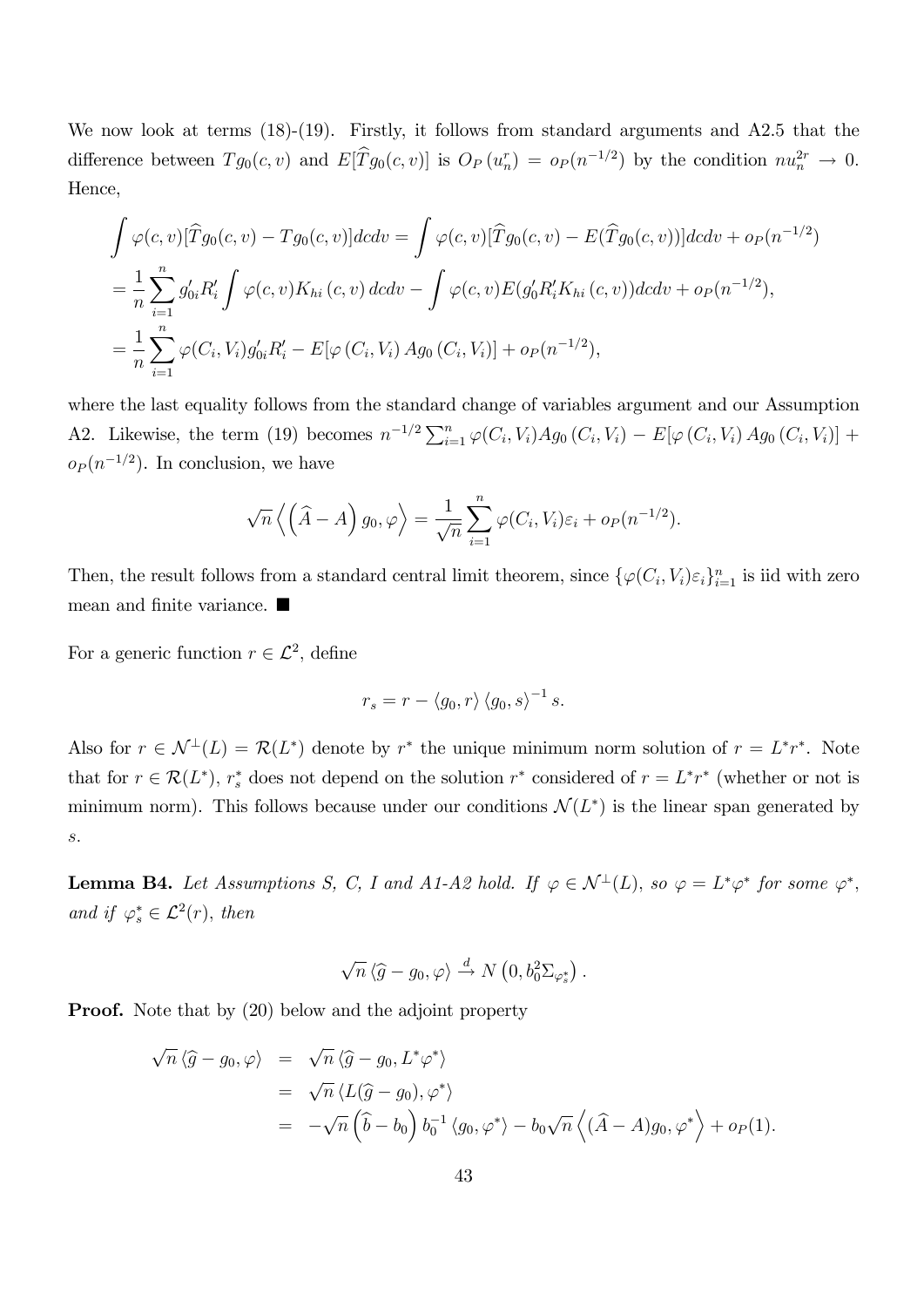Then, by the proof of Theorem 4, this can be further simplified to

$$
b_0\sqrt{n}\left\langle \left(\widehat{A}-A\right)g_0, s\left\langle g_0, \varphi^*\right\rangle - \varphi^*\right\rangle = -b_0\sqrt{n}\left\langle \left(\widehat{A}-A\right)g_0, \varphi_s^*\right\rangle + o_P(1).
$$

Then, the result follows from the last display and Lemma B3.

### 10.3 Main Proofs

With some abuse of notation, denote by  $\|\cdot\|$  the usual norm for linear bounded operators,

$$
||B|| = \sup_{g \in \mathcal{G}: ||g|| \le 1} ||Bg||.
$$

The spectral radius  $\rho(T)$  of a linear continuous operator T on a Banach space X is defined as  $\sup_{\lambda \in \sigma(T)} |\lambda|$ , where  $\sigma(T) \subset \mathbb{C}$  denotes the spectrum of T. Any compact operator T has a discrete spectrum, so that  $\sigma(T)$  is simply the set of eigenvalues of T. For more definitions and further details see Kress (1999, Chapter 3.2). The operator B is called positive if  $Bg \in \mathcal{P}$  when  $g \in \mathcal{P}$ .

**Proof of Theorem 1.** By Assumption C the set of countable eigenvalues of A has zero as a limit point, and thus, the set of eigenvalues  $\lambda$  with  $\lambda^{-1} \in (0,1)$  is a finite set. By Theorem 3.1 in Kress (1999) for each such eigenvalue there is a Önite-dimensional eigenvector space.

**Proof of Theorem 2.** Let  $A^*$  denote the adjoint of A, which is also compact and positive by well known results in functional analysis. Assumption S implies that  $\rho(A) > 0$ . Also notice that the eigenvalues of  $A^*$  are complex conjugates of those of A (in particular,  $\rho(A) = \rho(A^*)$ ). Then, by the Krein-Rutman's theorem (see Theorem 7.10 in Abramovich and Aliprantis, 2002) the spectral radius  $\rho(A)$  is an eigenvalue of  $A^*$  having a strictly positive eigenfunction  $s(\cdot)$ . But  $\langle g, s \rangle = b \langle Ag, s \rangle =$  $b \langle g, A^*s \rangle = b\rho(A) \langle g, s \rangle$ . Hence, since g is nonnegative and s strictly positive,  $\langle g, s \rangle \neq 0$ , and then  $b = \rho^{-1}(A)$ . Assumption I implies that A is strongly expanding, using the terminology of Abramovich and Aliprantis (2002, Chapter 9)), and hence irreducible by Theorem 9.6 in the latter reference. Now, identification of g follows from Theorem V.5.2(i) in Schaefer (1974, p. 329) applied to  $T = bA$ .

Proof of Lemma 1. It is well known that in a complete metric space a set is relatively compact if and only if is totally bounded. Then, the compactness of A follows if we show that  $\mathcal{R}(A)$  is totally bounded. Let  $[l_j, u_j]$  be  $\varepsilon$ -brackets,  $j = 1, \ldots, N_{\varepsilon} \equiv N_{[.]}(\varepsilon, \mathcal{G}, ||\cdot||)$ , covering  $\mathcal G$  with respect to  $||\cdot||$ . Assume without loss of generality that the kernel  $k \geq 0$ . Then,  $[A_{j}, A_{u_{j}}]$ ,  $j = 1, \ldots, N_{\varepsilon}$ , forms a set of  $||A||\varepsilon$ -brackets covering  $\mathcal{R}(A)$ . Since  $||A|| < \infty$  it follows that  $\mathcal{R}(A)$  is totally bounded.

**Proof of Theorem 3.** From well known inequalities (see e.g. Bosq, 2000, p. 103-104) we obtain:

$$
\left|\widehat{b}^{-1} - b_0^{-1}\right| \le \left\|\widehat{A} - A\right\|
$$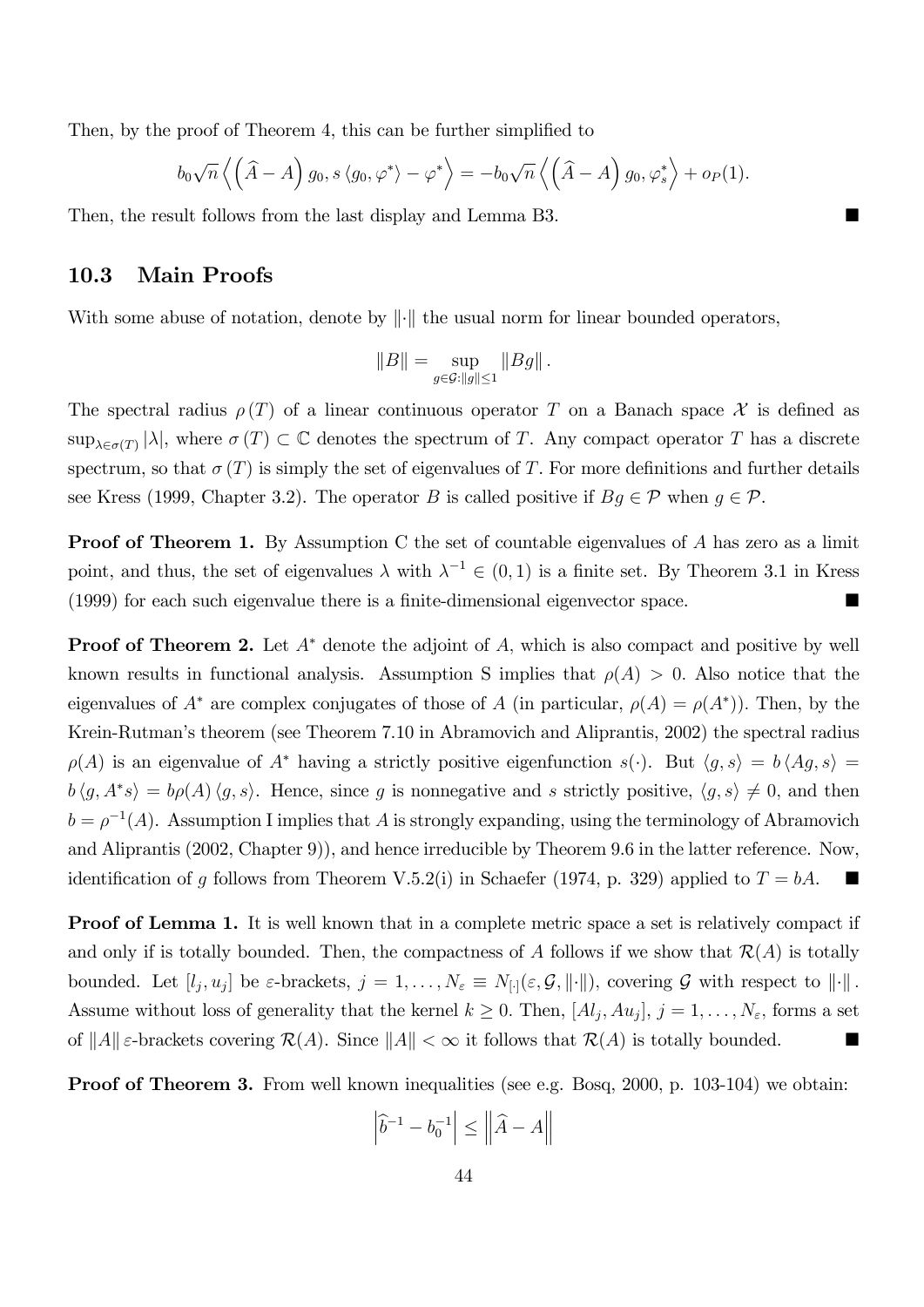$$
\|\widehat{g} - \widetilde{g}\| \le C \left\|\widehat{A} - A\right\|,
$$

where C is a real positive number that depends only on  $b_0$ ,  $\tilde{g} = sgn(\langle \hat{g}, g_0 \rangle) g_0 / ||g_0||_n$  (sgn is the sign function, i.e.,  $sgn(x) = 1(x > 0) - 1(x < 0)$ ). By Lemma B2,  $\left\| \widehat{A} - A \right\| = o_P(1)$ . Then, by the continuous mapping theorem  $|b - b_0| = o_P (1)$ . By Assumption A1.1, for large  $n, \tilde{g} = g_0 / ||g_0||_n$ , and by the Law of Large Numbers and the normalization  $||g_0|| = 1$ , it holds  $||\tilde{g} - g_0|| = o_P(1)$ . Hence, by the triangle inequality,  $\|\hat{g} - g_0\| = o_P (1)$ .

### Proof of Theorem 4. By definition

$$
\widehat{b} \widehat{A} \widehat{g} - b_0 A g_0 = \widehat{g} - g_0.
$$

Write the left hand side of the last display as

$$
\left(\widehat{b} - b_0\right) A\widehat{g} + b_0 \left(\widehat{A} - A\right) g_0 + b_0 A(\widehat{g} - g_0) + \widehat{R},
$$
  
where  $\widehat{R} = \left(\widehat{b} - b_0\right) \left(\widehat{A} - A_0\right) \widehat{g} + b_0 \left(\widehat{A} - A\right) (\widehat{g} - g_0).$  Then, after noticing that (by definition of s),  

$$
\langle b_0 A(\widehat{g} - g_0), s \rangle = \langle \widehat{g} - g_0, s \rangle,
$$

we obtain

$$
(\widehat{b} - b_0) b_0^{-1} \langle \widehat{g}, s \rangle + b_0 \langle (\widehat{A} - A) g_0, s \rangle + \langle \widehat{R}, s \rangle = 0.
$$

Assumption A2.5, Lemma B1, and Cauchy-Schwarz inequality yield

$$
\left| \left\langle \widehat{R}, s \right\rangle \right| \leq \left\| \widehat{R} \right\| \left\| s \right\|
$$
  
=  $O_P \left( \left\| \widehat{A} - A \right\|^2 \right)$   
=  $o_P(n^{-1/2}).$ 

Then, by continuity of the inner product,  $\langle \hat{g}, s \rangle \to_p \langle g_0, s \rangle \equiv 1$ , and by Slutzky Theorem

$$
\sqrt{n}\left(\widehat{b}-b_0\right)=-\sqrt{n}b_0^2\left\langle \left(\widehat{A}-A\right)g_0,s\right\rangle+o_P(1).
$$

Hence, the result follows from Lemma B3.

**Proof of Theorem 5.** Define the operators  $L = b_0A - I$ , and its estimator  $\hat{L} = \hat{b}\hat{A} - I$ . Then, by definition

$$
0 = \widehat{L}\widehat{g} - Lg_0
$$
  
=  $L(\widehat{g} - g_0) + (\widehat{L} - L)g_0 + (\widehat{L} - L)(\widehat{g} - g_0).$  (20)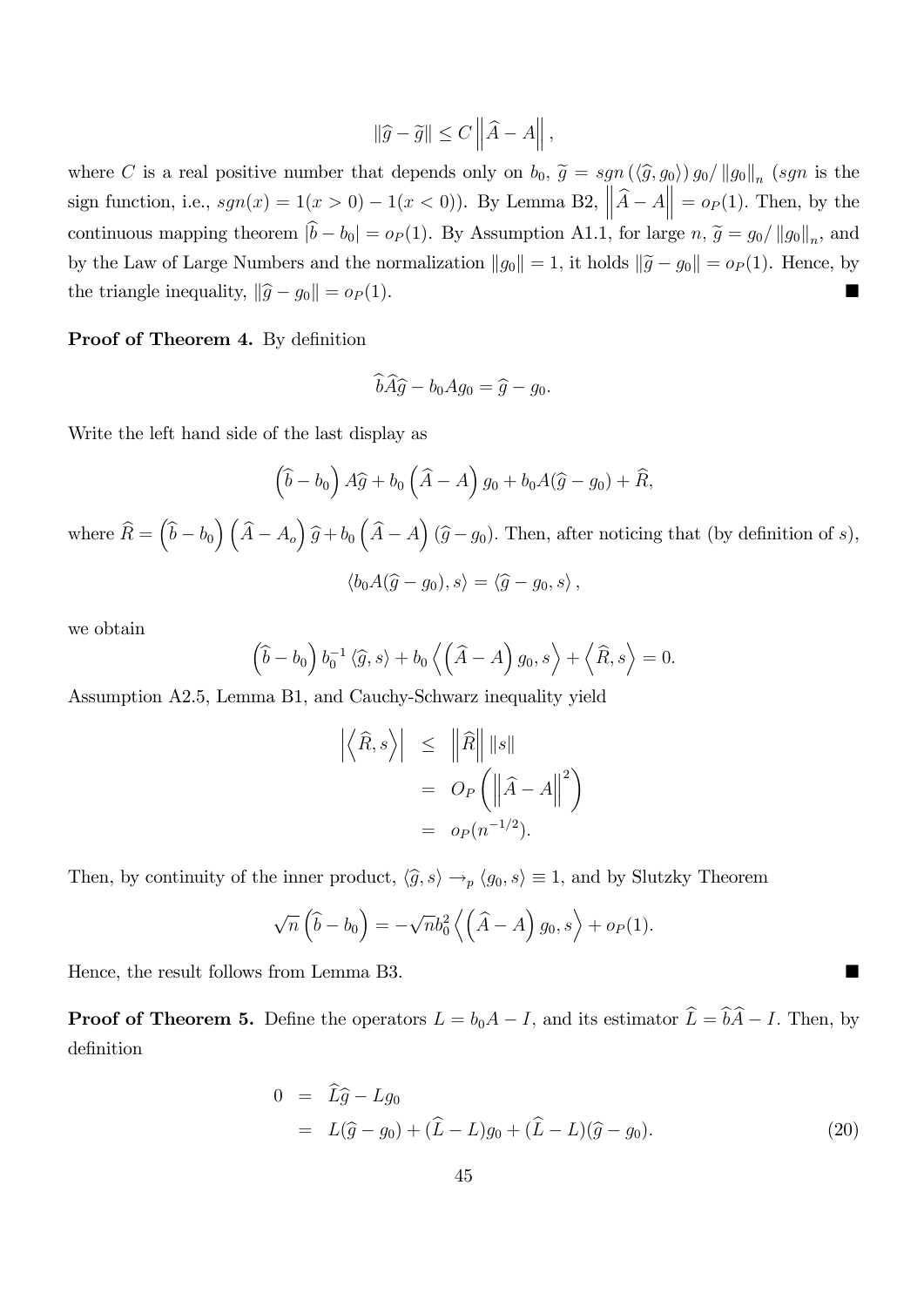First, from previous results it is straightforward to show that

$$
\left\| (\widehat{L} - L)(\widehat{g} - g_0) \right\| = o_P\left(\sqrt{n h_n^{\ell}}\right)
$$

and

$$
\left\| (\widehat{L} - L)g_0 - b_0(\widehat{A} - A)g_0 \right\| = o_P\left(\sqrt{n h_n^{\ell}}\right)
$$

:

 $\blacksquare$ 

Hence, in  $\mathcal{L}^2$ ,

$$
\sqrt{nh_n^{\ell}}L(\widehat{g}-g_0) = -\sqrt{nh_n^{\ell}}b_0(\widehat{A}-A)g_0 + o_P(1)
$$
  
= 
$$
-\sqrt{nh_n^{\ell}}b_0\Delta_n + o_P(1).
$$

**Proof of Theorem 6.** Set  $\zeta(C_i, V_i) = -C_i \partial \hat{g}(C_i, V_i) / \partial c / \hat{g}(C_i, V_i)$ , which estimates consistently  $\zeta(C_i, V_i) = -C_i (\partial g_0(C_i, V_i)/\partial c) /g_0(C_i, V_i)$ . Then, using standard empirical processes notation, write

$$
\sqrt{n} \left( \gamma_n \left( \widehat{g} \right) - \gamma \left( g_0 \right) \right) = \sqrt{n} \left( P_n \widehat{\zeta} - P \widehat{\zeta} \right) + \sqrt{n} \left( P \widehat{\zeta} - P \zeta \right).
$$

By the P-Donsker property of  $\mathcal{D}, P(\hat{g} \in \mathcal{G}) \to 1$  and the consistency of  $\hat{g}$ ,

$$
\sqrt{n}\left(P_n\hat{\zeta}-P\hat{\zeta}\right)=\sqrt{n}\left(P_n\zeta-P\zeta\right)+o_P(1).
$$

Since  $\hat{g} - g_0$  is bounded with probability tending to one, we can apply integration by parts and use Assumption A3 to write

$$
\sqrt{n}\left(P\hat{\zeta} - P\zeta\right) = \sqrt{n}\left\langle \log(\hat{g}) - \log(g_0), d \right\rangle + o_P(1)
$$
  
= 
$$
\sqrt{n}\left\langle \hat{g} - g_0, \chi \right\rangle + o_P(1),
$$

where the last equality follows from the Mean Value Theorem and the lower bounds on  $g$  and  $\hat{g}$ . Note that  $\chi \in \mathcal{N}^{\perp}(L)$ , since  $\langle g_0, \chi \rangle = E[d(C, V)] = 0$ . Then, by Lemma B4

$$
\sqrt{n}\left(P\widehat{\zeta} - P\zeta\right) = \frac{-b_0}{\sqrt{n}} \sum_{i=1}^n \chi_s^*(C_i, V_i) \varepsilon_i + o_P(1),
$$

and therefore

$$
\sqrt{n}(\gamma_n(\widehat{g}) - \gamma(g_0)) = \frac{1}{\sqrt{n}} \sum_{i=1}^n (\zeta(C_i, V_i) - P\zeta) - b_0 \chi_s^*(C_i, V_i) \varepsilon_i + o_P(1).
$$

The result then follows from the Lindeberg-Levy central limit theorem and  $E[\varepsilon_i|C_i, V_i] = 0$ .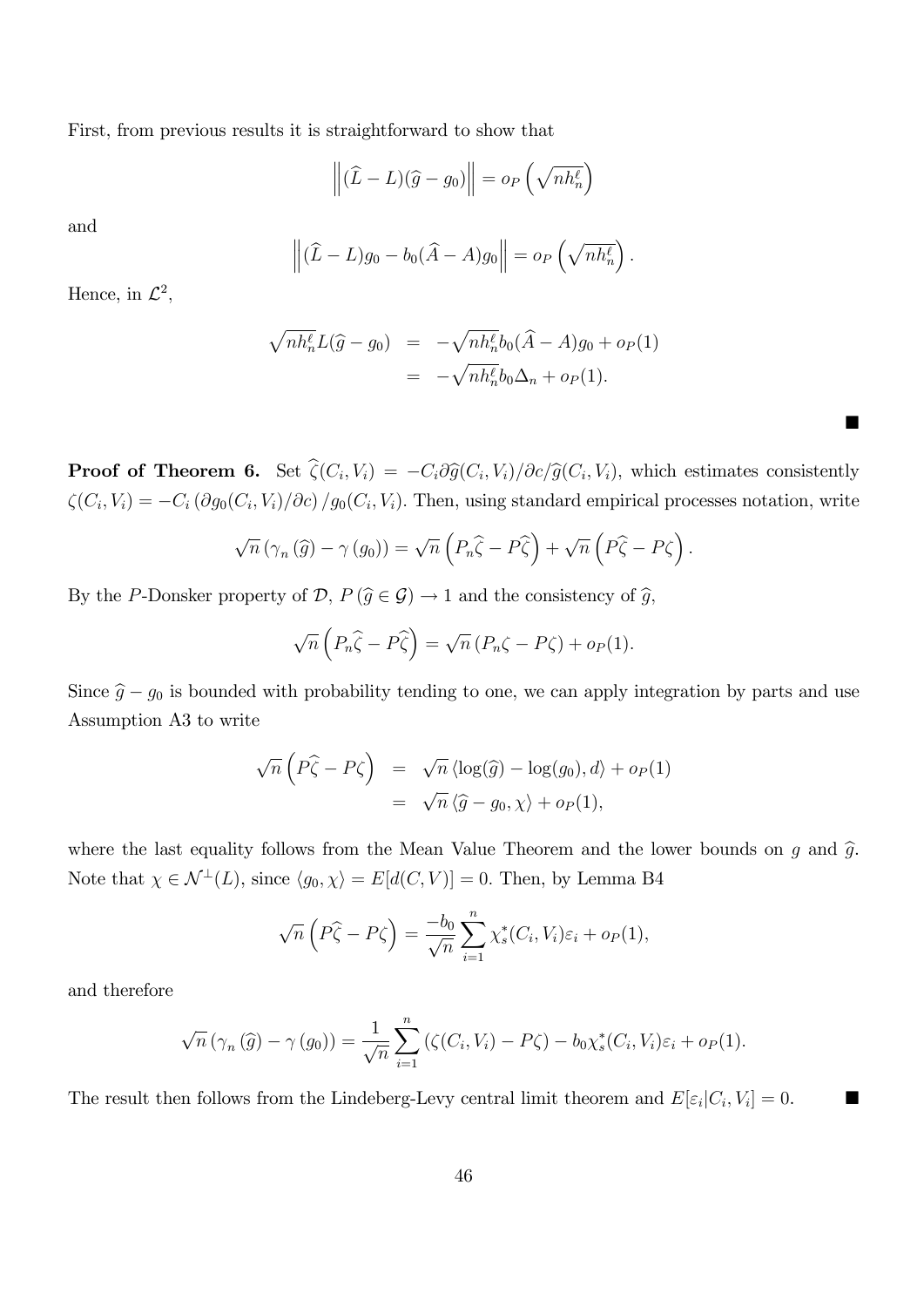## References

- [1] Ai, C. and X. Chen (2003), "Efficient Estimation of Models With Conditional Moment Restrictions Containing Unknown Functions," Econometrica, 71, 1795-1844.
- [2] Abramovich, Y. A. and Aliprantis, C. D. (2002). An Invitation to Operator Theory. Graduate Studies in Mathematics 50. American Mathematical Society.
- [3] An, Y. and Y. Hu  $(2012)$ , "Well-posedness of measurement error models for self-reported data," Journal of Econometrics, 168, 259-269.
- [4] Anatolyev, S. (1999), "Nonparametric Estimation of Nonlinear Rational Expectation Models," Economics Letters, 62, 1-6.
- [5] Andrews, D. W. K. (1995), "Nonparametric Kernel Estimation for Semiparametric Models,"  $Econometric Theory, 11, 560–596.$
- [6] Banks, J., R. Blundell, and S. Tanner (1998), "Is There a Retirement-Savings Puzzle?" The American Economic Review, 88, 769-788.
- [7] Battistin, E., R. Blundell, and A. Lewbel, (2009), "Why is consumption more log normal than income? Gibrat's law revisited," Journal of Political Economy, 117, 1140-1154.
- [8] Bosq, D. (2000), Linear Processes in Function Spaces. Springer, New York.
- [9] Cai, Z., Ren, Y. and L. Sun, (2015), "Pricing Kernel Estimation: A Local Estimating Equation Approach," Econometric Theory, 31, 560-580.
- [10] Campbell, J. Y., and J. Cochrane, (1999), "Force of Habit: A Consumption-Based Explanation of Aggregate Stock Market Behavior," Journal of Political Economy, 107, 205-251.
- [11] Carrasco, M. and J. P. Florens (2000), "Generalization of GMM to a Continuum of Moment Conditions," Econometric Theory, 16, 797-834.
- [12] Carrasco, M., J.P. Florens and E. Renault (2007): "Linear Inverse Problems and Structural Econometrics Estimation Based on Spectral Decomposition and Regularization," Handbook of Econometrics, vol. 6, eds. J. Heckman and E. Leamer. North-Holland.
- [13] Chanchana, P. (2007), "An Algorithm for Computing the Perron Root of a Nonnegative Irreducible Matrix" Ph.D. Dissertation, North Carolina State University, Raleigh.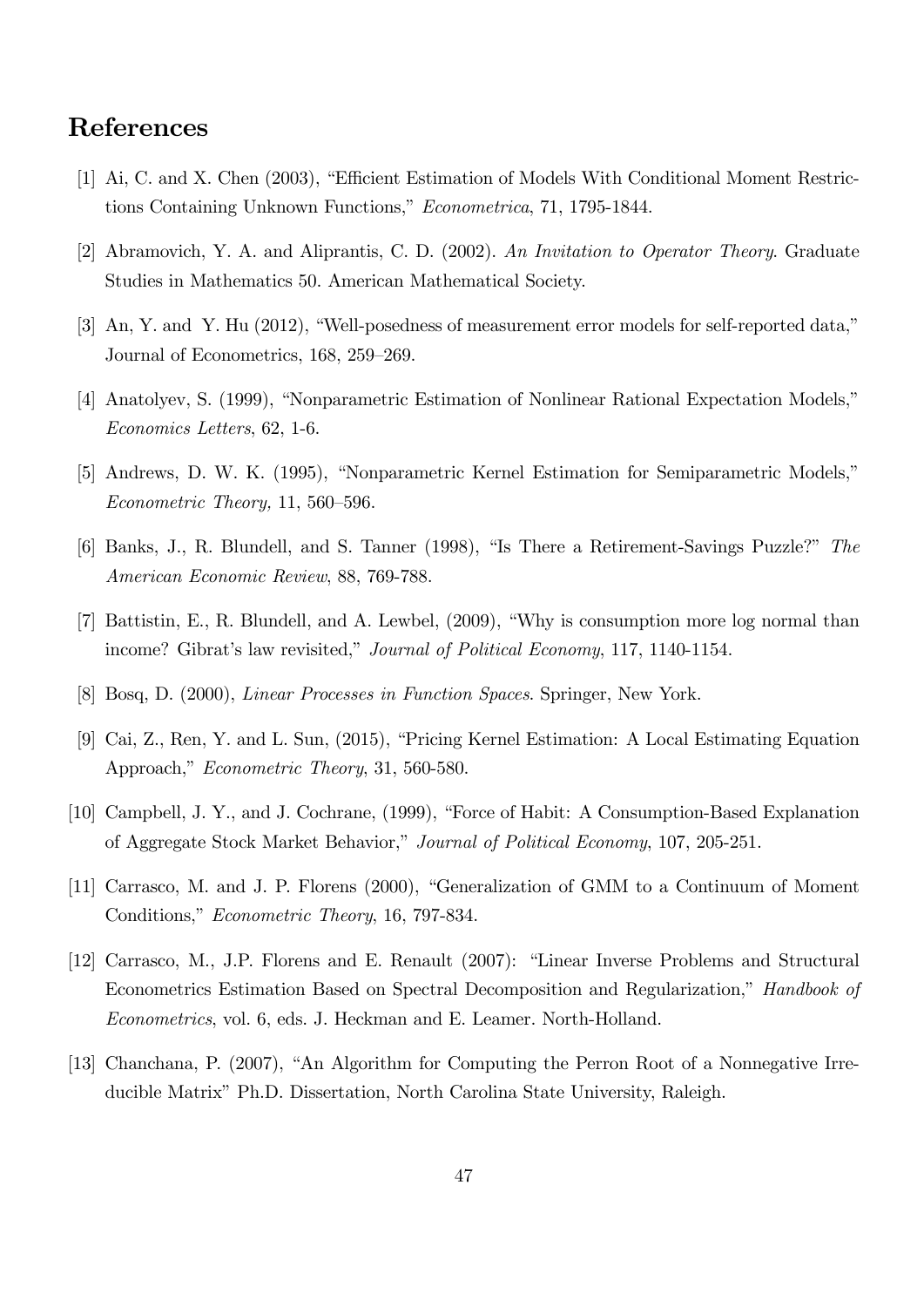- [14] Chapman, D. A. (1997), "Approximating the Asset Pricing Kernel," The Journal of Finance, 52, 1383-1410.
- [15] Chen, X., V. Chernozhukov, S. Lee, and W. Newey  $(2014)$ , "Identification in Semiparametric and Nonparametric Conditional Moment Models," Econometrica, 82, 785-809.
- [16] Chen, X., Hansen, L. P. and J. Scheinkman (2000), "Nonlinear Principal Components and Long-Run Implications of Multivariate Diffusions," unpublished manuscript.
- [17] Chen, X., Hansen, L. P. and J. Scheinkman (2009), "Nonlinear Principal Components and Long-Run Implications of Multivariate Diffusions," Annals of Statistics, 37, 4279–4312.
- [18] Chen, X. and S. C. Ludvigson (2009), "Land of addicts? An Empirical Investigation of Habit-Based Asset Pricing Models," Journal of Applied Econometrics, 24, 1057-1093.
- [19] Chen, X. and D. Pouzo (2009), "Efficient Estimation of Semiparametric Conditional Moment Models with Possibly Nonsmooth Residuals," Journal of Econometrics, 152, 46-60.
- [20] Chen, X. and M. Reiss (2010), "On Rate Optimality For Ill-Posed Inverse Problems In Econometrics," Econometric Theory, 27, 497-521.
- [21] Christensen, T.M. (2014), "Nonparametric Stochastic Discount Factor Decomposition", unpublished manuscript.
- [22] Christensen, T.M. (2015), "Nonparametric Identification of Positive Eigenfunctions", forthcoming, Econometric Theory.
- [23] Cochrane, J. (2001). Asset Pricing. Princeton University Press.
- [24] Darolles, S., J. P. Florens and C. Gouriéroux (2004): "Kernel-based Nonlinear Canonical Analysis and Time Reversibility," *Journal of Econometrics*, 119, 323-353.
- [25] Darolles, S., Y. Fan, J.-P. Florens, and E. Renault (2011), "Nonparametric Instrumental Re $gression, "Econometrica, 79, 1541-1565.$
- [26] Deaton, A. (1992), Understanding Consumption Oxford: Oxford University Press
- [27] Deaton, A. and C. Paxson, (1994). "Intertemporal Choice and Inequality," Journal of Political Economy, 102, 437-467.
- [28] Dunn, K. B. and K. J. Singleton, (1986) "Modeling the Term Structure of Interest Rates Under Non-Separable Utility and Durability of Goods," Journal of Financial Economics, 17, 27-55.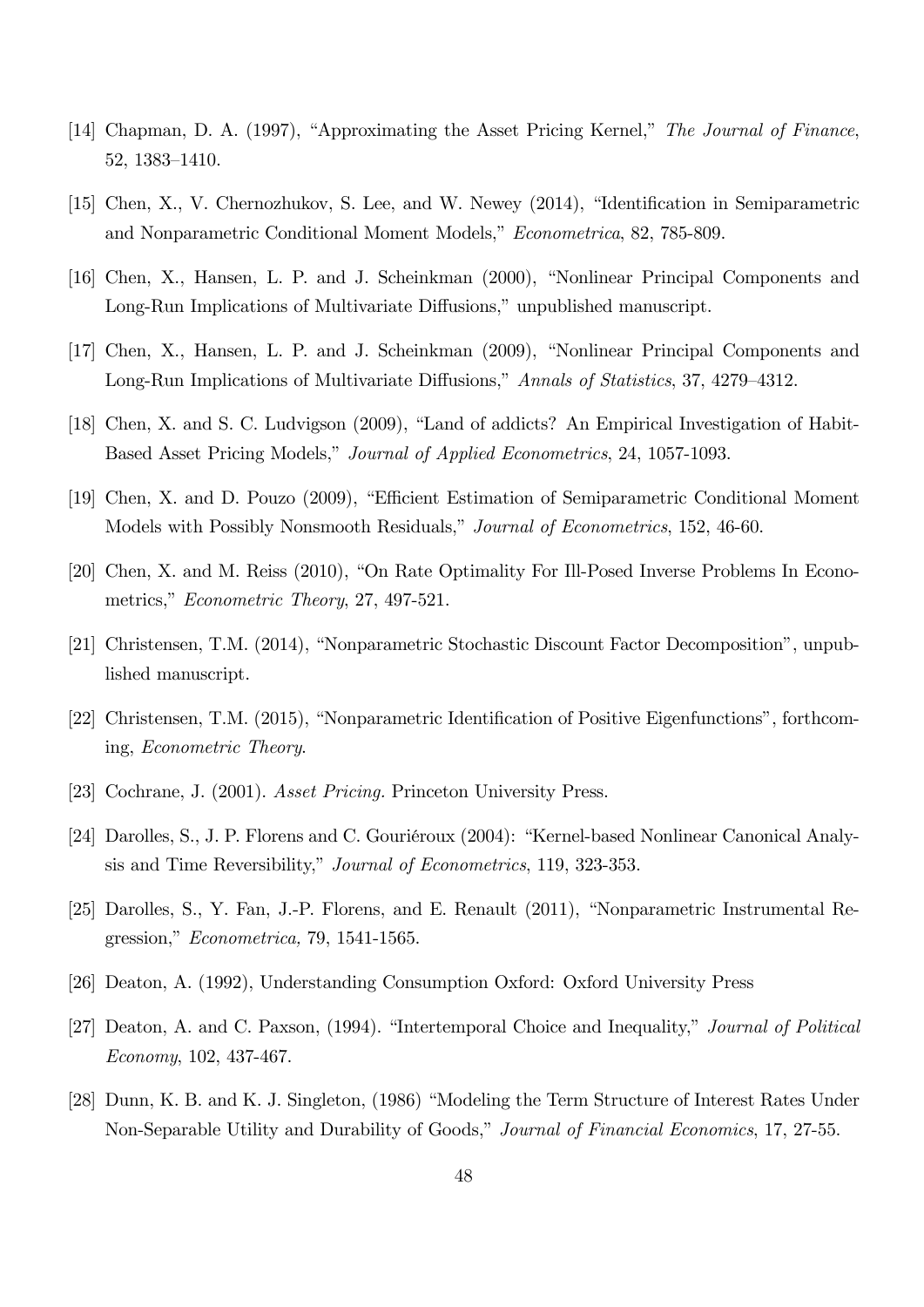- [29] Einmahl, J. H. J., and D. M. Mason (2005): "Uniform in Bandwidth Consistency of Kernel-Type Function Estimators," Annals of Statistics, 33, 1380–1403.
- [30] Engl. H.W., M. Hanke, and A. Neubauer (1996), Regularization of Inverse Problems, Kluwer Academic Publishers.
- [31] Escanciano, J. C. and S. Hoderlein (2012), "Nonparametric Identification of Euler Equations," unpublished manuscript.
- [32] Escanciano, J. C., D. T. Jacho-Chávez and A. Lewbel (2014), "Uniform Convergence of Weighted Sums of Non and Semiparametric Residuals for Estimation and Testing," Journal of Econometrics, 178, 426-443.
- [33] Fisher, F. (1966), The Identification Problem in Econometrics, New York: McGraw-Hill.
- [34] Fleissig, A. R., A. R. Gallant, and J. J. Seater (2000), "Separability, Aggregation, and Euler Equation Estimation," Macroeconomic Dynamics, 4, 547-572.
- [35] Gallant, A. R. and G. Tauchen (1989), "Seminonparametric Estimation of Conditionally Constrained Heterogeneous Processes: Asset Pricing Applications," Econometrica, 57, 1091-1120.
- [36] Gayle, W.-R. and N. Khorunzhina (2014), "Micro-Level Estimation of Optimal Consumption Choice with Intertemporal Nonseparability in Preferences and Measurement Errors," Unpublished manuscript.
- [37] Gobet, E., Hoffmann, M. and Reiss, M. (2004), "Nonparametric Estimation of Scalar Diffusions Based on Low Frequency Data," Annals of Statistics, 26, 2223-2253.
- [38] Hall, R. E. (1978), 'Stochastic Implications of the Life Cycle-Permanent Income Hypothesis: Theory and Evidence,' Journal of Political Economy, 86, 971-987.
- [39] Hall, P., and , J. L. Horowitz, (2005), "Nonparametric Methods for Inference in the Presence of Instrumental Variables" Annals of Statistics, 33, 2904-2929.
- [40] Hall, P., Lee, Y. K., Park, B. U., and Paul, D. (2009), "Tie-respecting Bootstrap Methods for Estimating Distributions of Sets and Functions of Eigenvalues," *Bernoulli*, 15, 380-401.
- [41] Hansen, L. P., (1982), "Large Sample Properties of Generalized Method of Moments Estimators," *Econometrica*, 50, 1029-1054.
- [42] Hansen, L. P. and J. A. Scheinkman (2009): "Long-Term Risk: An Operator Approach," Econometrica, 77, 177-234.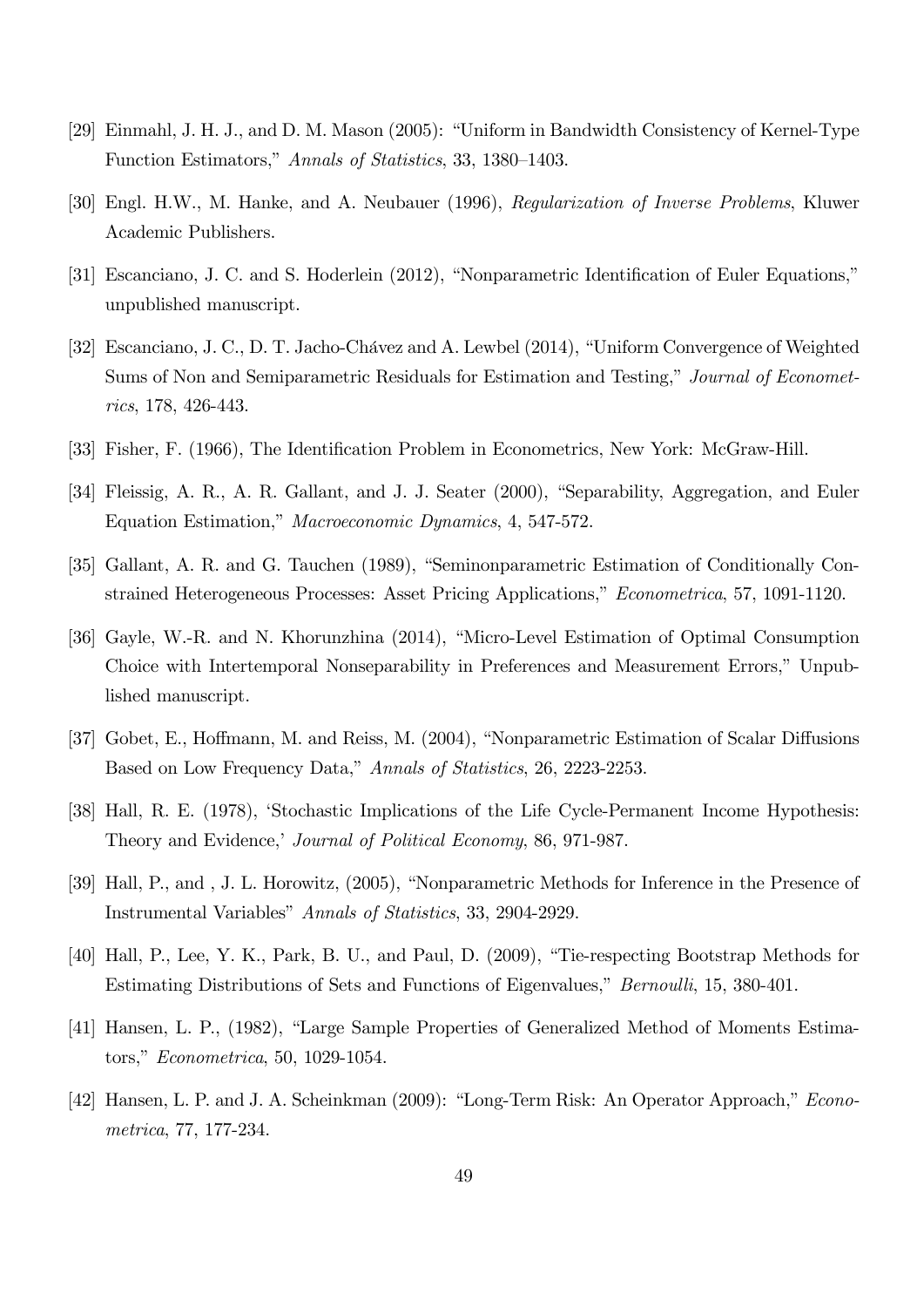- [43] Hansen, L. P. and J. A. Scheinkman (2012): "Recursive Utility in a Markov Environment with Stochastic Growth," Proceedings of the National Academy of Sciences, 109, 11967-11972.
- [44] Hansen, L. P. and J. A. Scheinkman (2013): "Stochastic Compounding and Uncertain Valuation," Working paper, University of Chicago.
- [45] Hansen, L. P. and K. J. Singleton (1982): "Generalized Instrumental Variables Estimation of Nonlinear Rational Expectations Models," Econometrica, 50, 1269–1286.
- [46] Härdle, W. and Mammen, E. (1993), "Comparing Nonparametric Versus Parametric Regression Fits," Annals of Statistics, 21, 1926-1947.
- [47] Hoderlein, S., Nesheim, L., and A. Simoni (2012), "Semiparametric Estimation of Random Coefficients in Structural Economic Models,", cemmap Working Papers, CWP09/12.
- [48] Krein, M. G. and M. A. Rutman (1950), *Linear Operators Leaving Invariant a Cone in a Banach* Space, American Mathematical Society, New York.
- [49] Kubler, F. and K. Schmedders (2010): "Non-Parametric Counterfactual Analysis in Dynamic General Equilibrium," Economic Theory, 45, 181-200.
- [50] Kress, R. (1999). Linear Integral Equations. Springer.
- [51] Lawrance, E. C., (1991), "Poverty and the Rate of Time Preference: Evidence from Panel Data," Journal of Political Economy, 99, 54-77.
- [52] Lewbel, A. (1987), "Bliss Levels That Aren't," *Journal of Political Economy*, 95, 211-215.
- [53] Lewbel, A. (1994), "Aggregation and Simple Dynamics," American Economic Review, 84, 905-918.
- [54] Lucas, R. E. (1978): "Asset Prices in an Exchange Economy," *Econometrica*, 46, 1429-1445.
- [55] Luenberger, D. G. (1997). Optimization by Vector Space Methods. New York: John Wiley & Sons.
- [56] Mankiw, N. G., (1982), "Hall's Consumption Hypothesis and Durable Goods," *Journal of Mon*etary Economics, 10, 417-425.
- [57] Newey, W. and J. Powell (2003), "Instrumental Variables Estimation of Nonparametric Models," Econometrica, 71, 1557-1569.